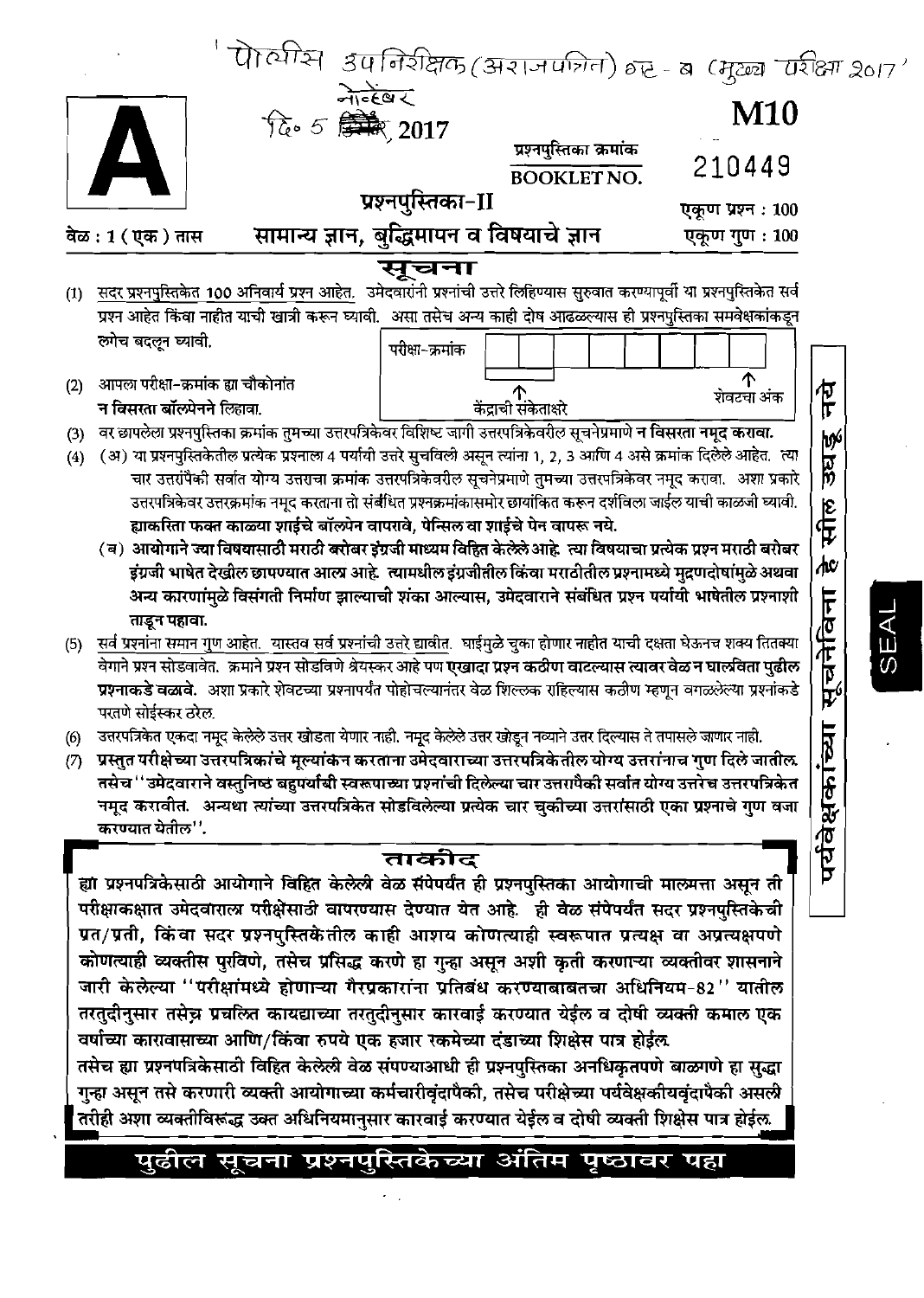$\sqrt{2}$  and  $\sqrt{2}$  and  $\sqrt{2}$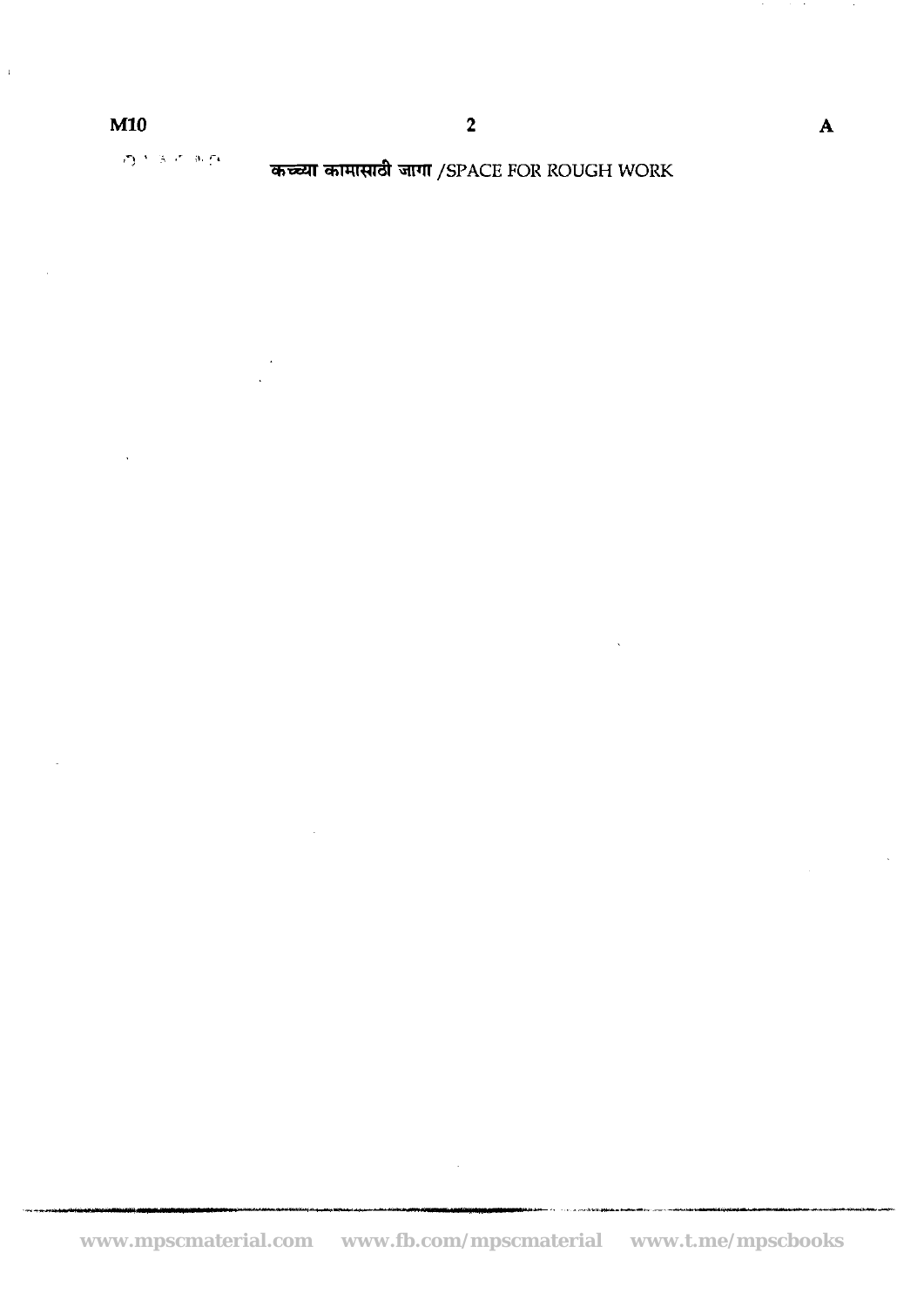- 1. 'ब्रिक्स' (BRICS) च्या नव विकास बँकेबाबत (New Development Bank) खालीलपैकी कोणते विधान **सत्य** आहे.?
	- ती. सध्या अस्तित्वात असलेल्या अमेरिकेच्या वर्चस्वाखालील जागातिक बँक आणि आंतरराष्ट्रीय नाणेनिधीला  $(1)$ पर्याय म्हणून कार्य करते.
	- नव विकास बँकेत प्रत्येक सहभागी देशाला त्याच्या भांडवली हिश्याच्या आधारावर मते निश्चित केले जातात.  $(2)$
	- (3) केवळ दोन सदस्य देशांना चीन व रशियास नकाराधिकाराचा अधिकार आहे.<br>(4) बँकेचे नवी दिल्ली येथे देखील विभागीय कार्यालय आहे.
	-

Which one of the following statements regarding New Development Bank of BRICS is true ?

- (1) It acts an alternative to the existing U.S. dominated World Bank and International Monetary Fund.
- (2) In New Development Bank each participant country will be assigned votes based on capital share.
- (3) Only two member countries China and Russia have veto power.
- (4) The Bank also have **a** regional office in New Delhi.
- 2. ज्यांचे नुकतेच निधन झाले त्या न्यायमूर्ती पी.एन्. भगवती यांच्या संबंधी खालीलपैकी कोणते विधान **असत्य** आहे?
	- (1) ते भारताचे 17 वे मुख्य न्यायमृती होते.
	- (2) ते बॉम्बे (मंबई) उच्च न्यायालयाचे माजी मुख्य न्यायमर्ती होते. (1) न भारताचे 17 वे मुख्य न्यायमूता होते.<br>(2) ने बॉम्बे (मुंबई) उच्च न्यायालयाचे माजी मुख्य न्यायमूर्ती होते.<br>(3) ने जनहित याचिका संकल्पनेचे आद्य प्रवर्तक समजले जातात.<br>(1) नारीसौनी मानी सारी
	-
	-

(4) - **F-3** \*. Which one of the following statements about Justice P.N. Bhagawati, who passed away recently, is incorrect ?

- **(1)** He was **17fh** Chief Justice of India.
- (2) He was former Chief Justice of Bombay High Court.
- (3) He is considered a pioneer of the concept of Public Interest Litigations.
- (4) None of the above
- सामरिक सहकार्यासाठी 'लेमोआ' करार कोणत्या दोन देशांच्या दरम्यान झाला ? 3.
	- (1) **चीन व अमेरिका** (2) भारत व अमेरिका
	- (3) **\*44h** (4) **m** \$ Tf\$ml

For strategic co-operation, in which between two countries 'LEMOA' pact took place ?

- (1) China and America (2) India and America
- (3) Russia and China (4) India and Russia
- -

**कच्च्या कामासाठी जागा /SPACE FOR ROUGH WORK** 

**P.T.O.**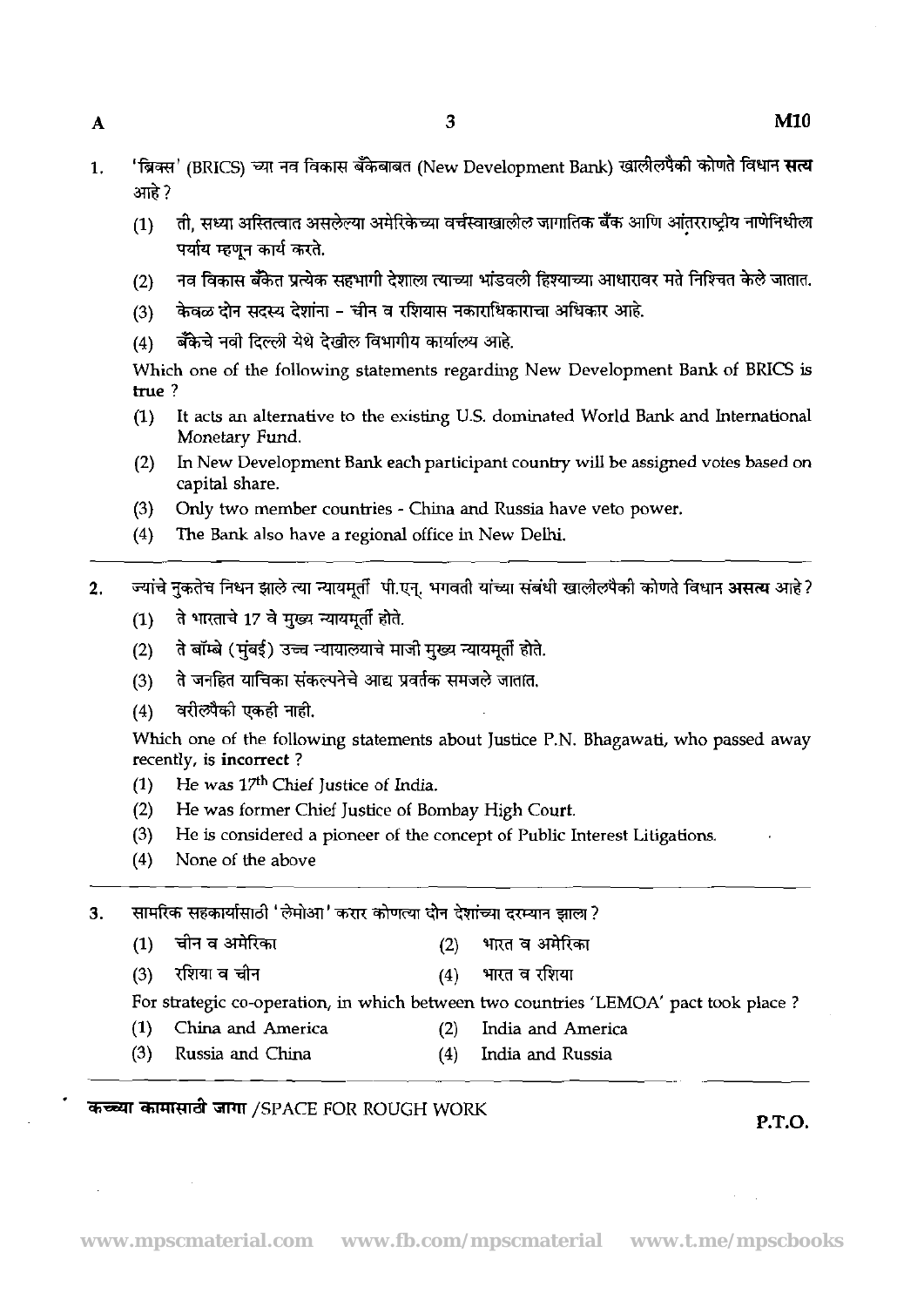- खालीलपैकी कोणते विधान चकीचे आहे?  $\overline{\mathbf{4}}$ 
	- कोंकणी लेखक महाबळेश्वर सैल यांना त्यांच्या 'हावटण' या कांदबरीसाठी 2016 चा 'सरस्वती सन्मान'  $(1)$ मिळाला आहे.
	- त्यांना 1993 साली 'तरंगा' या लघकथा संग्रहासाठी 'साहित्य अकादमी' परस्कार देखील मिळालेला आहे.  $(2)$
	- त्यांनी 1964 65 साली युनोचे शांतीदूत म्हणून देखोल इस्त्राएल-इजिप्त सीमेवर सेवा केलेली आहे.  $(3)$
	- वरीलपैकी एकही नाही.  $(4)$

**Which** one of the following statements is incorrect ?

- **(1)** Konkani writer Mahabaleshwar Sail received **2016** Saraswati Samman for his novel 'Hawthan'.
- **(2)** He was also received'sahitya Academi' Award for his short story collection 'Taranga' in **1993.**
- **(3)** He also had served as UN peace keeper in **1964**  65 at Israel and Egypt border
- **(4)** None of the above.

2017 च्या 'वरिष्ठ पेन्शन विमा योजनेची' अंमलबजावणी कोणत्या विमा कंपनी मार्फत होत आहे?  $5<sub>1</sub>$ 

- आय.सी.आय.सी.आय. प्रुडेन्शियल जीवन विमा  $(1)$
- एल.आय.सी. ऑफ इंडिया  $(2)$
- न्यु इंडिया अशुरन्स  $(3)$
- एच.डी.एफ.सी. स्टॅंडर्ड जीवन विमा  $(4)$

The **2017** 'Varishtha Pension Bima Yojana' is being implemented through which insurance company ?

- **(1)** ICICI Prudential Life Insurance.
- **(2)** Life Insurance Corporation of India.
- **(3)** New India Assurance.
- **(4)** HDFC Standard Life Insurance.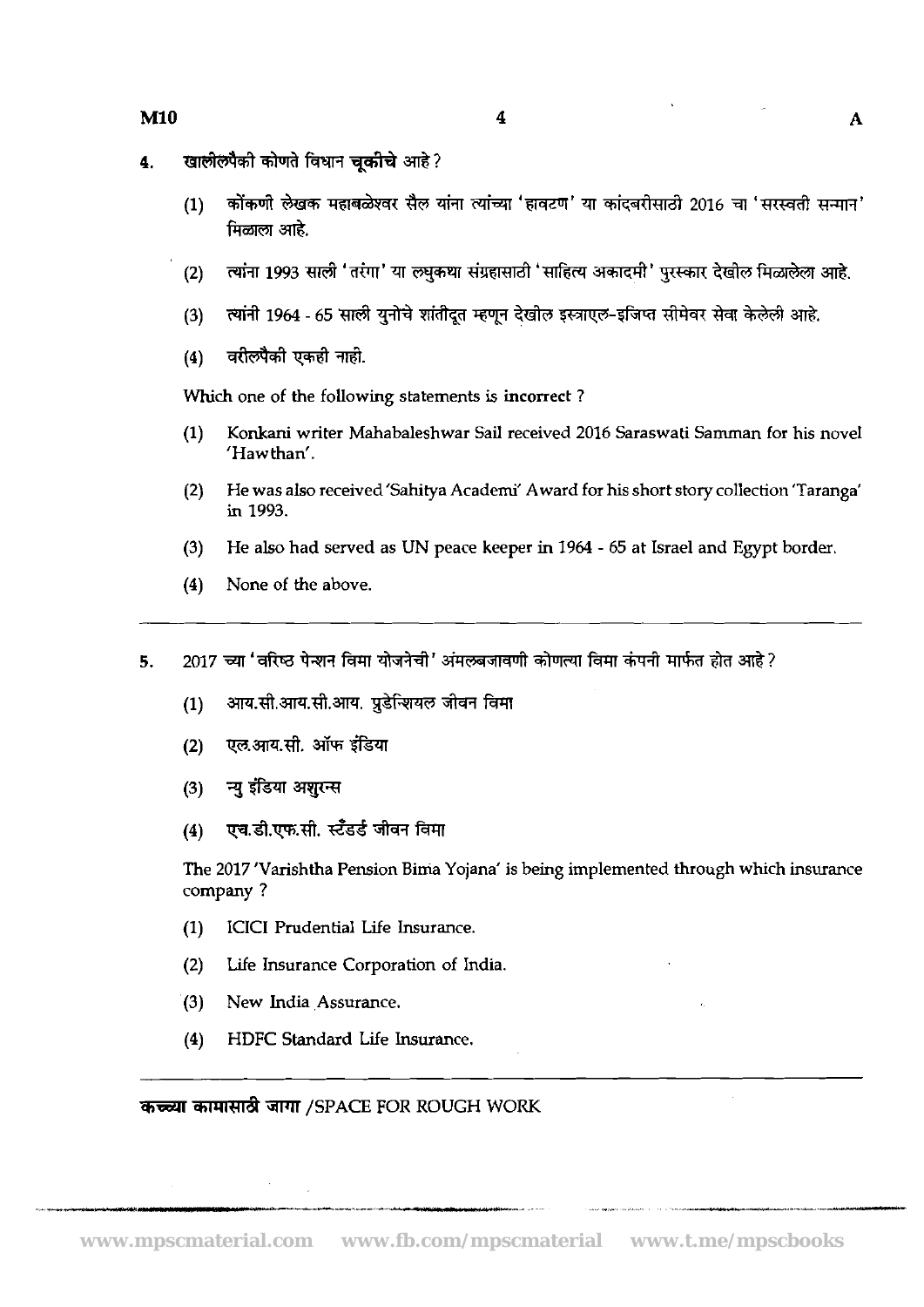$\overline{\mathbf{A}}$ 

**6.** जोड्या लावा - (डॉ. ए.पी.जे. अब्दुल कलाम) : 'अ<sup>'</sup> 'ब' (a) पदम विभूषण पुरस्कार<br>(a) पदम विभूषण पुरस्कार (i) 2000 (a) पद्म विभूषण पुरस्कार (i) 2000<br>(b) रामानुजम पुरस्कार (ii) 1997 (b) रामानुजम पुरस्कार (ii) 1997<br>(c) भारत रत्न पुरस्कार (iii) 2014 (d) ~~W-Rr(33k) (iv) 1990 \*\*:  $(c)$  $(1)$   $(ii)$   $(iii)$   $(iii)$   $(iv)$ (2) (iv) (i) (ii) (iii)  $(3)$   $(iii)$   $(i)$   $(ii)$   $(iv)$ (4) (i) (iv) (iii) (ii) Match the pairs - (Dr. A.P.J. Abdul Kalam) : 'A' **'8'**  (a) Padma Vibhushan Award (i) 2000 @) Ramanujam Award (ii) 1997 (c) Bharat Ratna Award (iii) 2014 (d) Doctor of Science (England) (iv) 1990 Answer options :  $(a)$   $(b)$   $(c)$   $(d)$ (1) (i) (ii) (iii) **(iv) (2)** (iv) (i) (ii) (iii) (3) **(iii)** (i) (ii) (iv)  $(4)$  (i) (iv) (iii) (ii) 7. पॅरालिम्पिक 2016 च्या भाला फेक मध्ये सुवर्ण पदक कोणी प्राप्त केले? **(1)** -- (2) - vrE-4l

| पॅरालिम्पिक 2016 च्या भाला फेक मध्ये सुवर्ण पदक कोणी प्राप्त केले? |                        |  |                       |  |  |  |  |
|--------------------------------------------------------------------|------------------------|--|-----------------------|--|--|--|--|
|                                                                    | $(1)$ थंगवेलू मरियप्पन |  | (2) वरूण भाटिया       |  |  |  |  |
|                                                                    | (3) दिपा मलिक          |  | (4) देवेन्द्र झाझरिया |  |  |  |  |
| Who win the gold medal in spear throw in Paralympic, 2016?         |                        |  |                       |  |  |  |  |

- (1) Thangavelu Mariappan (2) Varun Bhatia
- (3) Deepa Malik (4) Devendra Zazria

## WlT /SPACE FOR ROUGH WORK **P.T.O.**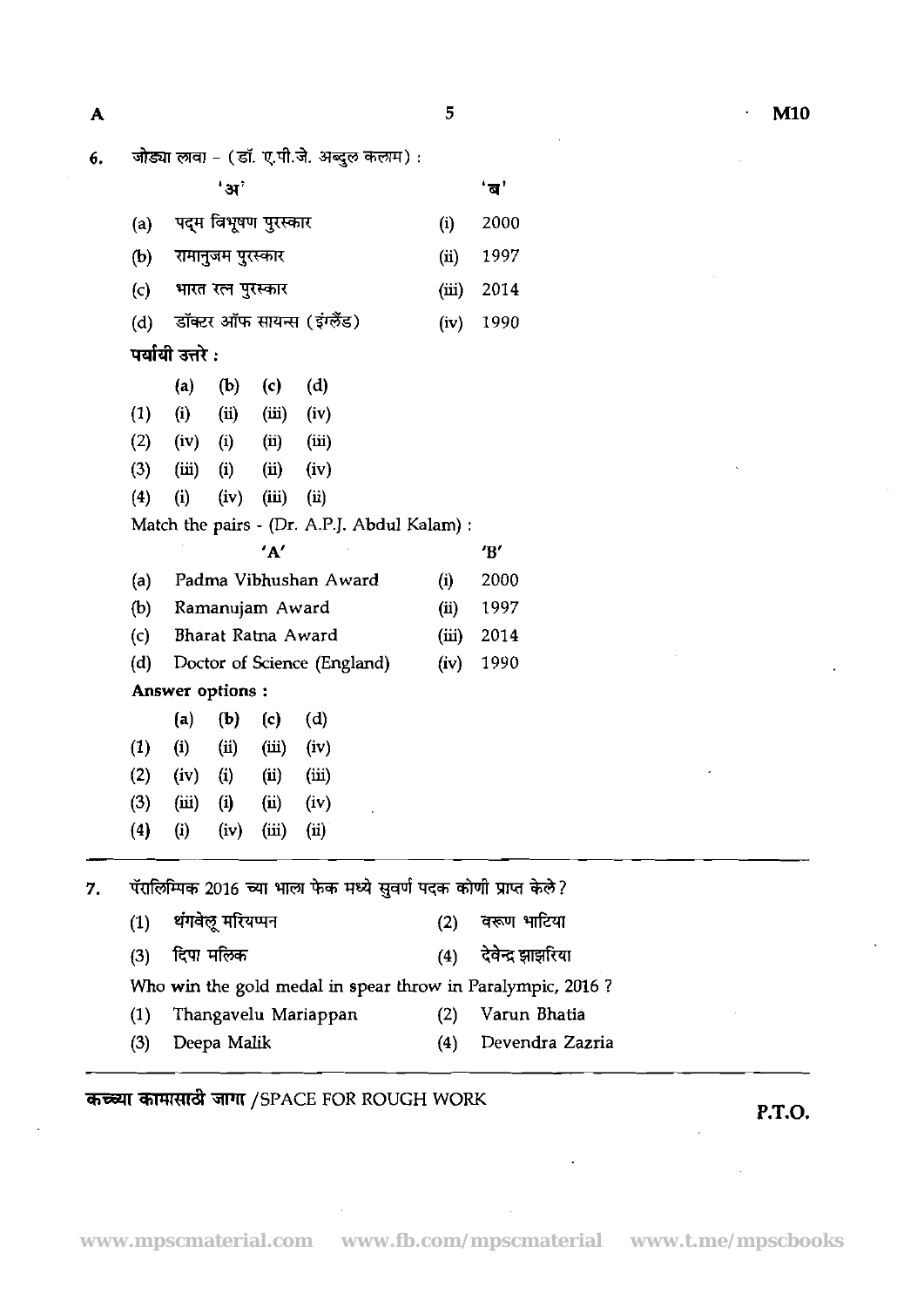|     | Union' (ITU).                                  |
|-----|------------------------------------------------|
| (2) | ITU is headquartered in Paris, France.         |
| (3) | India has been ranked 23rd out of 165 nations. |
| (4) | Singapore has topped the index.                |

- मुंबई येथे 21 नोव्हेंबर 2016 रोजी संरक्षण मंत्र्यांच्या हस्ते कोणती विनाशिका भारतीय नौदलात दाखल करण्यात 8. आली ?
	- $(1)$ आय एन एस – कोल्काता आय एन एस - मुंबई  $(2)$
	- आय एन एस चेन्नई यापैको एकहो नाही.  $(4)$  $(3)$

Which destroyership was commissioned into Indian Navy at Mumbai by Defence Minister on November **21, 2016** ?

- **(1)** INS Kolkata **(2)** INS Mumbai
- **(3)** INS Chennai **(4)** None of these

2017 च्या कुष्ठरोग विरोधी दिनी केन्द्र शासनाने कोणते राष्ट्रीय कुष्ठरोग जागरुकता अभियान आयोजित केले? 9.

- समर्थ अभियान साथ अभियान  $(1)$  $(2)$
- $(3)$ स्पर्श अभियान  $(4)$ संदेश अभियान

Which national leprosy awareness campaign **has** been organised by the Union Government on **2017** Anti Leprosy Day ?

- **(1)** Samarth Campaign **(2)** Saath Campaign
- **(3)** Sparsh Campaign **(4)** Sandesh Campaign

'सायबर सुरक्षा निर्देशांक - 2017' बाबत खालीलपैको कोणते विधान **चकीचे** आहे ? 10.

- सदरहू निर्देशांक हा युनोच्या 'आंतरराष्ट्रीय दूरसंचार संघ (IIU) या एजन्सी द्वारा प्रकाशित केला जातो.  $(1)$
- आंतरराष्ट्रीय दूरसंचार संघाचे मुख्यालय पॅरीस, फ्रान्स मध्ये आहे.  $(2)$
- 165 राष्ट्रांमध्ये भारत 23 व्या स्थानी आहे.  $(3)$
- या निर्देशांकामध्ये सिंगापूर सर्वोच्च स्थानी आहे.  $(4)$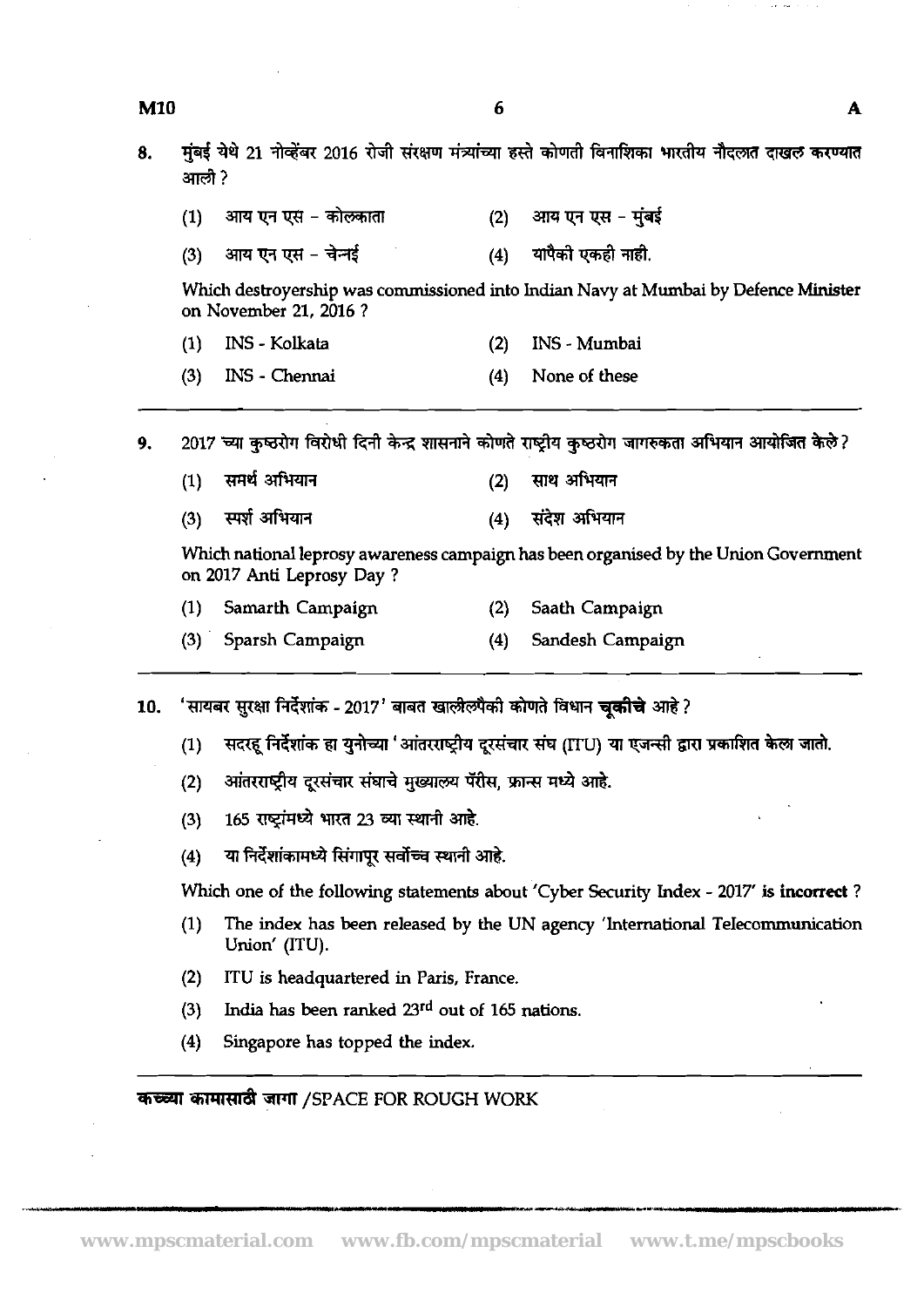$\overline{7}$ 

- शाळेत एक पक्षी निरीक्षकांचे, दुसरे स्टॅंप गोळा करणाऱ्यांचे आणि एक पुस्तके वाचणाऱ्यांचे अशी तीन मंडळे आहेत.  $11.$ त्यांचे अनुक्रमे 47, 53 व 68 सदस्य आहेत. 13 विद्यार्थी या सर्व मंडळांचे सदस्य आहेत आणि 77 जण फक्त एकाच मंडळाचे सदस्य आहेत. फक्त दोन मंडळाचे सदस्य असलेल्या विद्यार्थ्यांची संख्या निवडा.
	- पुरेशा सामग्रीच्या अभावी संख्या निश्चित करता येत नाही.  $(1)$
	- 52  $(2)$
	- $(3)$ 26
	- 24  $(4)$

There are three clubs in the school, one of bird watchers, another of stamp collectors and one of book readers. They are having 47, 53 and 68 members respectively. While 13 students are members of all three clubs and 77 are members of only one club. Select the number of students who are members of exactly only two clubs.

(1) Number of persons cannot be determined for lack of sufficient information.

- (2) 52
- (3) 26
- (4) 24

ЦV.

|         | 12.   जर 2 <sup>256</sup> ला 17 ने भागले तर बाकी शोधा. |         |         |         |  |
|---------|--------------------------------------------------------|---------|---------|---------|--|
|         |                                                        | $(2)$ 2 | $(3)$ 3 | $(4)$ 5 |  |
|         | Find the remainder when $2^{256}$ is divided by 17.    |         |         |         |  |
| $(1)$ 1 |                                                        | (2) 2   | $(3)$ 3 | (4) 5   |  |
|         |                                                        |         |         |         |  |

जर  $a + b$  ही  $c + d$  पेक्षा लहान आहे आणि  $d + e$  ही  $a + b$  पेक्षा लहान आहे तर e च्या संदर्भातील सत्य पर्याय  $13.$ निवडा.

(1) d पेक्षा लहान (2) c पेक्षा लहान (3) c शी समान (4) d शी समान If a + b is less than  $c + d$ , and  $d + e$  is less than a + b, then select the option that is true with d पेक्षा ल<del>हा</del>न c पेक्षा लहान c शी समान d शी समान  $(1)$ **rcspect** to e.

(I) Smaller than d (2) Smaller than c (3) Equal to *c* **(4)** Equal to d

14. एका सांकेतिक भाषेत जर WELL=26, व RIVER=36 असे लिहीत असल्यास, OCEAN=? (1)  $42$  (2)  $27$  (3)  $22$  (4) 19

In a certain code language if  $WELL = 26$  and  $RIVER = 36$ , then  $OCEAN = ?$ (1) 42 (2) 27 (3) 22 (4) 19

दुपारी दोन वाजून 25 मिनिटांनी घड्याळातील तासकाटा व मिनिटकाटा यात किती अंशाचा कोण असेल? 15.  $(1)$  $82.5^\circ$  $90^\circ$  $(2)$  $87.5^\circ$  $(3)$  $(4)$  $77.5^\circ$ What is the angle between the hour hand and minute hand of clock at 2.25 pm ? (1)  $90^{\circ}$  (2)  $87.5^{\circ}$  (3)  $82.5^{\circ}$  (4)  $77.5^{\circ}$ 

**XlWUd** TIW /SPACE FOR ROUGH WORK **P.T.O.**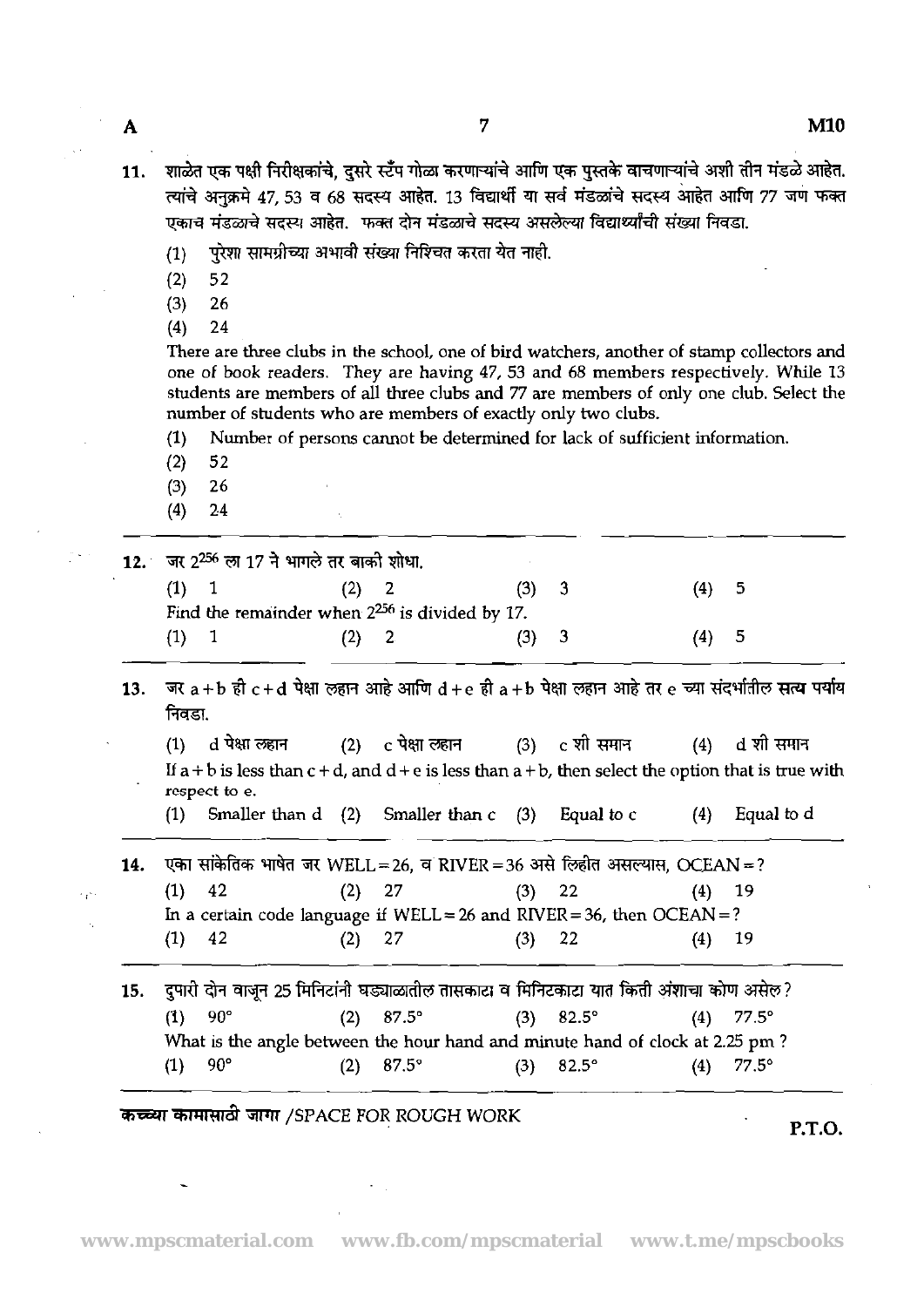X कागदाच्या तुकड्याची समभुज त्रिकोण मिळवण्यासाठी बाणांनी दाखवल्यानुसार घडी घातली आणि नंतर त्या 16. त्रिकोणाची तुटक रेषेवरून घडी घालून काटकोन त्रिकोण मिळवला. त्याला विविध आकारांनी दाखवल्यानसार छिद्रे. पाडली. हा कागद उलगडल्यानंतर दिसणारी प्रतिमा निवडा.



पर्यायी उत्तरे :



A piece of paper X is folded along to get equilateral triangle as shown by arrows and then **folded along dotted line to get right angled triangle. This triangle is punched as shown by different shapes. Select the image that looks like unfolded paper.** 



**Answer options** :

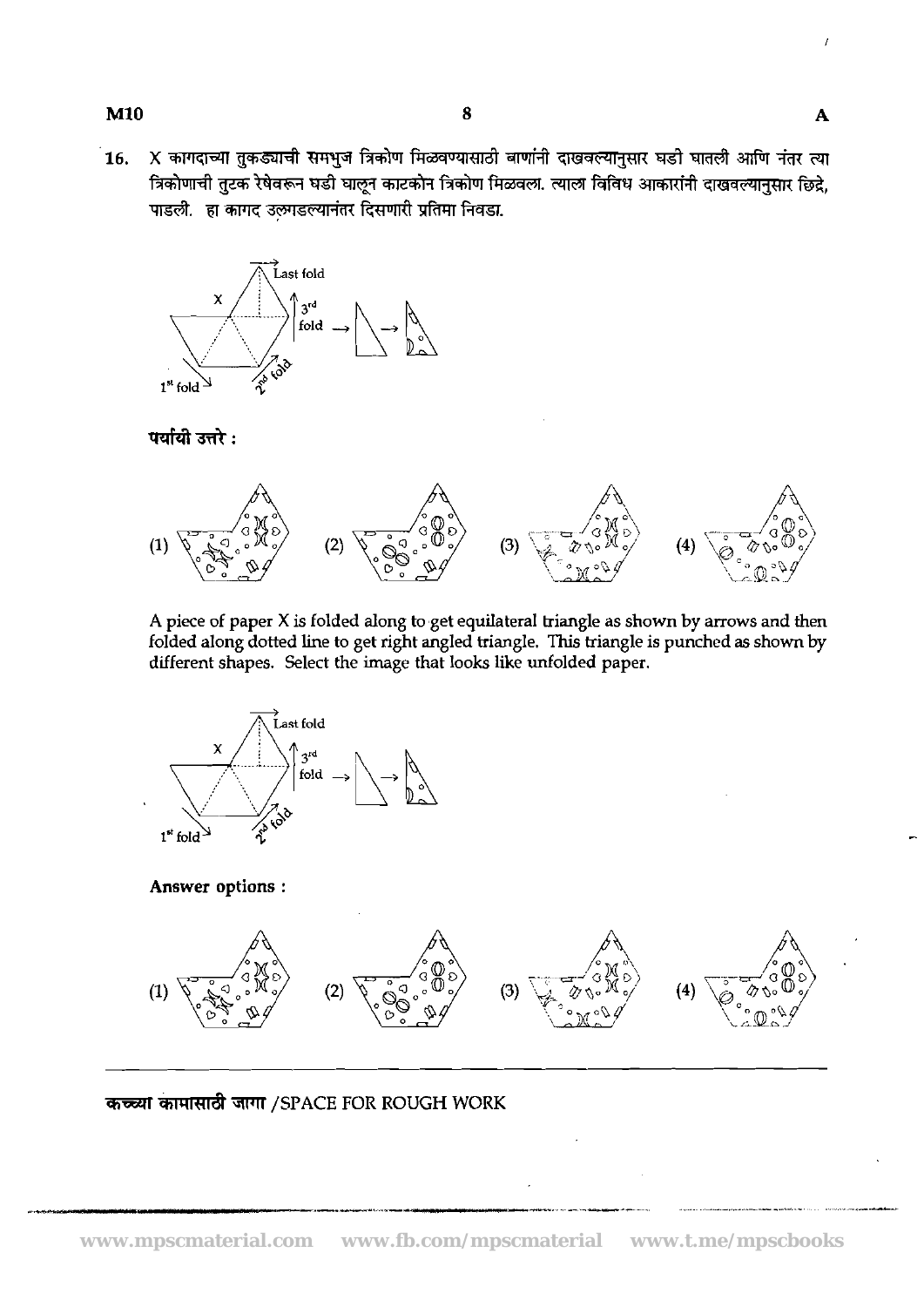$\mathbf{A}$ 

**M10** 

P.O.R.S.T व U हे सहा कुटुंब सदस्य सुद्रीची मौज लूटण्यासाठी जमले आहेत. U ही T व्यक्तीची बहीण आहे  $17.$ जिचा P हा भाऊ आहे. R हा P च्या काकाचा किंवा मामाचा एकुल्ता एक मुलगा आहे, ज्याची एकमेव बहीण ही U ची आई आहे. R च्या वडिलांचा भाऊ आहे ज्याला O व S या मली आहेत. या माहितीच्या संदर्भात सत्य विधान/ ने निवडा.

ਕਿਪਾਰੇ :

- (a) S ही P ची चुलत किंवा मामे बहीण आहे.
- (b) सर्व सदस्यांचे पालक ही भावंडे आहेत.
- T ही व्यक्ती निश्चितपणे कुटुंबाचा पुरुष सदस्य आहे.  $(c)$
- $(d)$   $Q$   $\overline{q}$   $U$   $\overline{q}$   $\overline{q}$   $\overline{q}$   $\overline{q}$   $\overline{q}$   $\overline{q}$   $\overline{q}$   $\overline{q}$   $\overline{q}$   $\overline{q}$   $\overline{q}$   $\overline{q}$   $\overline{q}$   $\overline{q}$   $\overline{q}$   $\overline{q}$   $\overline{q}$   $\overline{q}$   $\overline{q}$   $\overline{q}$   $\overline{q}$   $\overline{q}$

## पर्यायी उत्तरे :

(2) (c) खेरीज सर्व सर्व  $(1)$ (4) (a) व (d) दोन्ही (b) व (c) दोन्ही  $(3)$ 

Six family members P, Q, R, S, T, and U have gathered for enjoying vacation. U is sister of T who has a brother P. R is the one and only son of P's uncle, who's only sister is U's mother. R's father has a brother who has daughters Q and *5.* Select the true statement/s with respect to this information.

### Statements :

| (a) S is cousin sister of $P$ . |  |
|---------------------------------|--|
|                                 |  |

- (b) Parents of all members are siblings.
- (c) It is definite that T is a male member of the family.
- (d) Q and U are cousin sisters.

#### Answer options :

| $(1)$ All |                            | $(2)$ All but $(c)$        |
|-----------|----------------------------|----------------------------|
|           | $(3)$ Both $(b)$ and $(c)$ | $(4)$ Both $(a)$ and $(d)$ |

खालील मालिकेत प्रश्नचिन्हाच्या जागी कोणती संख्या येईल? 18. **2,** 30, **6,** 20, 12, **12** ? **(1) 20** (2) **22 (3)** 24 (4) **26** 

Which number will replace the question mark in the following series ?

**2,** 30, **6, 20, 12, 12** ? (1) **20 (2) 22 (3)** 24 (4) **26** 

## me TJlT /SPACE FOR ROUGH WORK **P.T.O.**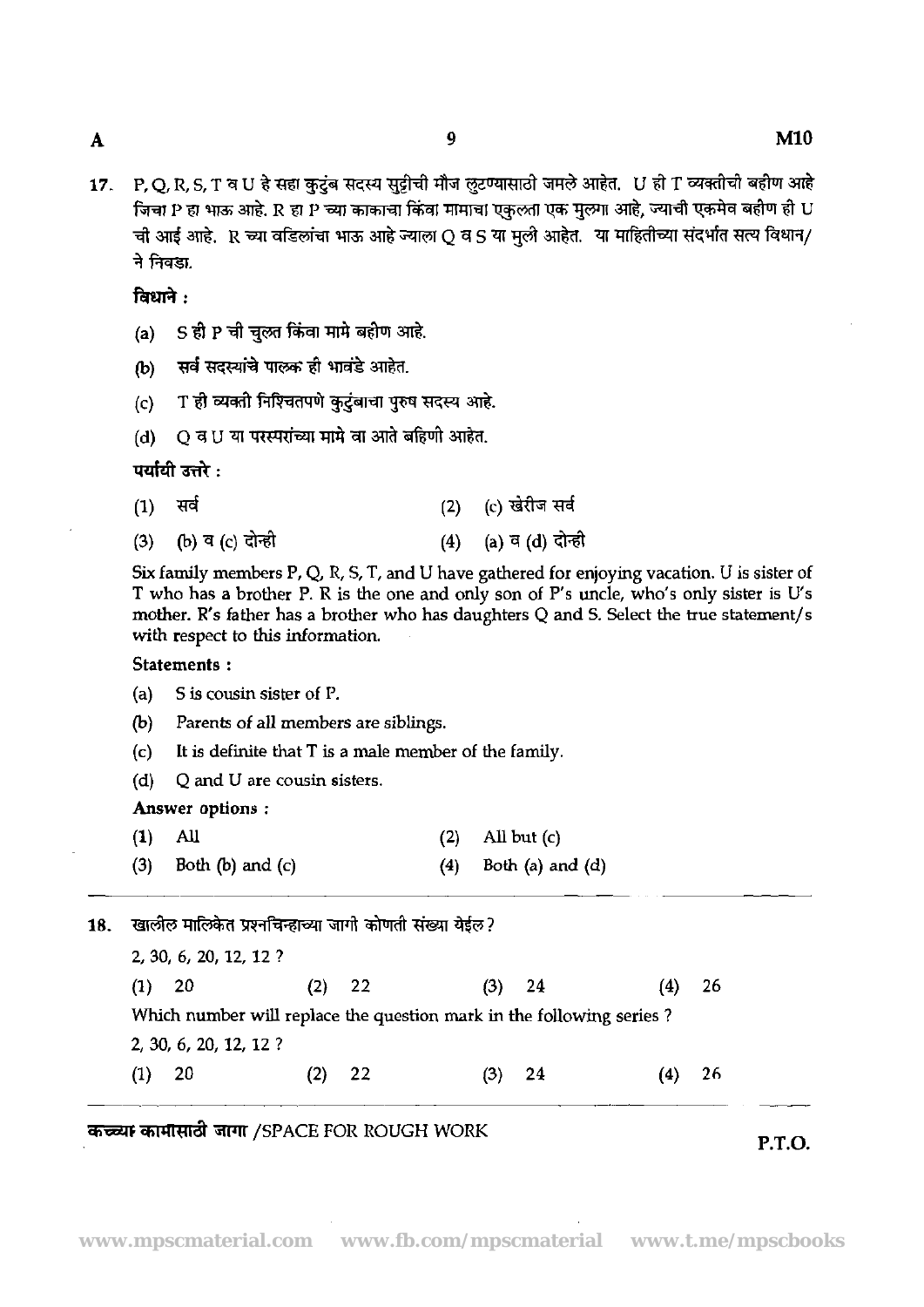19.

|           | दिलेल्या विधानांच्या सहाय्याने योग्य निष्कर्ष शोधा.          |      |                                                                                                  |
|-----------|--------------------------------------------------------------|------|--------------------------------------------------------------------------------------------------|
| (a)       | काही खुर्च्या बाकडे आहेत                                     |      |                                                                                                  |
| (b)       | कोणताही बाकडा टेबल नाही.                                     |      |                                                                                                  |
| निषकर्ष : |                                                              |      |                                                                                                  |
| (i)       | काही खुच्या टेबले आहेत.                                      | (ii) | काही बाकडे खुच्या आहेत.                                                                          |
|           | (iii) सर्व बाकडे खुच्या आहेत.                                | (iv) | काही टेबले खुर्च्या आहेत.                                                                        |
|           | पर्यायी उत्तरे :                                             |      |                                                                                                  |
| (1)       | फक्त (i)                                                     | (2)  | फक्त (ii)                                                                                        |
| (3)       | फक्त (ii) आणि (iv)                                           | (4)  | सर्व                                                                                             |
|           | Select correct conclusions on the basis of given statements. |      |                                                                                                  |
| (a)       | Some chairs are benches                                      |      |                                                                                                  |
| (b)       | No bench is a table                                          |      |                                                                                                  |
|           | Conclusions:                                                 |      |                                                                                                  |
| (i)       | Some chairs are tables.                                      | (ii) | Some benches are chairs.                                                                         |
| (iii)     | All benches are chairs.                                      | (iv) | Some tables are chairs.                                                                          |
|           | Answer options :                                             |      |                                                                                                  |
| (1)       | Only (i)                                                     | (2)  | Only $(ii)$                                                                                      |
| (3)       | Only (ii) and (iv)                                           | (4)  | All                                                                                              |
|           |                                                              |      | ब्रमशांत्यातकत पण्याला जाणारी गुज्य परितहन मंडलाची बम दर तीम मिनिरांनी मरते - तेरवर शोध घेउन निः |

- 20. बसंथाब्यावरून पुण्याला जाणारी राज्य परिवहन मंडळाची बस दर तीस मिनिटानी सुंटते. नेटवर शीर्ष घेउन नितूला समजले को बस बारा मिनिटांपूर्वीच निघाली आहे आणि पुढची बस सकाळी 7.35 ला सुटणार आहे. नितूला नेटवरून जेव्हा माहिती मिळाली तो सकाळची वेळ निवडा.
	- 7.12 7.17 6.48  $(1)$ 6.53  $(2)$  $(3)$  $(4)$

A state transport bus leaves for Pune every thirty minutes from the bus stop. By searching on net Nitu found that the bus had left already twelve minutes ago and the next bus **will**  leave at 7.35 am. Select the time in the morning at which Nitu got this information from the net.

(1)  $6.53$  (2)  $7.12$  (3)  $7.17$  (4)  $6.48$ 

कच्च्या कामासाठी जागा /SPACE FOR ROUGH WORK

--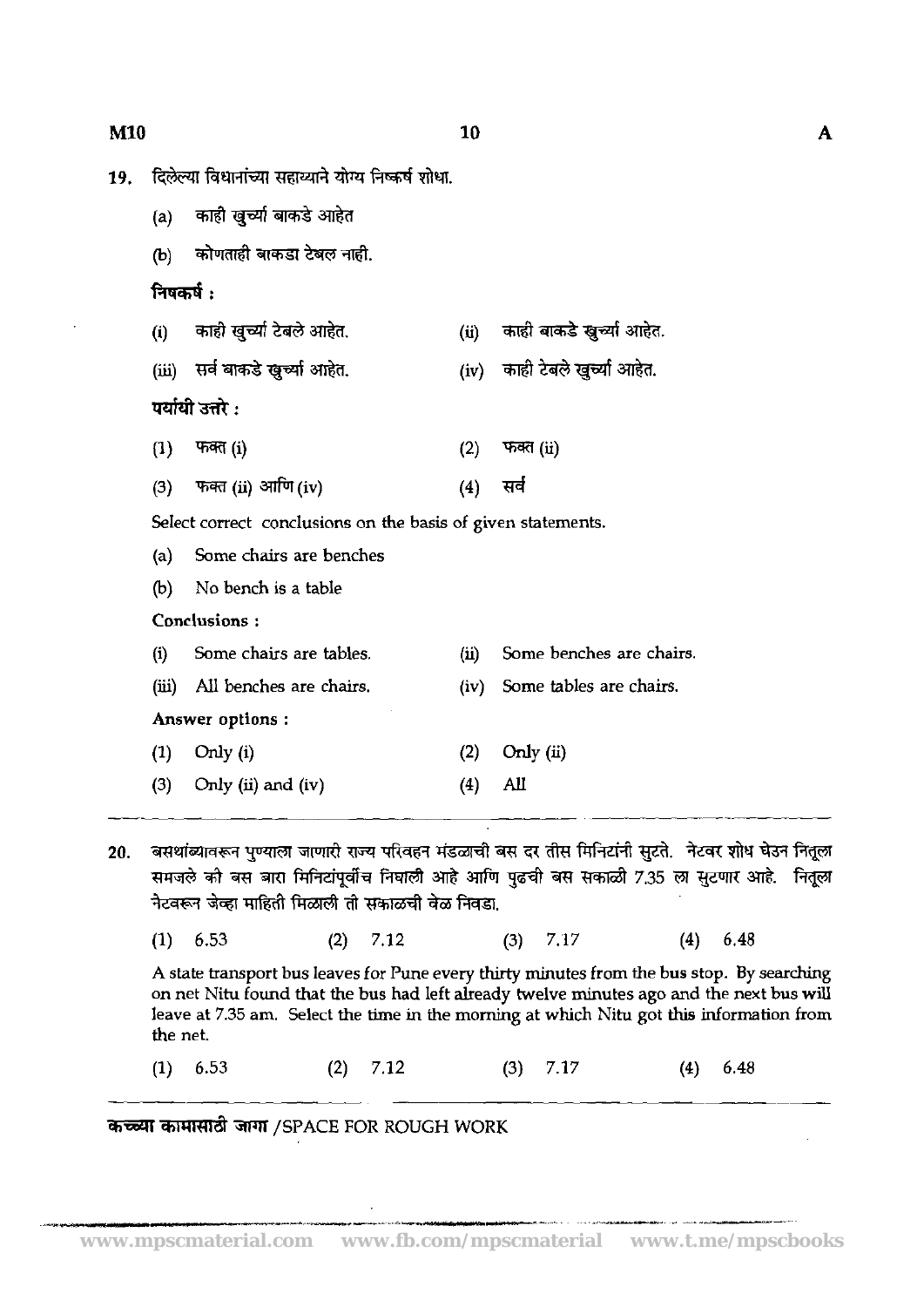11

भौगोलीक क्षेत्रफळाप्रमाणे खालील जिल्ह्यांचा चढता क्रम लावा. 21.  $(a)$ धळे  $(b)$ जळगाव  $(c)$ अमरावती  $(d)$ नागपूर  $(e)$ लतूर पर्यायी उत्तरे $:$ (1) (a), (e), (b), (c), (d) (2) (e), (a), (d), (b), (c)<br>(3) (b), (e), (a), (c), (d) (4) (d), (c), (e), (b), (a) (b), (e), (a), (c), (d) Arrange the following districts in ascending order as per their geographical area : (a) Dhule @) Jalgao (c) Amravati (d) Nagpur (e) Latur Answer options : (1) (a), (e), (b), (c), (d) (2) (e), (a), (d), (b), (c)<br>(3) (b), (e), (a), (c), (d) (4) (d), (c), (e), (b), (a) (b), (e), (a), (c), (d) (c) \*  $22.$ उंची (मी.)  $(a)$  राजगड  $(i)$ 1376  $(b)$  शिंगी  $(ii)$ 1293  $(iii)$ 1304 (d) तोरणा  $(iv)$  1404 **पर्यायी उत्तरे:** (a) (b) (c) (d)<br>(ii) (i) (iii) (iv)  $(1)$   $(ii)$   $(i)$   $(iii)$ (2) (iv) (i) (i) **(iii)**  (3) (i) (ii) **(iii)** (iv)  $(4)$   $(iv)$   $(iii)$   $(ii)$   $(i)$ Match the following : Peak Height (m) (a) Rajgad 1376 **(1)**  (b) Shingi 1293 (ii) (c) Trambakeshwar 1304  $(iii)$ (d) Torna (iv) 1404 Answer Options : **(a) (b) (c) (d)** (1) **(ii)** (i) **(iii)** (iv) (2) (iv) (ii) (i) **(iii)**  (3) (i) (ii) (i) (iv)  $(4)$   $(iv)$   $(iii)$   $(ii)$   $(i)$ 

**TMQld? Wll** /SPACE FOR **ROUGH** WORK **P.T.O.** 

 $\mathbf{A}$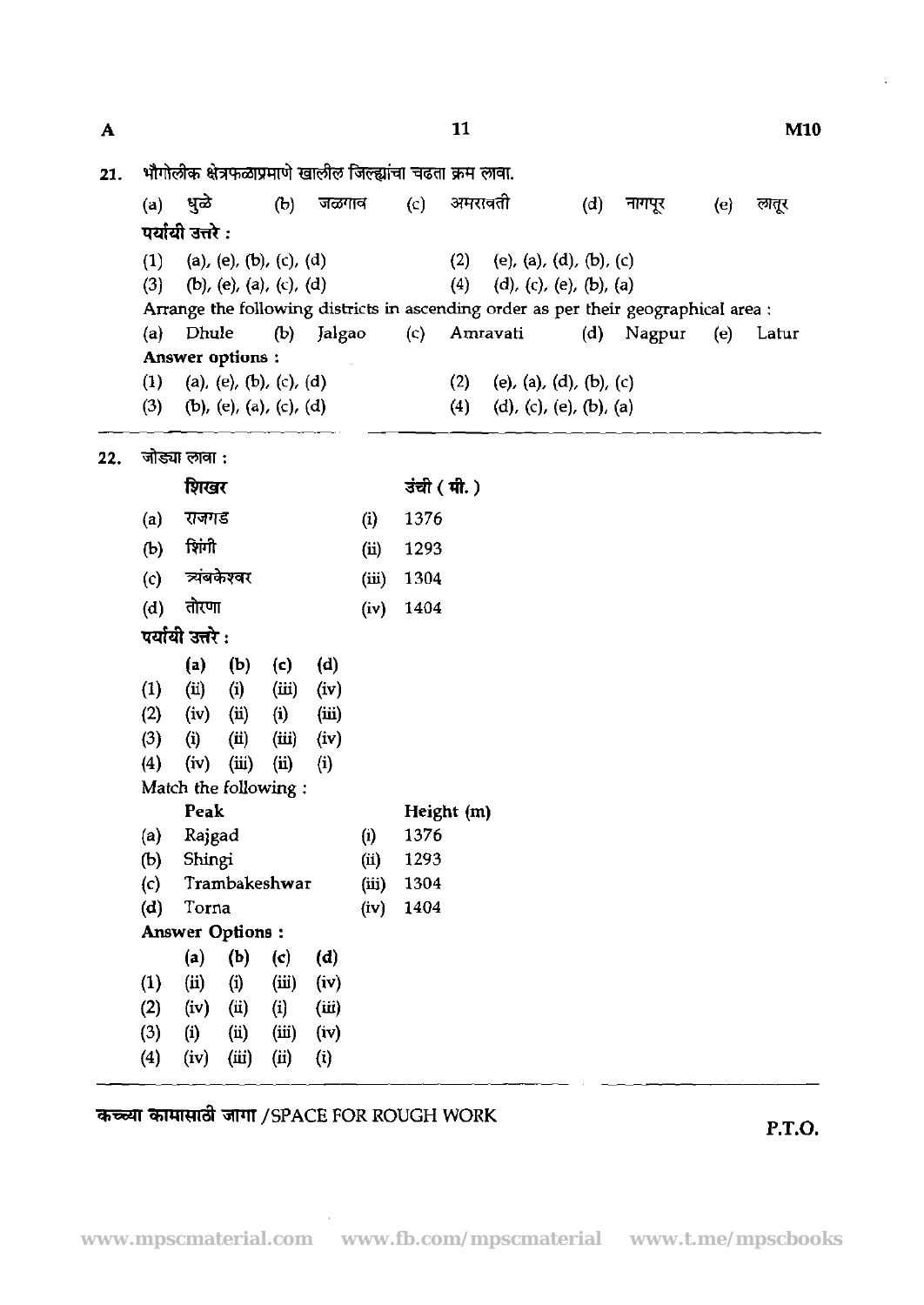**(1)** - (2) **Tw""** (3) - (4) - M10 A 23. *हाकणा-कोल*काझ अभयारण्य कोणत्या जिल्ह्यात आहे? In which district Dhakna - Kolkaz sanctuary is located ? (1) A<mark>mr</mark>avati (2) Buldhana (3) Jalgao (4) Bhandara -- 24. जनगणना 2001 प्रमाणे महाराष्ट्र राज्यामधे किती जिल्हे व तालके होते ? (1) 35 जिल्हे आणि 357 तालुके (2) 35 जिल्हे आणि 356 तालुके (3) 36 जिल्हे आणि 358 तालुके  $(4)$  37 जिल्हे आणि 357 तालुके As per the census 2001, How many Districts and Tashils were in Maharashtra State ? As per the census 2001, How many Districts and Tashils were in Maharashtra State?<br>
(1) 35 Districts and 357 Tashils (2) 35 Districts and 356 Tashils<br>
(3) 36 Districts and 358 Tashils (4) 37 Districts and 357 Tashils  $(1)$  35 Districts and 357 Tashils  $(2)$  35 Districts and 356 Tashils (3) 36 Districts and 358 Tashils (4) 37 Dishicts and 357 Tashils 25. खालील विधाने पहा. (a) कण्हेर जलसिंचन योजना सातारा जिल्ह्यामधे आहे. कोल्हापूर जिल्ह्यात 80% जलसिंचन हे उपसा प्रकारचे आहे.  $(b)$ गोंदीया, गडचिरोली, चंद्रपूर जिल्ह्यात 80% जलसिंचन तलावातून होते.  $(c)$ पर्यायी उत्तरे :<br>(1) फक्त विधान (a) बरोबर आहे. (2) फक्त विधान (c) बरोबर आहे.<br>(3) विधान (a) आणि (b) बरोबर आहेत. (4) विधान (a), (b) आणि (c) बरोबर आहेत.<br>Observe the following statements . पर्यायी उत्तरे :<br>(1) फक्त विधान (a) बरोबर आहे. (2) फक्त विधान (c) बरोबर आहे.<br>' Observe the following statements : (a) Kanher irrigation scheme is in Satara district. **(b)** In Kolhapur district 80% irrigation is lift irrigation type. (c) In Gondia, Gadchiroli, Chandrapur districts 80% irrigation is from tanks. Answer options : Answer options:<br>
(1) Only statement (a) is correct (2) Only statement<br>
(3) Statement (a) and (b) are correct (4) Statement (1) Only statement (a) is correct (2) Only statement (c) is correct (3) Statement (a) and (b) are correct  $(4)$  Statement (a), (b) and (c) are correct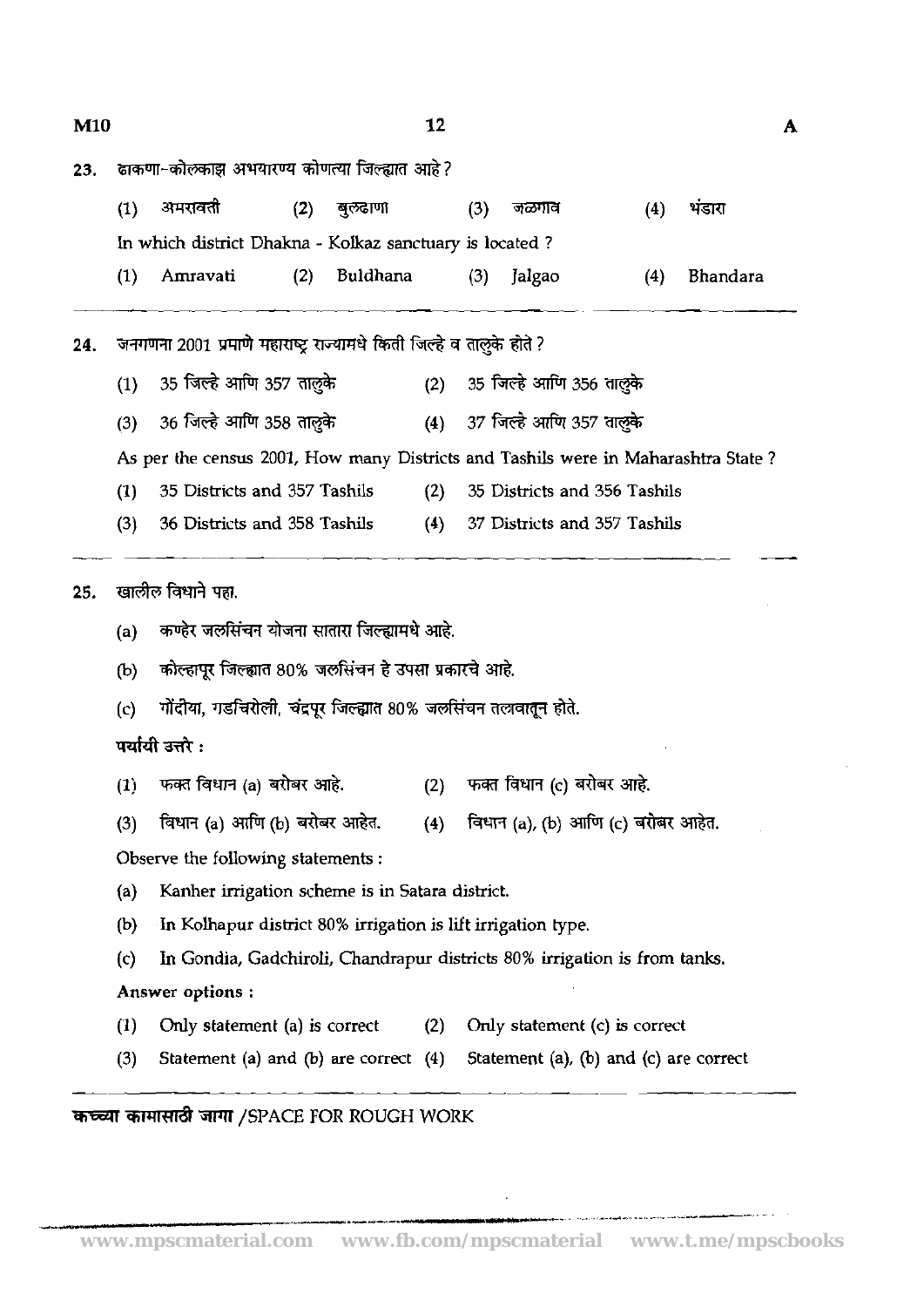$\mathbf{A}$ 

13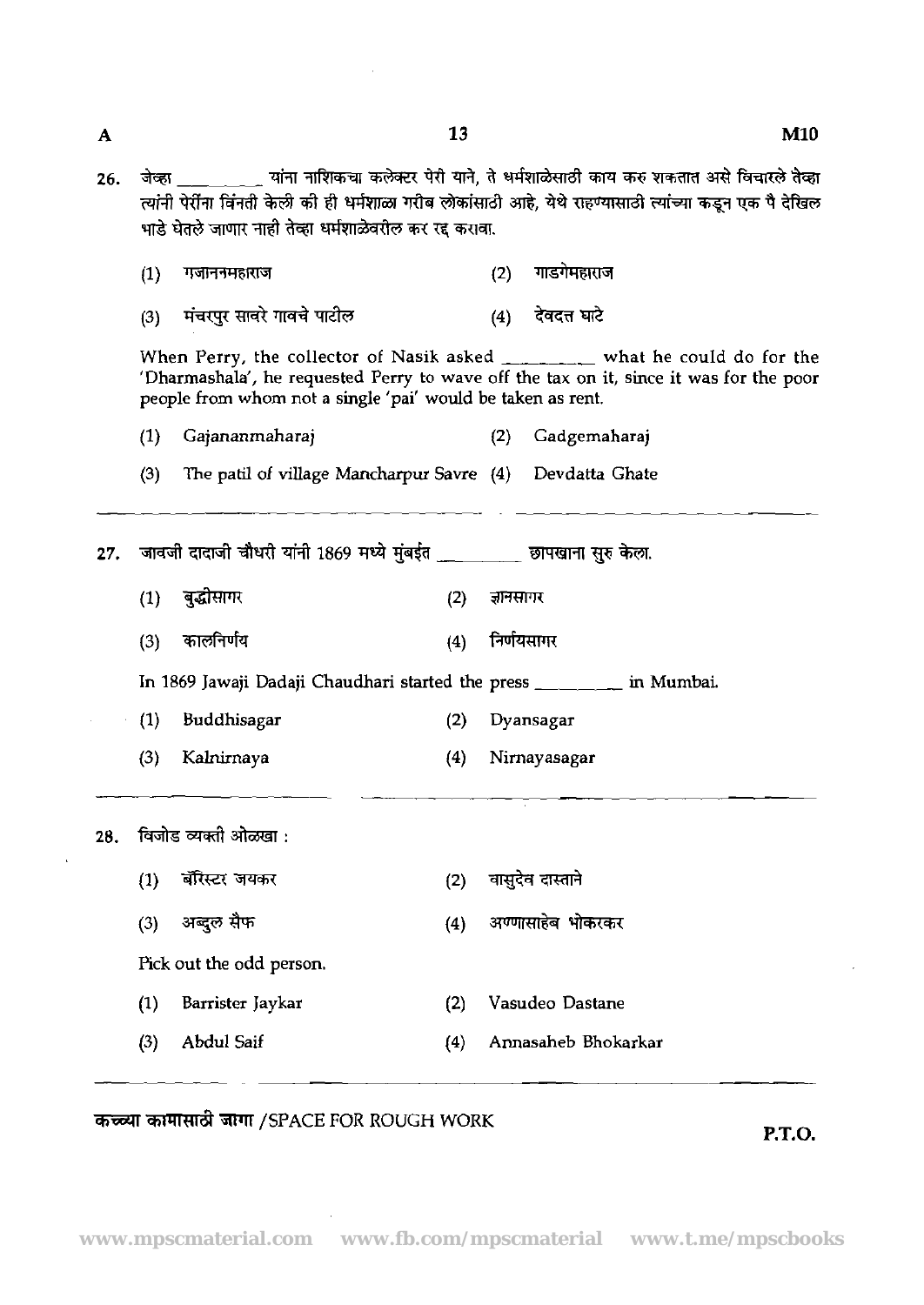| 29. |                                            | जोड्या जुळवा :          |                   |                        |      |                                                          |       |             |                                                                                                |     |              |
|-----|--------------------------------------------|-------------------------|-------------------|------------------------|------|----------------------------------------------------------|-------|-------------|------------------------------------------------------------------------------------------------|-----|--------------|
|     | (a)                                        |                         | ट्वेल्व्ह स्टार्स |                        |      |                                                          | (i)   |             | डॉ. आठल्ये                                                                                     |     |              |
|     | (b)                                        |                         |                   | सातारा रेव्होल्यूशनरीज |      |                                                          | (ii)  |             | दिनकरशास्त्री कानडे                                                                            |     |              |
|     | (c)                                        | ठाणे ग्रुप              |                   |                        |      |                                                          | (iii) |             | काका नाईक                                                                                      |     |              |
|     | (d)                                        |                         | बेळगाव ग्रुप      |                        |      |                                                          | (iv)  |             | गोविंदराव यालगी                                                                                |     |              |
|     |                                            | पर्यायी उत्तरे :        |                   |                        |      |                                                          |       |             |                                                                                                |     |              |
|     |                                            | (a)                     | (b)               | (c)                    | (d)  | J                                                        |       |             |                                                                                                |     |              |
|     | (1)                                        | (i)                     | (ii)              | (iii)                  | (iv) |                                                          |       |             |                                                                                                |     |              |
|     | (2)                                        | (i)                     | (iii)             | (iv)                   | (ii) |                                                          |       |             |                                                                                                |     |              |
|     | (3)                                        | (ii)                    | (i)               | (iii)                  | (iv) |                                                          |       |             |                                                                                                |     |              |
|     | (4)                                        | (iii)                   | (iv)              | (ii)                   | (i)  |                                                          |       |             |                                                                                                |     |              |
|     |                                            | Match the following:    |                   |                        |      |                                                          |       |             |                                                                                                |     |              |
|     | (a)                                        | <b>Twelve stars</b>     |                   |                        |      | (i)                                                      |       | Dr. Athalye |                                                                                                |     |              |
|     | (b)                                        |                         |                   | Satara revolutionaries |      |                                                          | (ii)  |             | Dinkarshastri Kanade                                                                           |     |              |
|     | Thane Group<br>(c)<br>(d)<br>Belgaum Group |                         |                   |                        |      |                                                          | (iii) |             | Kaka Naik                                                                                      |     |              |
|     |                                            |                         |                   |                        |      |                                                          | (iv)  |             | Govindrao Yalagi                                                                               |     |              |
|     | Answer options:                            |                         |                   |                        |      |                                                          |       |             |                                                                                                |     |              |
|     |                                            | (a)                     | (b)               | (c)                    | (d)  |                                                          |       |             |                                                                                                |     |              |
|     | (1)                                        | (i)                     | (ii)              | (iii)                  | (iv) |                                                          |       |             |                                                                                                |     |              |
|     | (2)                                        | (i)                     | (iii)             | (iv)                   | (i)  |                                                          |       |             |                                                                                                |     |              |
|     | (3)                                        | (ii)                    | (i)               | (iii)                  | (iv) |                                                          |       |             |                                                                                                |     |              |
|     | (4)                                        | (iii)                   | (iv)              | (ii)                   | (i)  |                                                          |       |             |                                                                                                |     |              |
| 30. |                                            |                         |                   |                        |      |                                                          |       |             | शहरातील द अलबर्ट एडवर्ड हॉस्पिटलच्या स्त्रियांच्या विभागाच्या प्रमुख वैद्यम्हणून आनंदीबाई जोशी |     |              |
|     |                                            | यांची नेमणूक झाली होती. |                   |                        |      |                                                          |       |             |                                                                                                |     |              |
|     | (1)                                        | मुंबई                   |                   |                        | (2)  | पुणे                                                     |       | (3)         | कोल्हापूर                                                                                      | (4) | सुरत         |
|     |                                            |                         |                   |                        |      | Edward Hospital, in the city of $\overline{\phantom{a}}$ |       |             | Anandibai Joshee was appointed as Physician-in-charge of the Female Ward of the Albert         |     |              |
|     | $\left(1\right)$                           | Mumbai                  |                   |                        | (2)  | Pune                                                     |       | (3)         | Kolhapur                                                                                       | (4) | <b>Surat</b> |

 $14$ 

 $\mathbf{A}$ 

Â

 $\mathcal{A}^{\mathcal{A}}$ 

## कच्च्या कामासाठी जागा /SPACE FOR ROUGH WORK

 $M10$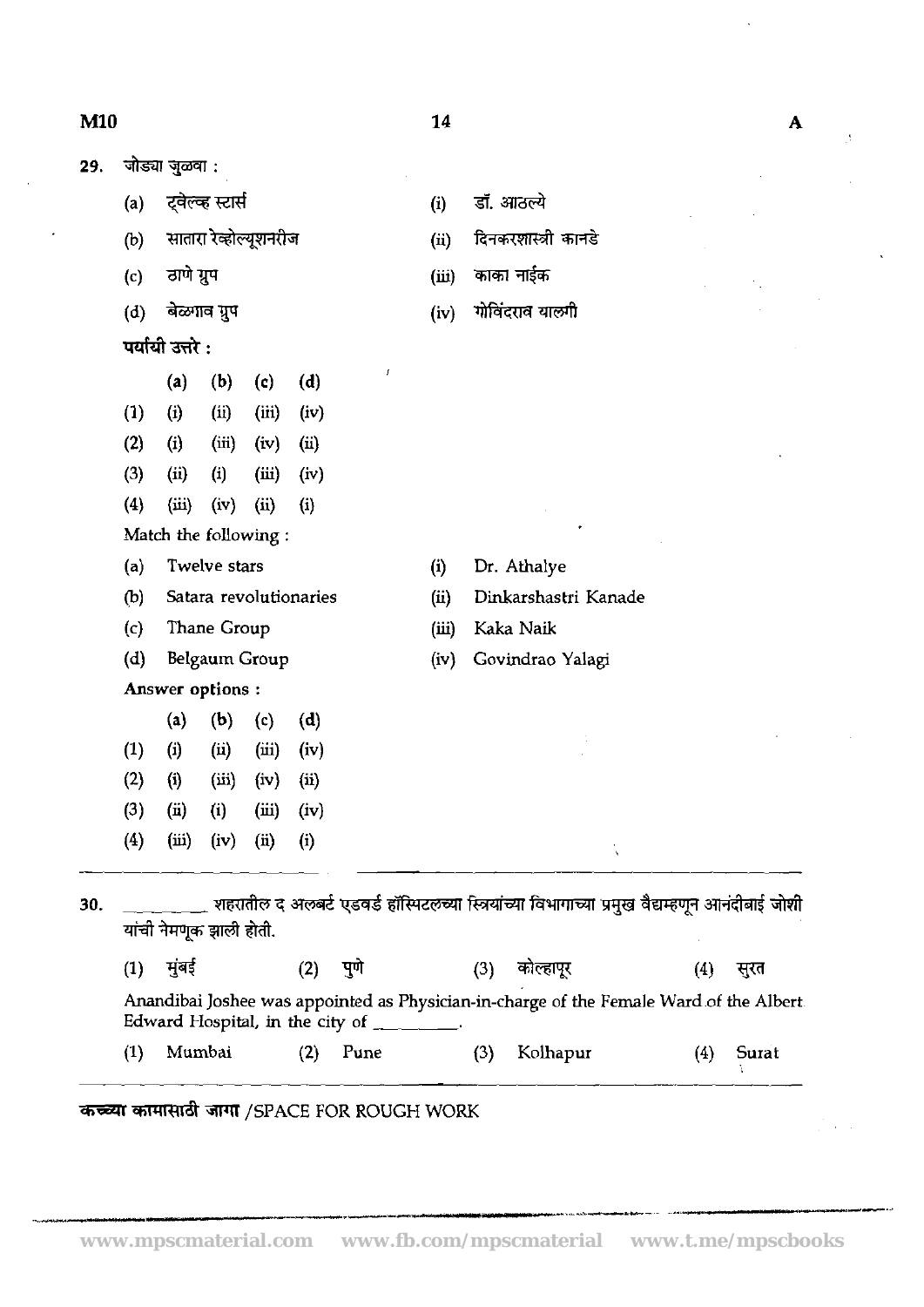15

- 31. खालील विधाने विचारात घ्या :
	- (a) केन्द्रीय पातळीवर, अंदाज समितीतील सर्व सदस्य फक्त लोकसभेतीलच असतात. या समितीमध्ये राज्यसभेला **प्रतिनिधीत्व नसते.**
	- महाराष्ट्र राज्य पातळीवर, अंदाज समितीतील सर्व सदस्य देखील फक्त विधान सभेतीलच असतात. या (b) समितीमध्ये विधान परिषदेला प्रतिनिधीत्व नसते.

## पर्यायी उत्तरे :

- विधान (a) बरोबर आहे (2) विधान (b) बरोबर आहे  $(1)$
- दोन्हीही विधाने बरोबर आहेत दोन्हीही विधाने चुकीची आहेत  $(4)$  $(3)$

Consider the following statements :

- (a) At the central level, all the members of Estimate Committee are from Loksabha only. The Rajya Sabha has no representation in this Committee.
- @) At Maharastra state level, all the members of Estimate Committee are also from Legislative Assembly only. The Legislative Council has no representation in this Committee.

### Answer options :

- (1) Statement (a) is correct. (2) Statement (b) is correct.
- (3) Both the statements are correct. (4) Both the statements are false.
- 32. खालीलपैकी कोणती तरतूद भारतीय राज्यघटनेने आयरीश राज्यघटनेकडून घेतलेली <mark>नाही</mark> ? (1) **rn** - **(3)** \* -=v =
	-
	-
	- (3) Both the statemer<br>**(3) Both the statemer<br>खालीलपैकी कोणती तरतूद भ<br>(1) मूलभूत अधिकार<br>(2) मार्गदर्शक तत्त्वे<br>(3) राष्ट्रपतीची निवडणूक**
	- (2) मार्गदर्शक तत्त्वे<br>(3) राष्ट्रपतीची निवडणूक पद्धत<br>(4) राज्यसभेवर सदस्यांचे राष्ट्रपतीद्वारे नामनिर्देशन

**Which** one of the following provisions has not derived from Irish Constitution by the Indian Constitution ?

- (1) Fundamental Rights
- (2) Directive Principles
- (3) Methods of Election of the Presidents
- (4) Nomination of members of the Rajya Sabha by the President

## **XFlld** rirmr /SPACE **FOR ROUGH WORK P.T.O.**

A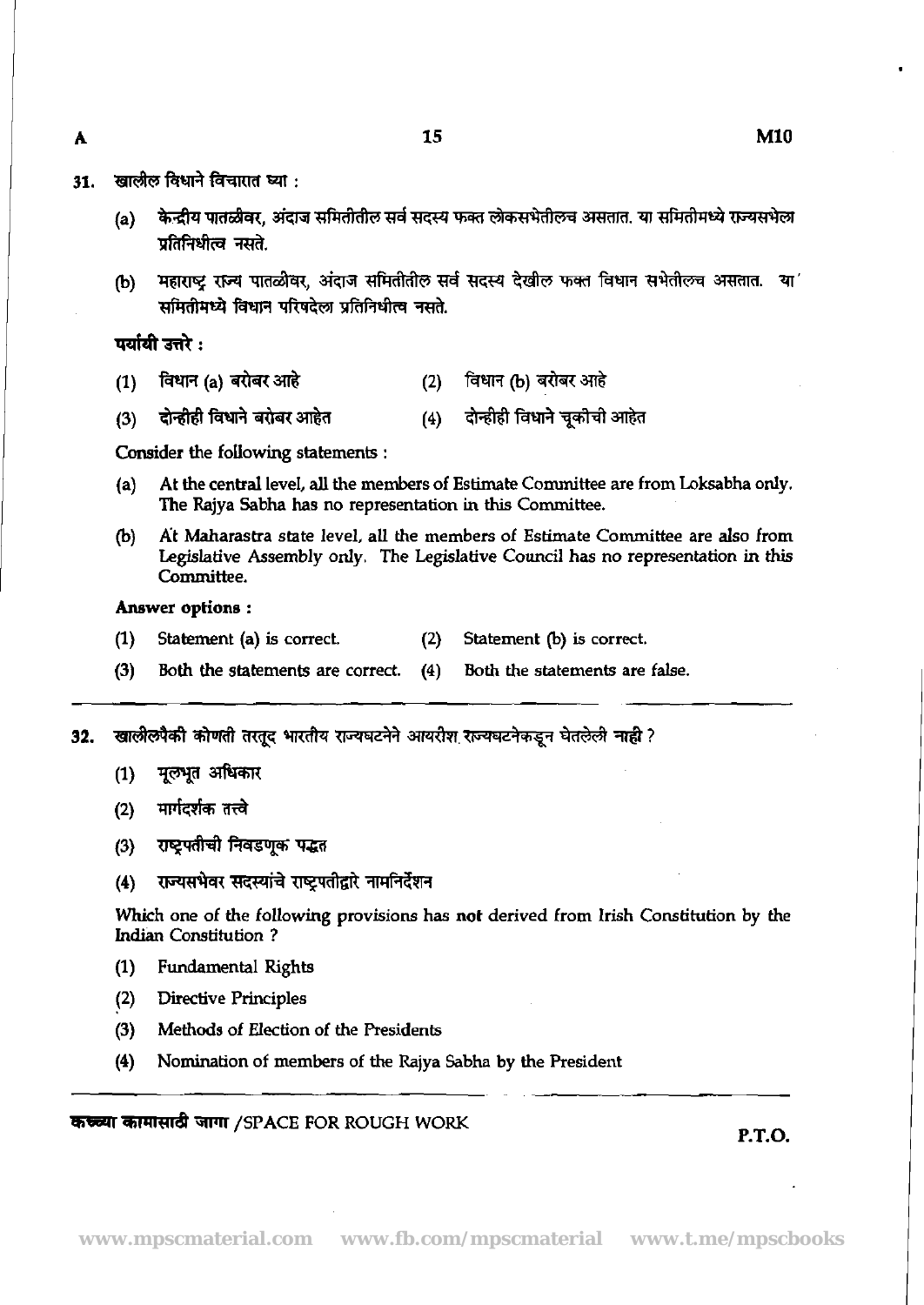33. राज्यपालांच्या वटहकम काढण्याच्या अधिकारावाबत खालील विधाने विचारात घ्या :

- (a) राज्यपालांचा तो स्वेच्छाधीन अधिकार आहे.
- ते केवळ मंत्रिमंडळाच्या सल्ल्यानुसारच वटहुकुम काढू शकतात  $(b)$
- ते बटहकुम कोणत्याही वेळी मागे घेवू शकतात.  $(c)$
- कांही बाबतीत ते राष्ट्रपतींच्या सुचनांशिवाय वटहुकुम काढू शकत नाहीत.  $(d)$

वरील्पैकी कोणती विधाने बरोबर आहेत ?

(1) (a), (b), (c) (2) (b), (c), (d) (3) (a), (c), (d) (4) (a), (b), (c), (d) Consider the following statement regarding ordinance making power of the Governor :

- (a) It is a discretionary power of Governor
- (b) He can issue an ordinance only on the advice of the Council of Ministers.
- (c) He can withdraw the ordinance at any time.
- (d) He cannot make an ordinance without the instructions from the president in certain cases.

Which of the statement given above are **correct** ?

- (1) (a), (b), (c) (2) (b), (c), (d) (3) (a), (c), (d) (4)  $(a)$ , (b), (c), (d)
- भारतीय राज्यघटनेत नागरिकांची खालीलपैको कोणती मूलभूत कर्तव्ये नेमून दिली आहेत ? 34.

सामाजिक अन्यायापासून दुर्बल घटकांचे संरक्षण करणे.  $(a)$ 

- व्यक्तिगत आणि सामुहिक अशा प्रत्येक क्षेत्रात उच्चतम पातळी गाठणे.  $(b)$
- (c) सार्वजनिक निवडणूकांमध्ये मतदान करणे.<br>(d) शास्त्रीय वृत्ती विकसित करणे.<br>**पर्यायी उत्तरे :**<br>(1) (a), (b) (2) (c), (d)
- 

(1) (a), (b) (2) (c), (d) (3) (a), (b), (c) (4) (b), (d) **Which** of the following are among the Fundamental Duties of citizens laid down in the Indian Constitution ?

- (a) To protect the weaker sections from social injustice.
- @) To strive towards excellence in all spheres of individual and collective activity.
- (c) To vote in public elections.
- (d) To develop the scientific temper.

## Answer **options** :

(1) (a), (b) (2) (c), (d) (3) (a), (b), (c) (4) (b), (d)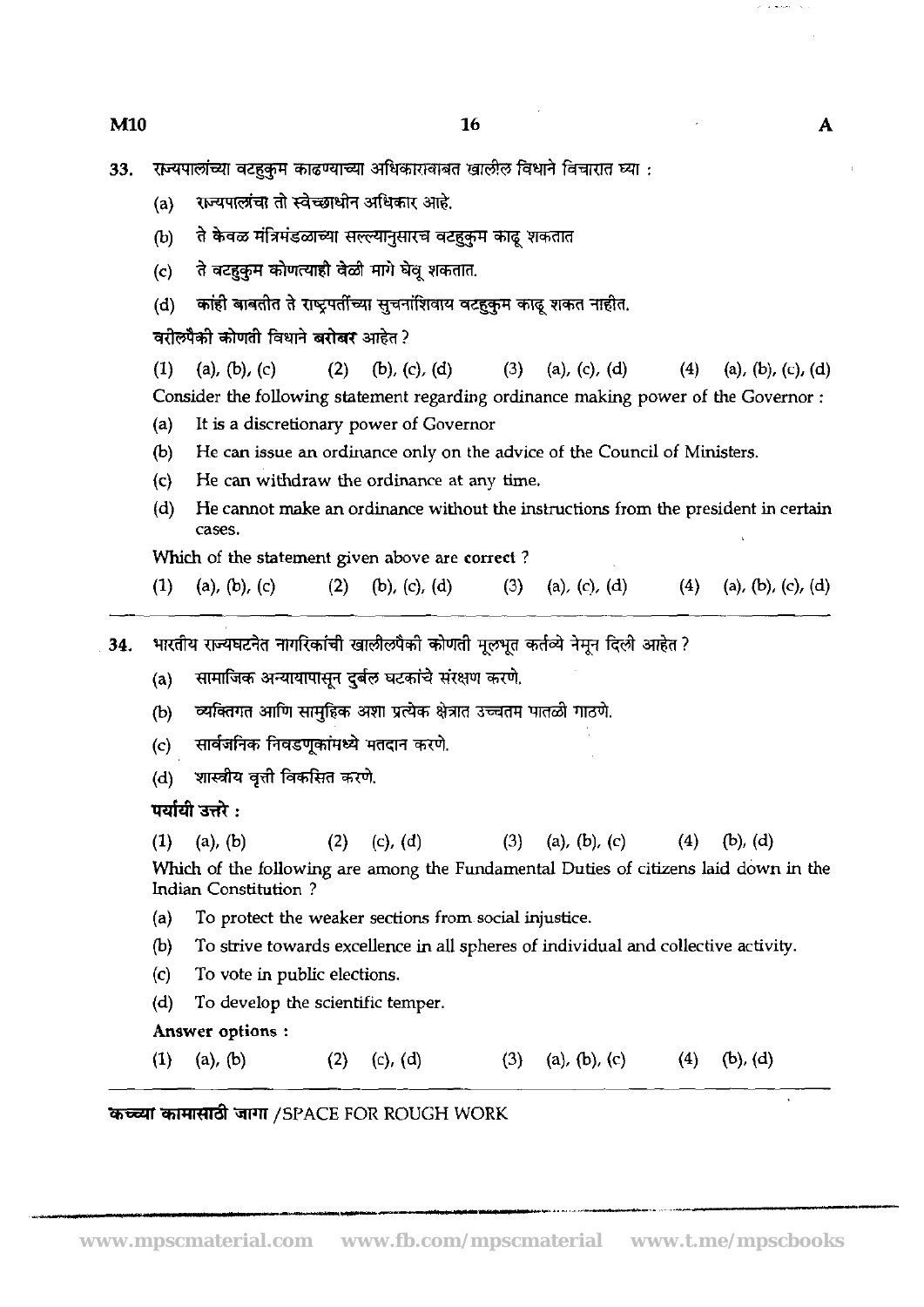$\mathbf{A}$ 

- 35. भारताचे स्वातंत्र्य आणि अखंडता टिकवून ठेवण्यासाठी घटनाकारांनी भारतीय संघराज्यात :
	- (a) केंद्राला अधिक अधिकार दिले आहेत.
	- (b) वटकराज्यांना अधिक अधिकार दिले आहेत.
	- (c) राष्ट्रपतींना अधिक अधिकार दिले आहेत.
	- (d) मुख्यमंत्र्यांना अधिक अधिकार दिले आहेत. (c) स्ट्रियामां मार्ग मार्ग मार्ग में स्ट्रियामां<br>(d) मुख्यमंत्र्यांना अधिक अधिकार दिले आहेत.<br>वरीलपैकी कोणते विधान/विधाने **बरोबर** आहेत ?<br>(1) (a) फबत (2) (b) फबत<br>(3) (b) आणि (c) फब्त

वरीलपैकी कोणते विधान/विधाने <mark>द</mark>

(2) (3) (2) (2) (2) (5) फबत (3) (2) (6) फबत (3) (5) आणि (6) फबत (3) (6) आणि (6) फबत (3) (6) आणि (6) फबत (3) (6) आणि (6) फबत (3) (6) आणि (6) फबत (3) (6) आणि (6) फबत (4) (6) आणि (6) फबत (3) (6) आणि (6) फबत (4) (6) आणि (6) फ makers have given :

- (a) More powers to the Centre.
- (b) More powers to the States.
- (c) More powers to the President.
- (d) More powers to the Chief Minister.

Which of the above statement is/are correct ?

- (1) (a) only (2) (b) only
- (3) (b) and (c) only  $(4)$  (c) and (d) only
- खालील विधाने विचारात घ्या : 36.
	- (a) <sup>'</sup> कायद्यापुढील समता' ही संकल्पना मुळची अमेरिकन आहे तर 'कायद्याचे समान संरक्षण' ही सकंल्पना *ब्रिटीशांकडून घेतली आहे.*
	- 'कायद्याचे अधिराज्य' ज्याचा अंतर्गत अनुच्छेद 14 मध्ये आहे ते राज्यघटनेचे 'पायाभूत वैशिष्ट्य' असून ते  $(b)$ घटनादुरुस्तीद्वारे देखील नष्ट करता येणार नाही.
	- राजदूत, याच्यासह परदेशस्थ यांना फौजदारी व दिवाणी कारवाईपासून संरक्षण दिलेले आहे.  $(c)$

वरीलपैकी कोणते विधान/ने बरोबर आहे/त?

वरील सर्व  $(a)$ ,  $(b)$  $(2)$  $(3)$  $(4)$  $(1)$ (b),  $(c)$ फक्त (b) Consider the following statements :

- 
- (a) The concept of 'equality before law' is of American origin, while the concept of **'equal** protection of laws' has been taken from British. '
- @) 'Rule of **Law'** as embodied in Article 14 is a 'basic feature' of the Constitution and cannot be destroyed even by an amendment.
- (c) The foreigners including ambassadors enjoy immunity from criminal and civil proceedings.

Which of the above statements is/are correct ?

| $(1)$ (a), (b)<br>$(2)$ (b), (c) | $(3)$ Only $(b)$ |  | $(4)$ All above |
|----------------------------------|------------------|--|-----------------|
|----------------------------------|------------------|--|-----------------|

## hrasl TiW!T& TV /SPACE FOR ROUGH WORK **P.T.O.**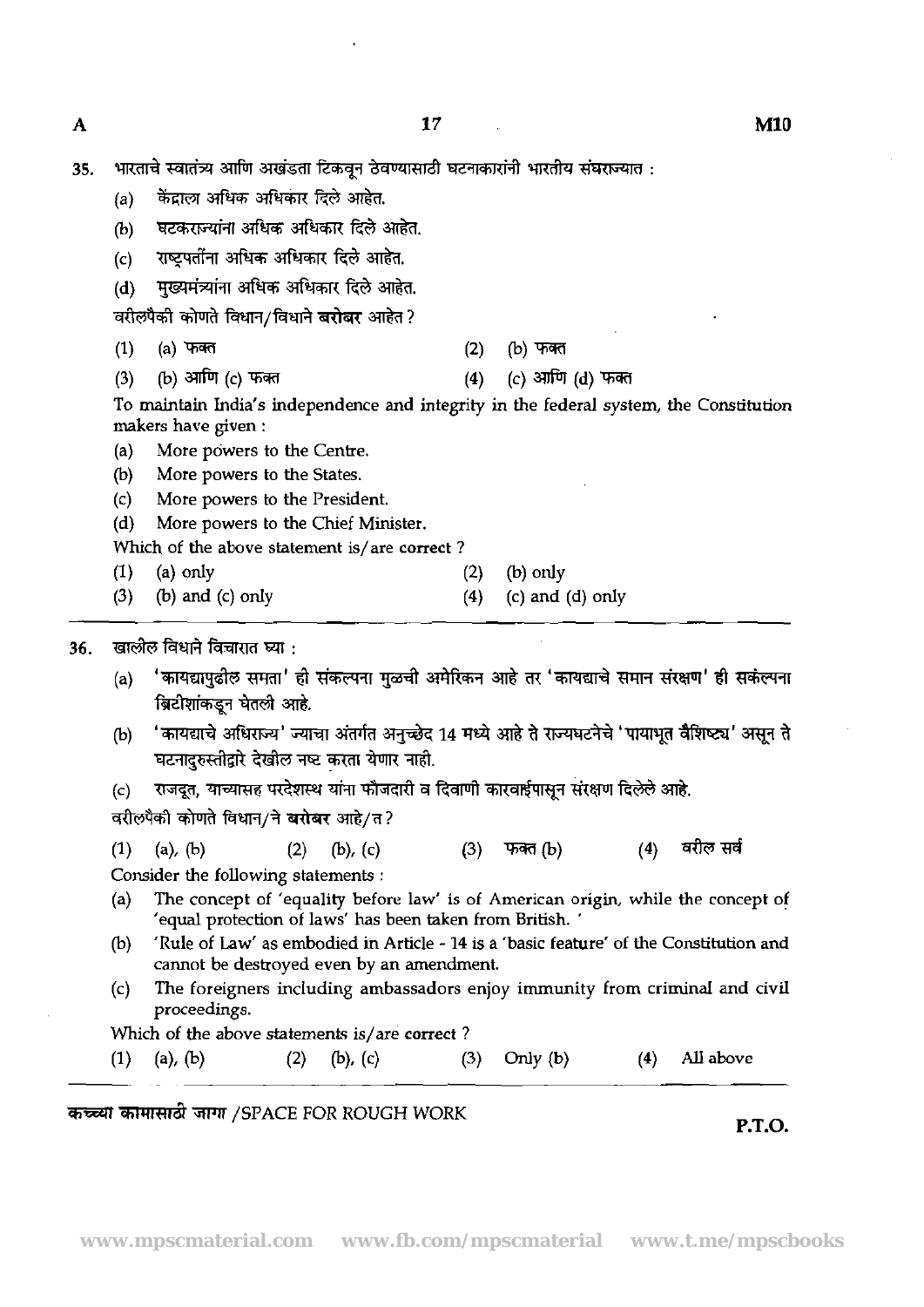- $37.$ खालील विधाने विचारात घ्या :
	- (a) केन्द्र आणि राज्ये यामधील कायदेविषयक संबंध राज्य-घटनेच्या अकराव्या भागातील अनुच्छेद-245 ते 255 मध्ये सांगितलेले आहेत.
	- केन्द्र आणि राज्ये यामधील आर्थिक संबंध राज्यघटनेच्या अकराव्या भागातील अनुच्छेद-256 ते 263 मध्ये (b) सांगितलेले आहेत.
	- केन्द्र आणि राज्ये यामधील प्रशासकीय संबंध राज्यघटनेच्या बाराव्या भागातील अनुच्छेद-268 ते 293 मध्ये  $(c)$ सांगितलेले आहेत.

|     | पर्यायी उत्तरे :     |     |                          |
|-----|----------------------|-----|--------------------------|
| (1) | फक्त विधान (a) बरोबर | (2) | विधाने (a) आणि (b) बरोबर |

विधाने (a), (b) आणि (c) बरोबर (4) विधाने (b) आणि (c) बरोबर  $(3)$ 

Consider the following statements :

- (a) Article 245 to 255 in part XI of the Constitution deal with the legislative relations between the Centre and the States.
- @) Article 256 to 263 in part XI of the Constitution deal with the Financial relations between the Centre and **the** States.
- (c) Article 268 to 293 in the part XI1 of the Constitution deal with the administrative relations between the Centre and the States.

#### Answer options :

- **(1) Only** statement (a) is correct **(2)** Statements (a) and @) are correct
- (3) Statements (a), @) and (c) are correct (4) Statements @) and (c) are correct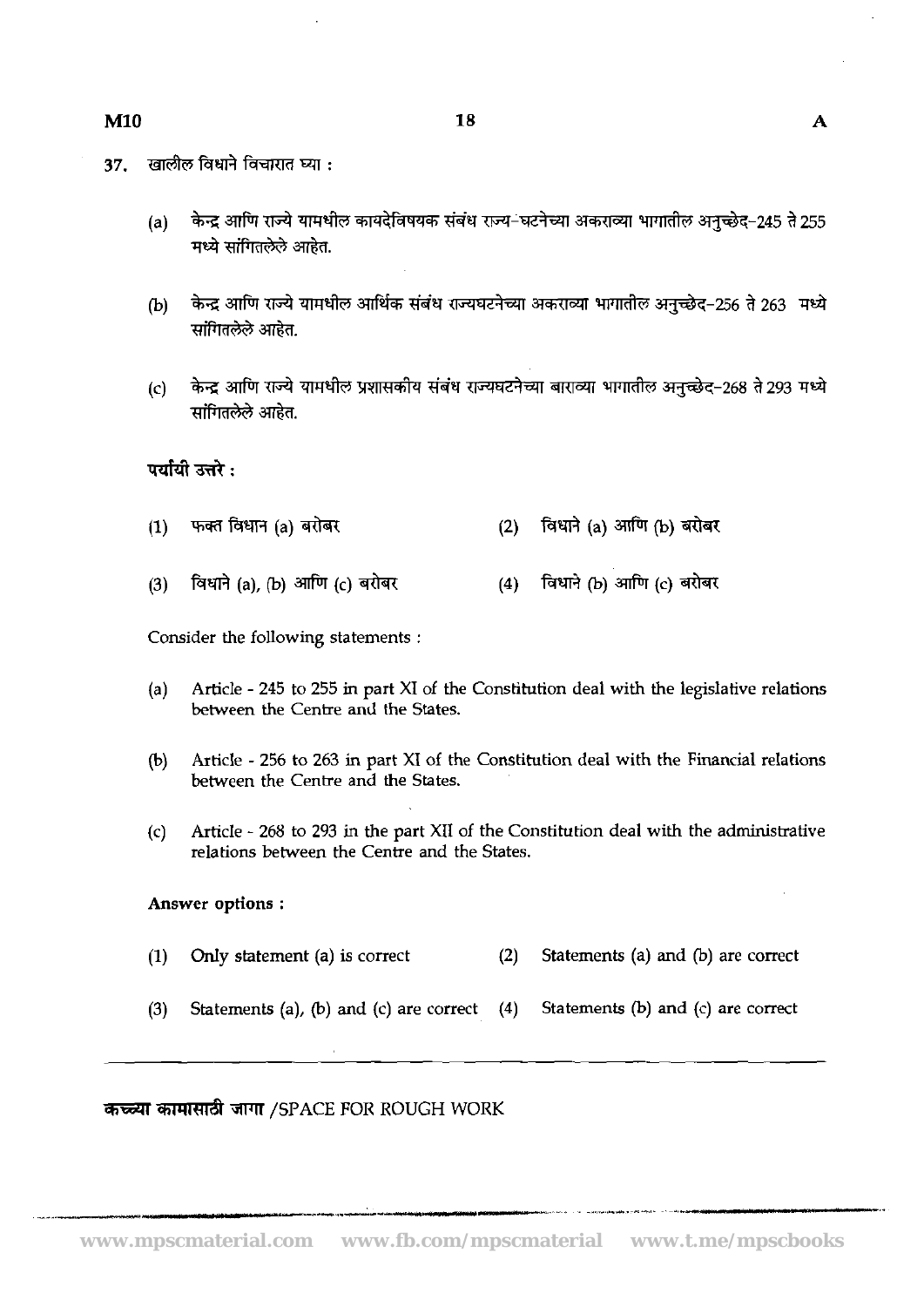- **38.**  (a) राज्यपालांच्या संबंधात मुख्यमंत्र्याची खालीलपैकी कोणती कर्तव्ये समाविष्ट आहेत ?<br>(a) मंत्रिमंडळाचे सर्व निर्णय राज्यपालांना कळविणे. (b) घटनात्मक तरतूदीनुसार राज्याचे सरकार काम करीत नाही अशी राष्ट्रपतीकडे शिफारस करण्याचा राज्यपालांना **सल्ला देणे.** (c) राज्याच्या प्रशासना संबंधी राज्यपाल जी माहिती मागतील ती राज्यपालास पुरविणे (d) राज्य शासनामध्ये नियुक्त्या करतांना राज्यपालास सल्ला देणे. पर्यायी उत्तरे $\cdot$ (1) (a), (b), (c) (2) (b), (c), (d) (3) (a), (c), (d) (4) (a), (b), (c), (d) **Which** one of the following are included among the duties of the Chief Minister in relation to the Governor ? (a) Communication to the Governor of all the decisions of the Council of Ministers.<br>(b) Advising the Governor to recommend to the President that the government of Advising the Governor to recommend to the President that the government of the State cannot be carried on in accordance with the provisions of the Constitution. (c) Supplying to the Governor, information on such matters relating to the administration of the state as he calls for. (d) Advising the Governor in making appointments in the state government. Answer options : (1) (a), (b), (c) (2) (b), (c), (d) (3) (a), (c), (d) (4) (a), (b), (c), (d) 39. भारत हे 'गणराज्य' आहे. याचा अर्थ : (a) येथे लोकशाही आहे. (b) 7FP!3m(d)mmmmmd. (c) **39\*\*** \*. (b) राष्ट्रप्रमुख (राष्ट्रपती) लोकांनी अप्रत्यक्षरित<br>(c) येथे संसदीय पद्धती आहे.<br>(d) पंतप्रधान व त्यांचे मंत्रिमंडळ लोकांनी निवर<br>वरीलपैकी कोणते विधान/विधाने <mark>बरोब</mark>र आहेत*?* 
	- (d) पंतप्रधान व त्यांचे मंत्रिमंडळ लोकांनी निवडून दिलेले असते.

| , ,                                                               |                                                |  |                    |  |  |  |  |  |
|-------------------------------------------------------------------|------------------------------------------------|--|--------------------|--|--|--|--|--|
| (d)    पंतप्रधान व त्यांचे मंत्रिमंडळ लोकांनी निवडून दिलेले असते. |                                                |  |                    |  |  |  |  |  |
|                                                                   | वरीलपैकी कोणते विधान/विधाने <b>बरोबर</b> आहेत? |  |                    |  |  |  |  |  |
|                                                                   | (1) (a) फक्त                                   |  | (2) (a) व (b) फक्त |  |  |  |  |  |
|                                                                   | (3) (b) फक्त                                   |  | (4) (c) व (d) फक्त |  |  |  |  |  |
|                                                                   | India is a 'Republic'. It means :              |  |                    |  |  |  |  |  |

India is a 'Republic'. It means :

- (a) Have democracy.
- (b) Head of the State (President) is elected by the people indirectly.
- (c) Have parliamentary system
- (d) Prime Minister and Council of Ministers are elected by people.
- **Which** of the above statement is/are correct ?
- (1) (a) only **(2)** (a) and @) only
- (3) (b) only **(4)** (c) and (dl only

## कच्च्या कामासाठी जागा /SPACE FOR ROUGH WORK **P.T.O. P.T.O.**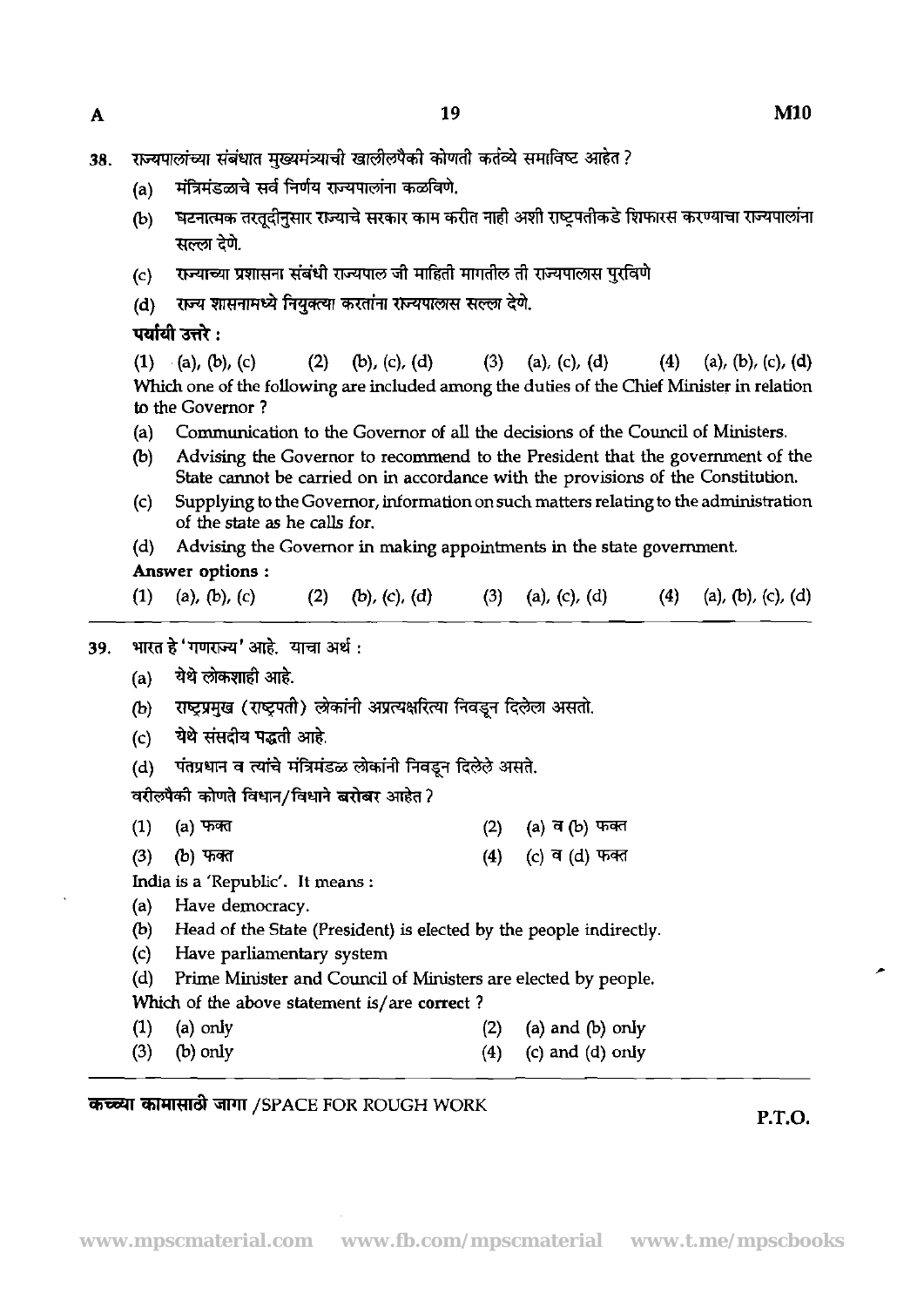- सर्वोच्च न्यायालयाचे स्वातंत्र्य खालील मुद्यांद्वारे अधोरेखित होते :<br>(a) अवमान झाल्यास दंड देण्याचा अधिकार<br>(b) न्यायालयाच्या कर्मचारी, वर्गीची भरती व नियक्ती 40.
	-
	-
	-
	-

- (c) कानकालावा सुराबतता<br>(d) न्यायधिशांची नियुक्ती व पदच्युती संबंधी संविधानिक तरतुदी<br>**पर्यायी उत्तरे :**<br>(1) फक्त (a), (b), (c) - (2) फक्त (b), (c), (d)<br>(3) फक्त (a), (b), (d) - (d) (d) वरील सर्व
- 

(d) - जनननना मनुक्ता न प्रदनुता समना सायना के तरतुवा<br>**पर्यायी उत्तरे :**<br>(1) - फक्त (a), (b), (c) (2) - फक्त (b), (c), (d)<br>The Independence of the Supreme Court is shown by the following points :

- (a) The power to punish for contempt  $(b)$  The recruitment and appointment
- (b) The recruitment and appointment of court staff  $(c)$  The security of tenure
- The security of tenure
- (d) The Constitutional provisions of appointment and removal of judges Answer **options** :
- (1) Only (a), (b), (c)<br>(3) Only (a), (b), (d) (2) Only (b), (c), (d) (4) All of the above Answer options :<br>(1) - Only (a), (b), (c<br>(3) - Only (a), (b), (d<br>राज्य माहिती आयुक्त आपत्<br>(1) - भारताचे राष्ट्रपती<br>(2) - राज्यपाल किंवा त्यां
- Only (a), (b),  $(d)$ All of the above
- **41. राज्य माहिती आयुक्त आपले पद ग्रहण करण्यापूर्वी कुणासमक्ष शपथ किंवा प्रतिज्ञा घेईल?** 
	-
	- (2) राज्यपाल किंवा त्यांनी नियुक्त केलेला त्यांचा प्रतिनिधी
	- (3) सर्वोच्च न्यायालयाचे मुख्य न्यायाधिश
	- <u>(4) उच्च न्यायाल्याचे मुख्य न्यायाधिश</u>

Before whom the State Information Commissioner will make oath and affirmation, before he enters upon **his** office ?

- (1) The President of India
- **(2)** The Governor or some other person appointed by him on his behalf.
- (3) Chief Justice of Supreme Court<br>(4) Chief Justice of High Court
- **(4)** Chief Justice of High Court
- - (4) Chief Justice of<br>माहिती अधिकाराच्या कायः<br>सारखे अधिकार आहेत.<br>(1) सर्वोच्च न्यायालय<br>(3) फौजदारी न्यायालय<br>Under the provisions 42.
	- $(2)$
	- **(4)**  दिवाणी न्यायालय

Under the provisions of Right to Information Act - while inquiring into any complaint the Central Information Commission, have the same powers as are vested in \_\_\_\_\_\_\_.

- (1) The Supreme Court **(2)** The High Court
	-
- (3) The Criminal Court (4) The Civil Court
- -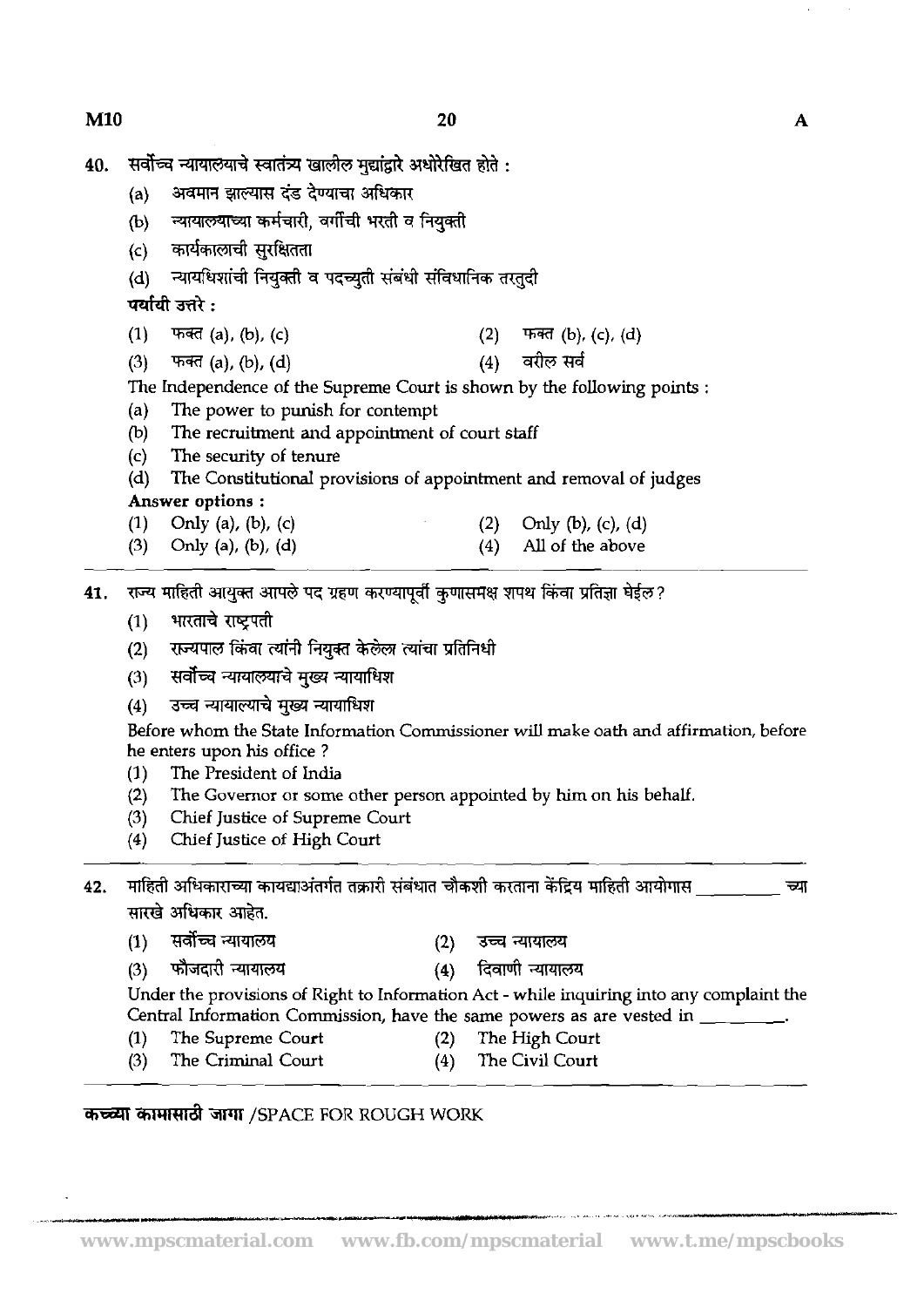- केंद्रीय माहिती आयोग पुढील व्यक्तिंचा मिळून बनलेला असतो : 43.
	- मुख्य माहिती आयुक्त  $(a)$
	- आवश्यक वाटतील त्याप्रमाणे पाचपेक्षा अधिक नसतील इतके केंद्रिय माहिती आयुक्त  $(b)$
	- आवश्यक वाटतील त्याप्रमाणे दहापेक्षा अधिक नसतील इतके केंद्रिय माहिती आयुक्त  $(c)$
	-

| (d) उच्च न्यायालयाचे न्यायमुर्ती                     |  |  |  |  |                                                                 |  |  |  |  |
|------------------------------------------------------|--|--|--|--|-----------------------------------------------------------------|--|--|--|--|
| वरीलपैकी कोणते विधान/विधाने बरोबर आहेत?              |  |  |  |  |                                                                 |  |  |  |  |
|                                                      |  |  |  |  | (1) (a) आणि (d) (2) (a) आणि (b) (3) (a) आणि (c) (4) (b) आणि (d) |  |  |  |  |
| The Central Information Commission shall consist of: |  |  |  |  |                                                                 |  |  |  |  |

- (a) The Chief Information Commissioner
- @) Such number of Central Information commissioner, not exceeding Five as may be deemed necessary
- (c) Such number of Central Information Commissioner, not exceeding Ten as may be deemed necessary
- (d) The Judge, High Court

|                                                                     | deemed necessary                                                 |     |       |     |                     |     |                 |  |  |  |  |  |
|---------------------------------------------------------------------|------------------------------------------------------------------|-----|-------|-----|---------------------|-----|-----------------|--|--|--|--|--|
| (d)                                                                 | The Judge, High Court                                            |     |       |     |                     |     |                 |  |  |  |  |  |
|                                                                     | Which of the statement given above is/are correct?               |     |       |     |                     |     |                 |  |  |  |  |  |
| (1)                                                                 | (a) and (d) $(2)$ (a) and (b)                                    |     |       |     | $(3)$ (a) and $(c)$ | (4) | $(b)$ and $(d)$ |  |  |  |  |  |
|                                                                     |                                                                  |     |       |     |                     |     |                 |  |  |  |  |  |
|                                                                     | माहितीचा अधिकार अधिनियम अंतर्गत एकूण किती वेळा अपिल करता येतात ? |     |       |     |                     |     |                 |  |  |  |  |  |
| (1)                                                                 | एकदा                                                             | (2) | दोनदा | (3) | तीनटा               | (4) | अनिश्चित वेळा   |  |  |  |  |  |
| Under Right to Information Act, how many times appeals can be made? |                                                                  |     |       |     |                     |     |                 |  |  |  |  |  |
|                                                                     |                                                                  |     |       |     |                     |     |                 |  |  |  |  |  |
| (1)                                                                 | Once                                                             | (2) | Twice | (3) | Thrice              | (4) | Not fixed       |  |  |  |  |  |

माहिती अधिकार कायदा 2005 च्या तरतुदीनुसार प्रत्येक माहिती आयुक्तांचा पदावधी किती निश्चित केला आहे? 45.

- ज्या दिनांकास आपले पद धारण करील त्या दिनांकापासून पाच वर्षाच्या कालावधीपर्यंत.  $(1)$
- त्याच्या वयाची पासष्ठ वर्षे पूर्ण होईपर्यंत.  $(2)$
- ज्या दिनांकास आपले पद धारण करील त्या दिनांकापासून पाच वर्षाच्या कालावधीपर्यंत किंवा त्याच्या वयाची  $(3)$ पासष्ठ वर्षे पूर्ण होईपर्यंत यापैको अगोदर घडेल तोपर्यंत.
- वरीलपकैी काहीही नाही.  $(4)$

What is the term of office of every Information Commissioner Under Right to Information Act 2005 ?

- (1) Five years from the date on which he enters upon his office  $(2)$  Till he attains the age of sixty five years
- (2) Till he **attains** the age of sixty five years
- (3) Five years from the date on which he enters upon his office or till he attains the age of sixty five years, which ever is earlier.
- (4) None of the above

*XEE4T* **TFlTUd** 3TT /SPACE FOR ROUGH WORK **P.T.O.** 

 $\mathbf{A}$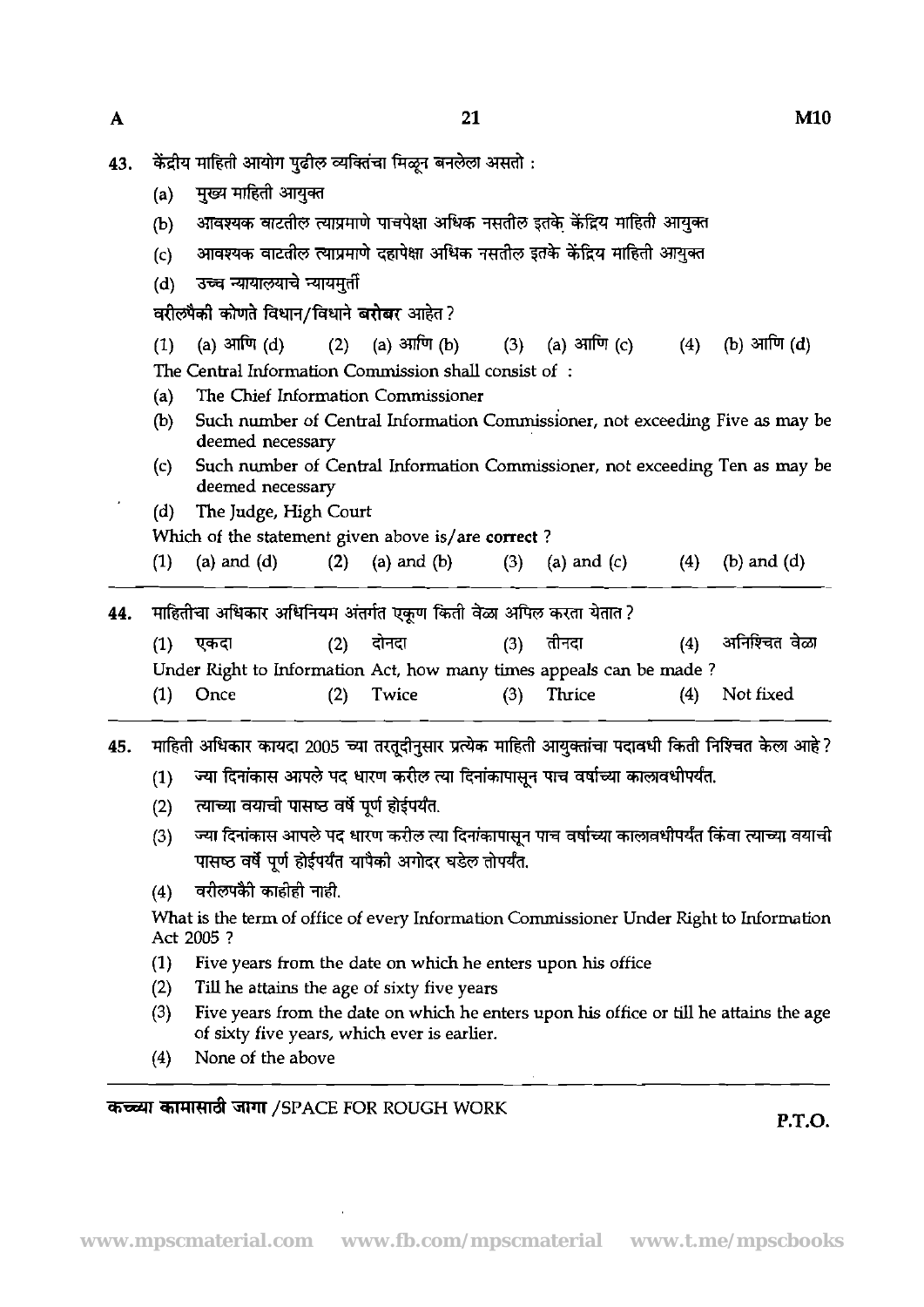| <b>M10</b> | 22                                                                                      | Α |
|------------|-----------------------------------------------------------------------------------------|---|
| 46.        | संगणक परीभाषेच्या संदर्भात वापरल्या जाणाऱ्या 'शॉर्टकट' या शब्दाचा नेमका अर्थ काय होतो ? |   |
|            | लवकर संपणारा प्रोग्रॅम<br>(1)                                                           |   |
|            | प्रोग्रॅममधील जवळचा मार्ग<br>(2)                                                        |   |
|            | विशिष्ठ कळ दाबून दिलेली सूचना<br>(3)                                                    |   |
|            | वरीलपैकी नाही<br>(4)                                                                    |   |
|            | What do you mean by the term "Short Cut" in computer parlance?                          |   |
|            | The program that ends quickly                                                           |   |

- **(1)** The program that ends quickly
- **(2)** The short path in a program
- **(3)** Key stroke that represents particular action
- **(4)** None of the above

**47. ~~mm~u1(3.t.%;m.)wMdHpf-hsM? (1) -v\* (2) -v- (3)** - **T-** - **(4)** \*wm

- 
- 

What is the full form of the term GUI used in computers ?

- (1) General User Interface **(2)** General User Integration
- **(3)** Graphical User Interface **(4)** Graphic User integration **(1)** \* **(2)** -

48. संगणक टेलीफोनलाइनला जोडण्यासाठी वापरल्या जाणाऱ्या उपकरणाला खालील पैकी काय म्हणतात?

- -

**(3)** \* **(4)** \*w\* A device that helps the computer to get connected to telephone line is termed as :

- **(1)** Modem **(2)** Mouse
	-
- **(3)** Speaker **(4)** None of the above

विंडोज या ऑपरेटींग सिस्टीम च्या संबंधाने वापरण्यात येणाऱ्या 'मेनू' या शब्दाचा नेमका अर्थ काय होतो ? 49.

- निवडण्याजोग्या पर्याय वा कृतीची यादी  $(1)$
- 
- (2) ऑर्डर केलेल्या वस्तू<br>(3) ऑर्डर करावयासाठी उपलब्ध वस्तू<br>(4) वरीलपैकी कोणतेही नाही
- 

Which of the following is the meaning of the word "MENU" in windows operating system ?

- **(1)** List of selectable options or Actions
- **(2)** The items that are ordered
- **(3)** The material available for order
- (4) None of the above

कच्च्या कामांसाठी जागा /SPACE FOR ROUGH WORK

-- -.- ". -"- . **----a** - -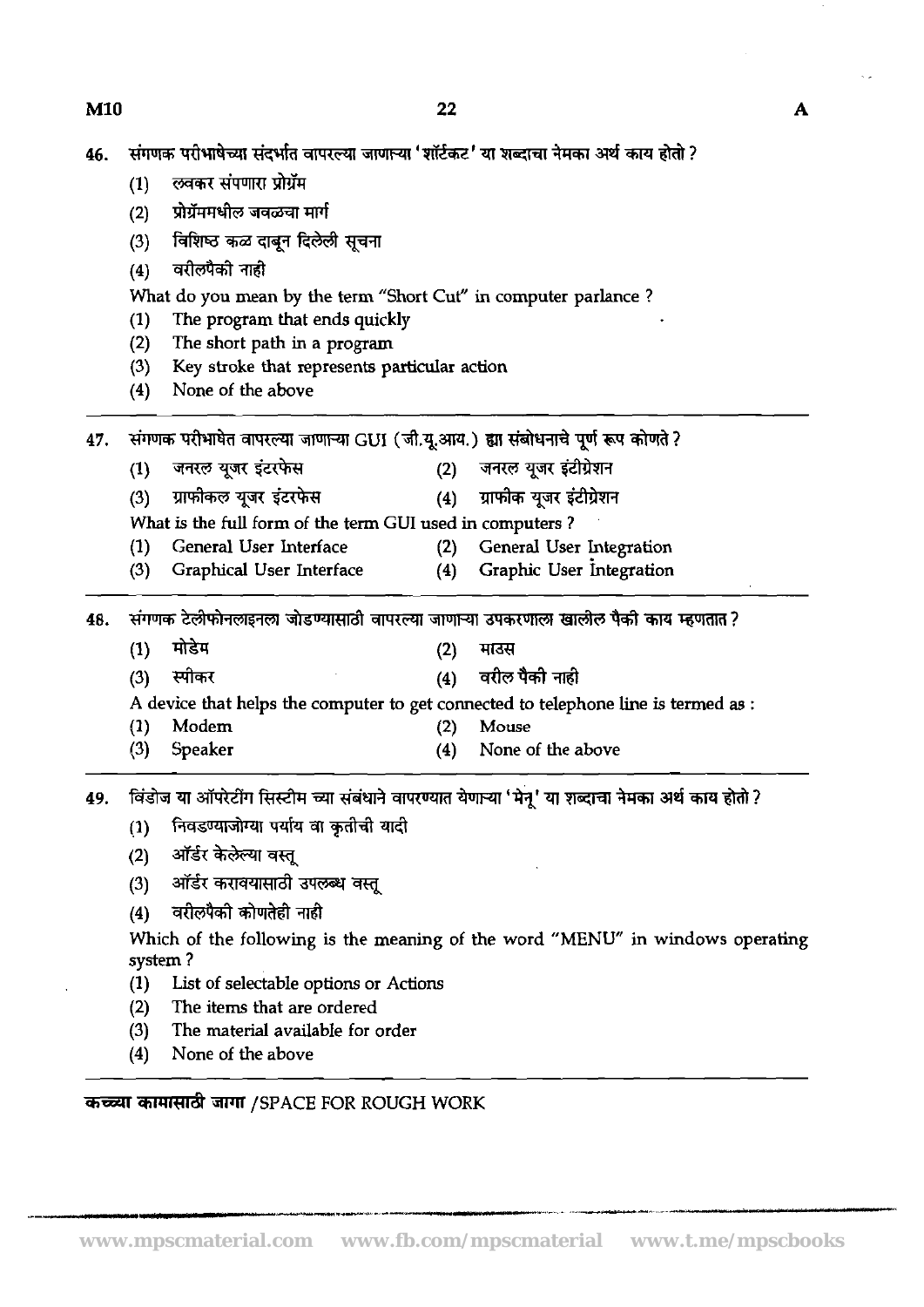| A   |                                                                                                                                                               |                                                                                                                               |  |                  | 23  |         |                                                                                      |     | M10                                                                                                       |  |  |  |  |  |
|-----|---------------------------------------------------------------------------------------------------------------------------------------------------------------|-------------------------------------------------------------------------------------------------------------------------------|--|------------------|-----|---------|--------------------------------------------------------------------------------------|-----|-----------------------------------------------------------------------------------------------------------|--|--|--|--|--|
| 50. |                                                                                                                                                               |                                                                                                                               |  |                  |     |         | स्टेटस बघण्याकरता जी मॉनेटरींग सिस्टीम सुरू केली तिचे नाव __________ आहे.            |     | डिपार्टमेंट ऑफ ॲडमिनिस्ट्रेटीव रिफॉर्मस ॲण्ड पब्लीक ग्रीव्हनसेस ने ऑनलाईन तक्रार करण्याकरता किंवा त्यांचे |  |  |  |  |  |
|     | (1)                                                                                                                                                           | ई-ग्रीव्हन्स                                                                                                                  |  |                  | (2) |         | सी.पी.जी.आर.ए.एम.एस (सीपीग्रामस्)                                                    |     |                                                                                                           |  |  |  |  |  |
|     | (4) टेल-ग्रीव्हनस्<br>एन.सी.टी.<br>(3)                                                                                                                        |                                                                                                                               |  |                  |     |         |                                                                                      |     |                                                                                                           |  |  |  |  |  |
|     | Department of Administrative reforms and public grievances has started a online Public<br>grievancess loading and monitoring systems it is known as ________. |                                                                                                                               |  |                  |     |         |                                                                                      |     |                                                                                                           |  |  |  |  |  |
|     | (1)                                                                                                                                                           | E - Grivance                                                                                                                  |  |                  | (2) |         | <b>CPGRAMS</b>                                                                       |     |                                                                                                           |  |  |  |  |  |
|     | (3)                                                                                                                                                           | <b>NCT</b>                                                                                                                    |  |                  | (4) |         | Tel - grievance                                                                      |     |                                                                                                           |  |  |  |  |  |
| 51. |                                                                                                                                                               |                                                                                                                               |  |                  |     |         | विंडोज ऑपरेटींग सिस्टीमच्या स्क्रोन वर खालच्या बाजूस दिसणाऱ्या पट्टीला काय म्हणतात ? |     |                                                                                                           |  |  |  |  |  |
|     | (1)                                                                                                                                                           | मेनू बार                                                                                                                      |  |                  | (2) | टूल बार |                                                                                      |     |                                                                                                           |  |  |  |  |  |
|     | (3)                                                                                                                                                           | टास्क बार                                                                                                                     |  |                  | (4) |         | वरीलपैकी कोणतेही नाही                                                                |     |                                                                                                           |  |  |  |  |  |
|     |                                                                                                                                                               | The bar found at the bottom of the screen of windows operating system is identified as :                                      |  |                  |     |         |                                                                                      |     |                                                                                                           |  |  |  |  |  |
|     | (1)                                                                                                                                                           | Menu bar                                                                                                                      |  |                  | (2) |         | Tool bar                                                                             |     |                                                                                                           |  |  |  |  |  |
|     | (3)                                                                                                                                                           | Task bar                                                                                                                      |  |                  | (4) |         | None of the above                                                                    |     |                                                                                                           |  |  |  |  |  |
| 52. |                                                                                                                                                               | मिडीया लॅब एशीयाची बहुभाषीय कम्युनिकेशन सिस्टीम ज्याचा उपयोग अंपग व्यक्तींना होतो ती या पैको एक आहे :                         |  |                  |     |         |                                                                                      |     |                                                                                                           |  |  |  |  |  |
|     | (1)                                                                                                                                                           | पी @ जी                                                                                                                       |  | $(2)$ = इ - साग् |     |         | (3) सनयोग (संयोग) (4) इ- मंत्रा                                                      |     |                                                                                                           |  |  |  |  |  |
|     |                                                                                                                                                               | disability is $\frac{1}{\sqrt{1-\frac{1}{2}}\sqrt{1-\frac{1}{2}}\sqrt{1-\frac{1}{2}}\sqrt{1-\frac{1}{2}}\sqrt{1-\frac{1}{2}}$ |  |                  |     |         | Media Lab Asia's Multilangual Communication System for empowerment of persons with   |     |                                                                                                           |  |  |  |  |  |
|     | (1)                                                                                                                                                           | P @ G                                                                                                                         |  | $(2)$ e - sagu   |     | (3)     | Sanyog                                                                               | (4) | e - mantra                                                                                                |  |  |  |  |  |
| 53. |                                                                                                                                                               | सीडॅक चा एन@जी ह्या प्रोजेक्टचा उद्देश खालील पैकी आहे :                                                                       |  |                  |     |         |                                                                                      |     |                                                                                                           |  |  |  |  |  |
|     | (1)                                                                                                                                                           | जग आणि देशाची ग्रोथ प्रोजेक्ट                                                                                                 |  |                  |     |         |                                                                                      |     |                                                                                                           |  |  |  |  |  |
|     | (2)                                                                                                                                                           | नॅशनल जिओग्राफोकल प्रोजेक्ट                                                                                                   |  |                  |     |         |                                                                                      |     |                                                                                                           |  |  |  |  |  |
|     | (3)                                                                                                                                                           | नॅशनल जी.पी.एस. प्रोजेक्ट                                                                                                     |  |                  |     |         |                                                                                      |     |                                                                                                           |  |  |  |  |  |
|     | (4)                                                                                                                                                           | नेटवर्क सिक्यूरीटी व इंट्रयुडर शोधणारा प्रोजेक्ट                                                                              |  |                  |     |         |                                                                                      |     |                                                                                                           |  |  |  |  |  |
|     |                                                                                                                                                               | N@G Project of CDAC aims at following task :                                                                                  |  |                  |     |         |                                                                                      |     |                                                                                                           |  |  |  |  |  |
|     | (1)                                                                                                                                                           | World & National growth project                                                                                               |  |                  |     |         |                                                                                      |     |                                                                                                           |  |  |  |  |  |
|     | (2)                                                                                                                                                           | National geographical project                                                                                                 |  |                  |     |         |                                                                                      |     |                                                                                                           |  |  |  |  |  |
|     | (3)                                                                                                                                                           | National GPS project                                                                                                          |  |                  |     |         |                                                                                      |     |                                                                                                           |  |  |  |  |  |
|     | (4)                                                                                                                                                           |                                                                                                                               |  |                  |     |         | Carries development in area of Network Security for detection of Network Intruders.  |     |                                                                                                           |  |  |  |  |  |
|     |                                                                                                                                                               |                                                                                                                               |  |                  |     |         |                                                                                      |     |                                                                                                           |  |  |  |  |  |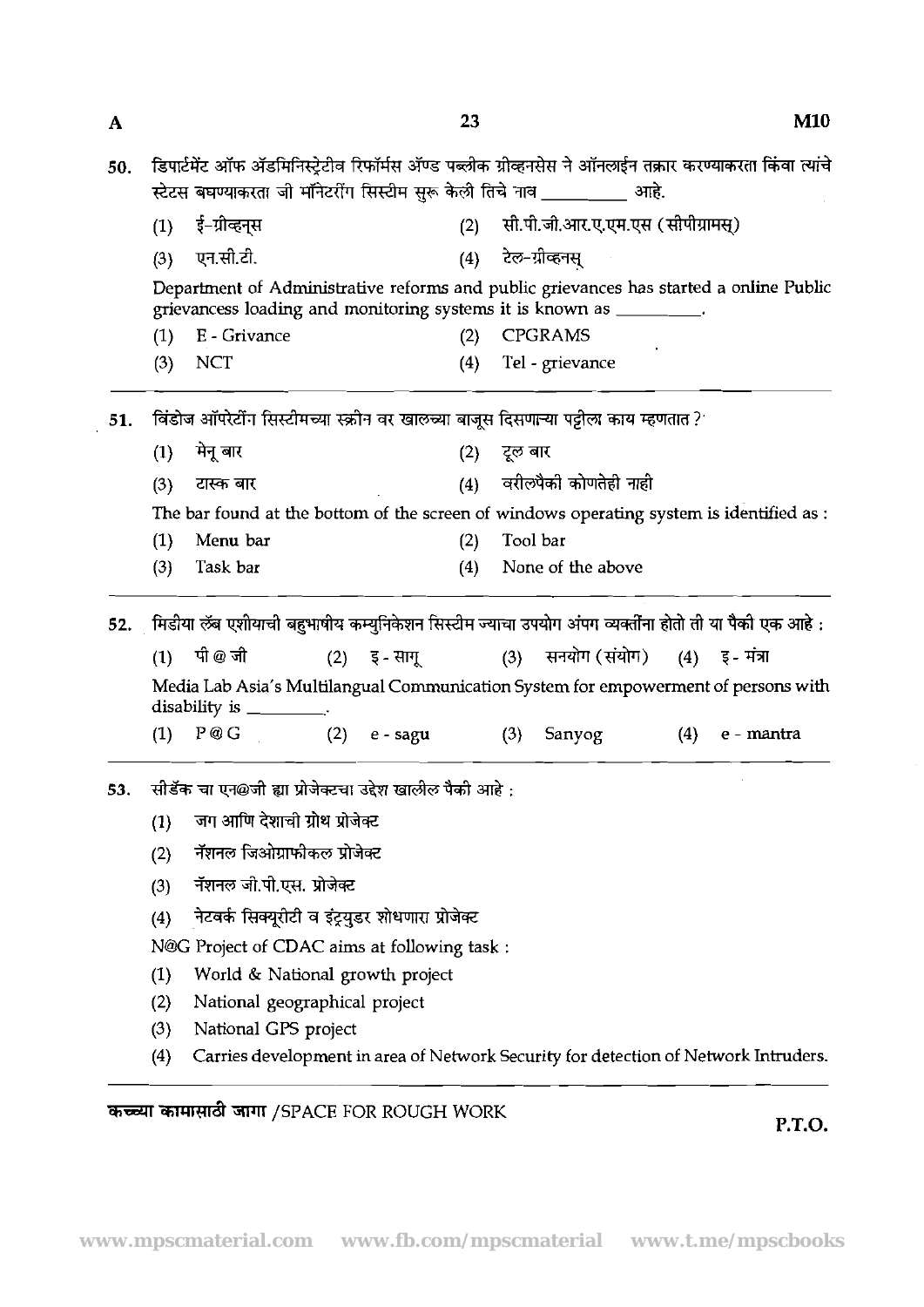| 54. | मिनिस्ट्री ऑफ इलेक्ट्रॉनिक्स ॲण्ड इनफोर्मेशन टेक्नोलॉजी ने भारतातील होणाऱ्या इ–गव्हर्नंस व्यवहारांना मोजण्यासाठी<br>रिअल टाईम पोर्टलचे नाव कर सार |                                                                                                                                                                                                                                                                                                                                         |                 |        |            |          |
|-----|---------------------------------------------------------------------------------------------------------------------------------------------------|-----------------------------------------------------------------------------------------------------------------------------------------------------------------------------------------------------------------------------------------------------------------------------------------------------------------------------------------|-----------------|--------|------------|----------|
|     | इ-ताल (इ.टी.ए.ए.एल)<br>(1)                                                                                                                        |                                                                                                                                                                                                                                                                                                                                         | (2) इ-मेजर      |        |            |          |
|     | इ-ट्रांजॅक्शन<br>(3)                                                                                                                              | ः स्वाद्याः । अत्र । अत्र । अत्र । अत्र । अत्र । अत्र । अत्र । अत्र । अत्र । अत्र । अत्र । अत्र । अत्र । अत्र<br>अत्र । अत्र । अत्र । अत्र । अत्र । अत्र । अत्र । अत्र । अत्र । अत्र । अत्र । अत्र । अत्र । अत्र । अत्र । अत्र                                                                                                          |                 |        |            |          |
|     | application portal at real time basis.<br>e-Taal<br>(1)                                                                                           | is an application introduced by Ministry of Electronics & Information<br>Technology which measures number of transactions performed by various e-governace<br>(2)                                                                                                                                                                       | e-measure       |        |            |          |
|     | e-Transactions<br>(3)                                                                                                                             | (4)                                                                                                                                                                                                                                                                                                                                     | e-business      |        |            |          |
| 55. | आधारीत प्रोजेक्टचे नाव खालील पैको कोणते ?                                                                                                         | मिनिस्ट्री ऑफ इलेक्ट्रॉनिक्स ॲण्ड इन्फोर्मेशन टेक्नोलॅजी चे GI (जीआय) cloud (क्लाऊड) कंप्यूर्टींग वर                                                                                                                                                                                                                                    |                 |        |            |          |
|     | क्लाऊड कोंग<br>(1)                                                                                                                                |                                                                                                                                                                                                                                                                                                                                         | मेघ राज<br>(2)  |        |            |          |
|     | एम इ आय टी वाय क्लऊड<br>(3)                                                                                                                       | (4) सी एस पी क्लाऊड                                                                                                                                                                                                                                                                                                                     |                 |        |            |          |
|     | and Information Technology:                                                                                                                       | Following from the options is an GI - cloud computing initative of Ministry of Electronics                                                                                                                                                                                                                                              |                 |        |            |          |
|     | Cloud king<br>$\left(1\right)$                                                                                                                    | (2)                                                                                                                                                                                                                                                                                                                                     | Megh Raj        |        |            |          |
|     | MEITY - cloud<br>(3)                                                                                                                              | (4)                                                                                                                                                                                                                                                                                                                                     | CSP cloud       |        |            |          |
| 56. |                                                                                                                                                   | भारतीय राज्य घटनेच्या कलम ________ मधील तरतुदीनुसार, मानवी वाहतूक आणि भिक्षेगीरी किंवा या                                                                                                                                                                                                                                               |                 |        |            |          |
|     | (1)<br>-21<br>$(1)$ 21                                                                                                                            | सारखी कोणतीही सक्तिची मजूरी हे मूलभूत हक्कांचे उल्लंघन आहे, व शिक्षेस पात्र असेल.<br>(2)<br>- 22<br>"Traffic in human beings and begging or any other similar forms of forced labour will be<br>violation of fundamental rights and shall be punishable", as per the provision of Article<br>of the Constitution of India.<br>22<br>(2) | (3)<br>$(3)$ 23 | 23     | (4)<br>(4) | 24<br>24 |
|     |                                                                                                                                                   |                                                                                                                                                                                                                                                                                                                                         |                 |        |            |          |
| 57. | (1)<br>-6                                                                                                                                         | कौटुंबिक हिंसाचार अधिनियमाचा खालील कलमात वैद्यकीय सुविधा मागता येतात :<br>(2)                                                                                                                                                                                                                                                           | (3)             | -8     | (4)        | 9        |
|     |                                                                                                                                                   | Medical facilities can be claimed under following section of Domestic Violence Act,                                                                                                                                                                                                                                                     |                 |        |            |          |
|     | (1) 6                                                                                                                                             | $(2)$ 7 $(3)$ 8 $(4)$ 9                                                                                                                                                                                                                                                                                                                 |                 |        |            |          |
| 58. | प्रतिबंधाचे आदेश देऊ शकतात.                                                                                                                       | कौटुंबिक हिंसाचार प्रतिबंध अधिनियमानुसार दोन्ही पक्षांचे ऐकून, कौटुंबिक हिंसा झाली असल्याचे न्यायाधीशांना<br>समाधान झाल्यास ते पिडित व्यक्तिच्या ________ साठी व जाब देणाऱ्यास कोणतीही कौटुंबिक हिंसा करण्याचे                                                                                                                          |                 |        |            |          |
|     | संरक्षण<br>(1)<br>Prevention Act,                                                                                                                 | प्रतिबंध<br>(2)<br>The magistrate may after hearing both the parties, on being satisfied that domestic violence<br>has taken place, pass a ______ order in favour of the aggrived person and prohibit<br>the respondent from committing any act of domestic violence ; under Domestic Violence                                          | (3)             | सहाय्य | (4)        | सूट      |

<u>- Expansion Compared Compared to the second of the second control of</u>

 $\ddot{\phantom{0}}$ 

M10

l,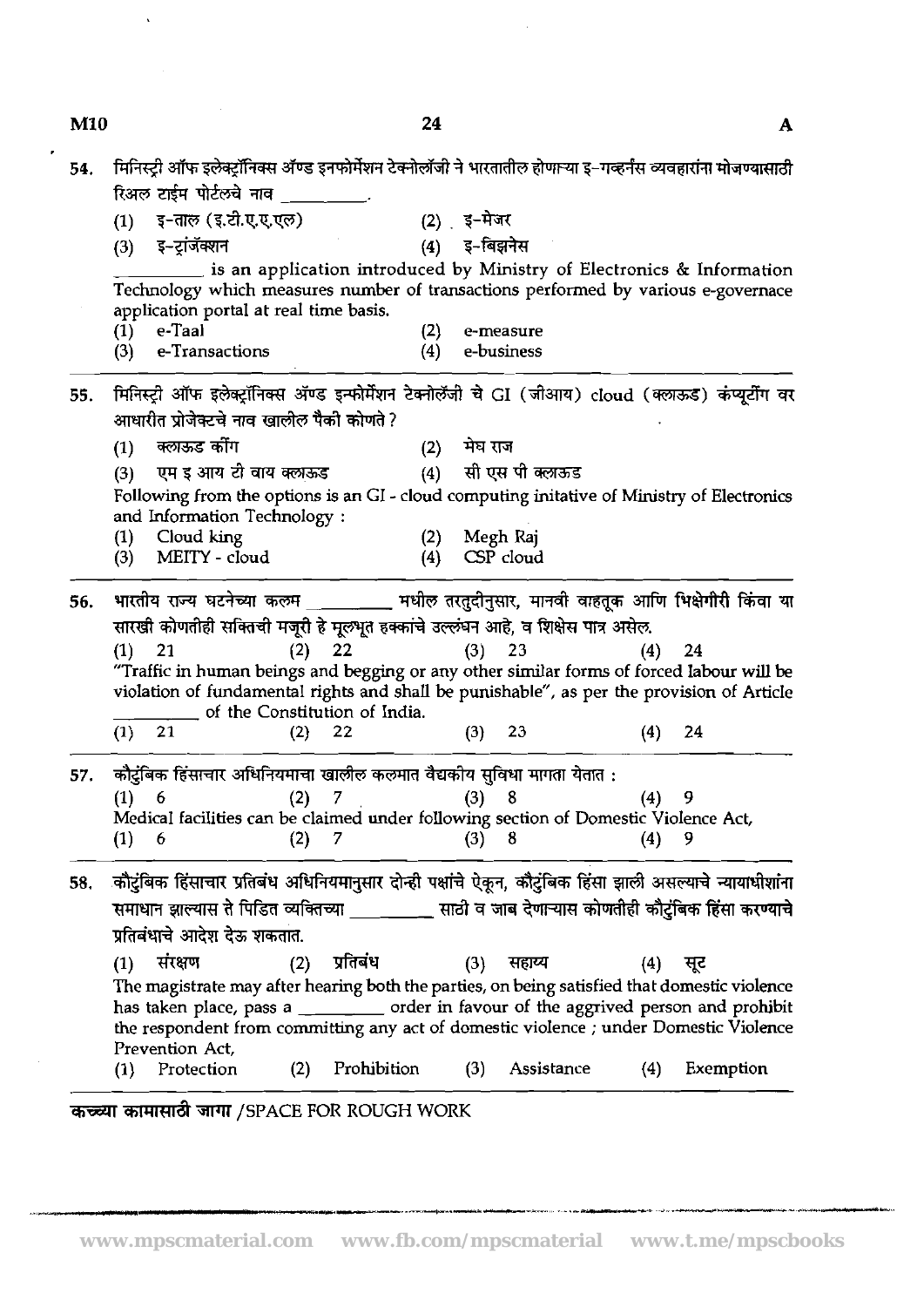|     | 59. कौटुंबिक हिंसाचार पासून महिलांचे संरक्षण अधिनियम, 2005 नुसार जर संरक्षण अधिकारी आपले कर्त्तव्य पार पाडू<br>शकले नाही तर त्यास तुरुंगवासाची एक वर्षाची शिक्षा व र _ _ _ _ _ _ असे दंड होईल. |          |                                                      |          |                                                                                                   |     |                                                                                                               |  |  |  |
|-----|------------------------------------------------------------------------------------------------------------------------------------------------------------------------------------------------|----------|------------------------------------------------------|----------|---------------------------------------------------------------------------------------------------|-----|---------------------------------------------------------------------------------------------------------------|--|--|--|
|     | 10,000                                                                                                                                                                                         |          | $(2)$ 20,000                                         |          | (3) 30,000                                                                                        | (4) | 40,000                                                                                                        |  |  |  |
|     | If the protection officer fails to discharge his duties, as per the protection of women from                                                                                                   |          |                                                      |          |                                                                                                   |     |                                                                                                               |  |  |  |
|     | Domestic Violence Act, 2005, shall be punished with imprisonment for a term of one year                                                                                                        |          |                                                      |          |                                                                                                   |     |                                                                                                               |  |  |  |
|     |                                                                                                                                                                                                |          |                                                      |          |                                                                                                   |     |                                                                                                               |  |  |  |
|     | 10,000                                                                                                                                                                                         |          | $(2)$ 20,000                                         |          | 30,000                                                                                            | (4) | 40,000                                                                                                        |  |  |  |
| 60. | हुंडा प्रतिबंध कायदा, 1961 च्या कलम 8 - B नुसार हुंडा घेणे किंवा घेण्यास प्रवृत्त किंवा मागणी करणे या घटना                                                                                     |          |                                                      |          |                                                                                                   |     |                                                                                                               |  |  |  |
|     | रोखण्यासाठी राज्य शासन ___ __ ची नेमणूक करु शकते.                                                                                                                                              |          |                                                      |          |                                                                                                   |     |                                                                                                               |  |  |  |
|     | हुंडा प्रतिबंध पथक                                                                                                                                                                             |          |                                                      |          | (2) हुंडा प्रतिबंध अधिकारी                                                                        |     |                                                                                                               |  |  |  |
|     | हुंडा प्रतिबंध कक्ष<br>(3)                                                                                                                                                                     |          |                                                      |          | (4) हुंड्याच्या खटल्यासाठी विशेष न्यायालय                                                         |     |                                                                                                               |  |  |  |
|     | According to Section 8 - B of the Dowry Prohibition Act, 1961 the State Government may                                                                                                         |          |                                                      |          |                                                                                                   |     |                                                                                                               |  |  |  |
|     | appoint                                                                                                                                                                                        |          |                                                      |          |                                                                                                   |     | to prevent the taking or abetting the taking of or demands of dowry.                                          |  |  |  |
|     | Dowry prohibition squad                                                                                                                                                                        |          |                                                      |          | (2) Dowry prohibition officer                                                                     |     |                                                                                                               |  |  |  |
|     | Dowry prohibition cell<br>(3)                                                                                                                                                                  |          |                                                      |          | (4) Special courts for dowry cases                                                                |     |                                                                                                               |  |  |  |
|     |                                                                                                                                                                                                |          |                                                      |          |                                                                                                   |     |                                                                                                               |  |  |  |
|     | 61. अनुसूचित जाती व अनुसूचित जमाती (अत्याचार प्रतिबंध) कायदा, 1989 च्या कलम _________ अनुसार                                                                                                   |          |                                                      |          |                                                                                                   |     |                                                                                                               |  |  |  |
|     |                                                                                                                                                                                                |          |                                                      |          |                                                                                                   |     |                                                                                                               |  |  |  |
|     |                                                                                                                                                                                                |          |                                                      |          |                                                                                                   |     | अनुसूचित जाती व अनुसूचित जमार्तीना अत्याचारी वागणूक मिळू शकते, अशा जागा ओळखून त्यांना सुरक्षेची हमी           |  |  |  |
|     | देणे हे शासनाचे कर्तव्य आहे.                                                                                                                                                                   |          |                                                      |          |                                                                                                   |     |                                                                                                               |  |  |  |
|     |                                                                                                                                                                                                |          |                                                      |          |                                                                                                   |     |                                                                                                               |  |  |  |
|     | 20                                                                                                                                                                                             | $(2)$ 21 |                                                      | $(3)$ 22 |                                                                                                   |     | $(4)$ 23                                                                                                      |  |  |  |
|     | As per Section ________ of the Scheduled Castes and the Scheduled Tribes (Prevention<br>of Atrocities) Act, 1989, it shall be the duty of the Government to identify the area where            |          |                                                      |          |                                                                                                   |     |                                                                                                               |  |  |  |
|     | the members of scheduled caste and scheduled tribes are likely to be subjected to atrocities                                                                                                   |          |                                                      |          |                                                                                                   |     |                                                                                                               |  |  |  |
|     | and ensure safety for such members.                                                                                                                                                            |          |                                                      |          |                                                                                                   |     |                                                                                                               |  |  |  |
|     | - 20<br>$\{1\}$                                                                                                                                                                                | $(2)$ 21 |                                                      | $(3)$ 22 |                                                                                                   | (4) | - 23                                                                                                          |  |  |  |
|     |                                                                                                                                                                                                |          |                                                      |          |                                                                                                   |     |                                                                                                               |  |  |  |
|     | 62. खालील्पैकी कोणते विधान <b>बरोबर</b> आहे?                                                                                                                                                   |          |                                                      |          |                                                                                                   |     |                                                                                                               |  |  |  |
|     | (a)                                                                                                                                                                                            |          |                                                      |          |                                                                                                   |     | विवाह प्रित्यार्थ मोबदला म्हणून प्रत्यक्ष अथवा अप्रत्यक्षपणे दिलेली संपत्ती किंवा मौल्यवान रोखे म्हणजे हुंडा. |  |  |  |
|     | (b)                                                                                                                                                                                            |          |                                                      |          | ज्या व्यक्तिंना शरियत कायदा लागू आहे त्या प्रमाणे डावर किंवा मेहर यांचा हुंड्यात समावेश होत नाही. |     |                                                                                                               |  |  |  |
|     | पर्यायी उत्तरे :                                                                                                                                                                               |          |                                                      |          |                                                                                                   |     |                                                                                                               |  |  |  |
|     | दोन्ही बरोबर आहेत<br>$\left(1\right)$                                                                                                                                                          |          |                                                      |          | फक्त (a) बरोबर आहे                                                                                |     |                                                                                                               |  |  |  |
|     |                                                                                                                                                                                                |          |                                                      |          |                                                                                                   |     |                                                                                                               |  |  |  |
|     | फक्त (b) बरोबर आहे<br>(3)                                                                                                                                                                      |          | (4)                                                  |          | दोन्ही चूक आहेत                                                                                   |     |                                                                                                               |  |  |  |
|     | Which of the statement given below are correct?                                                                                                                                                |          |                                                      |          |                                                                                                   |     |                                                                                                               |  |  |  |
|     | (a)                                                                                                                                                                                            |          |                                                      |          |                                                                                                   |     | Dowry means any property or valuable security given or agreed to be given either                              |  |  |  |
|     |                                                                                                                                                                                                |          | directly or indirectly in consideration of marriage. |          |                                                                                                   |     |                                                                                                               |  |  |  |
|     | (b)                                                                                                                                                                                            |          |                                                      |          |                                                                                                   |     | Dowry do not include dower or mahr incase of persons to whom the Shariat law                                  |  |  |  |
|     | applies.<br><b>Answer options:</b>                                                                                                                                                             |          |                                                      |          |                                                                                                   |     |                                                                                                               |  |  |  |
|     | Both are correct                                                                                                                                                                               |          |                                                      |          | Only (a) is correct                                                                               |     |                                                                                                               |  |  |  |

**W4TFd** 3TJR /SPACE FOR ROUGH WORK **P.T.O.**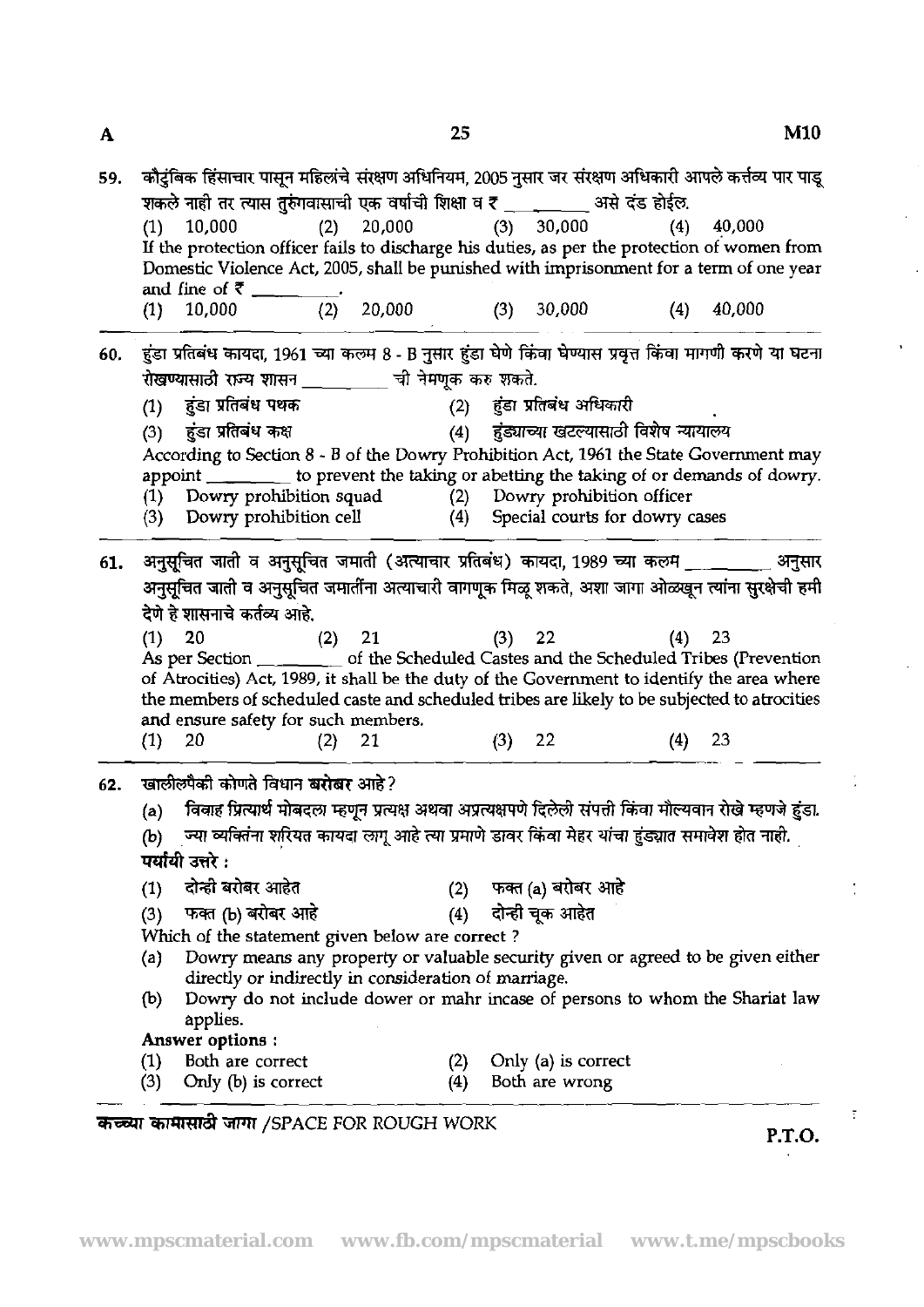$26$ 

 $\mathbf{A}$ 

 $\lambda$  and  $\lambda$  are also associated

 $\tau_{\rm cusp,iso}$  ,  $\tau_{\rm esc}$ 

| 63. |     | पुढील दिवस हा 'मानवी हक्क दिन' म्हणून साजरा होतो :                                                                                                  |     |                 |     |     |                                |     |                  |  |  |  |
|-----|-----|-----------------------------------------------------------------------------------------------------------------------------------------------------|-----|-----------------|-----|-----|--------------------------------|-----|------------------|--|--|--|
|     | (1) | 26 नोव्हेंबर                                                                                                                                        | (2) | 10 डिसेंबर      |     |     | (3) 26 जानेवारी                | (4) | 8 मार्च          |  |  |  |
|     |     | Following day is celebrated as "Human Rights Day" :                                                                                                 |     |                 |     |     |                                |     |                  |  |  |  |
|     | (1) | 26 November                                                                                                                                         | (2) | 10 December     |     |     | $(3)$ 26 January               | (4) | 8 March          |  |  |  |
| 64. |     | आरोपीचे मानव अधिकार राज्यघटनेचा पुढील कलमात संरक्षीत केले आहे :                                                                                     |     |                 |     |     |                                |     |                  |  |  |  |
|     | (1) | 12                                                                                                                                                  | (2) | - 13            |     | (3) | $_{20}$                        | (4) | - 25             |  |  |  |
|     |     | The human rights of accused are protected under following Article of Constitution :                                                                 |     |                 |     |     |                                |     |                  |  |  |  |
|     | (1) | 12                                                                                                                                                  | (2) | -13             |     | (3) | 20                             | (4) | 25               |  |  |  |
| 65. |     | नागरी हक्क संरक्षण अधिनियम, 1955 कलम 2 (क) अन्वये, ''नागरी हक्क'' याचा अर्थ, संविधानाच्या _                                                         |     |                 |     |     |                                |     |                  |  |  |  |
|     |     | द्वारे अस्पृश्यता नष्ट केल्या कारणाने एखाद्या व्यक्तिला उपार्जित होणारा कोणताही हक्क असा आहे.                                                       |     |                 |     |     |                                |     |                  |  |  |  |
|     | (1) | अनुच्छेद 14                                                                                                                                         |     | (2) अनुच्छेद 24 |     |     | (3) अनुच्छेद 17                |     | (4) अनुच्छेद 366 |  |  |  |
|     |     | According to Section 2 (a) of the Protection of Civil Rights Act, 1955 'Civil Rights' means                                                         |     |                 |     |     |                                |     |                  |  |  |  |
|     |     | any right accruing to a person by reason of the abolition of 'untouchability' by $\frac{1}{\sqrt{2}}$<br>of the Constitution.                       |     |                 |     |     |                                |     |                  |  |  |  |
|     | (1) | Article 14                                                                                                                                          | (2) | Article 24      |     | (3) | Article 17                     | (4) | Article 366      |  |  |  |
| 66. |     | नागरी हक्क संरक्षण अधिनियमात गुन्ह्यास साथ देण्यास पुढील शिक्षा आहे :                                                                               |     |                 |     |     |                                |     |                  |  |  |  |
|     | (1) | गुन्ह्यास दिलेली शिक्षेएवढी                                                                                                                         |     |                 | (2) |     | गुन्ह्याचा अर्धी शिक्षेएवढी    |     |                  |  |  |  |
|     | (3) | अधिनियमात दिलेले नाही                                                                                                                               |     |                 |     |     | वरीलपैकी नाही                  |     |                  |  |  |  |
|     |     | Under Protection of Civil Rights Act, Punishment for abetment of offence is:                                                                        |     |                 | (4) |     |                                |     |                  |  |  |  |
|     | (1) | Same as provided for offence                                                                                                                        |     |                 |     |     | (2) Half of offence punishment |     |                  |  |  |  |
|     | (3) | Not provided in Act                                                                                                                                 |     |                 |     |     | (4) None of above              |     |                  |  |  |  |
| 67. |     | अनुसूचित जाती आणि अनुसूचित जमाती (अत्याचार प्रतिबंध) अधिनियमात सार्वजनिक अधिकाऱ्याने कर्त्त <b>व्यात</b><br>कसुर केल्यास पुढील काळाची शिक्षा होईल : |     |                 |     |     |                                |     |                  |  |  |  |
|     | (1) | 2 महिने                                                                                                                                             | (2) | 4 महिने         |     |     | (3) 6 महिने                    |     | $(4)$ 2 वर्षे    |  |  |  |
|     |     | Public Servant neglecting duty is punishable with following term under Scheduled Caste<br>and Scheduled Tribes (Prevention of Atrocities) Act.      |     |                 |     |     |                                |     |                  |  |  |  |

.--.-I°ICI-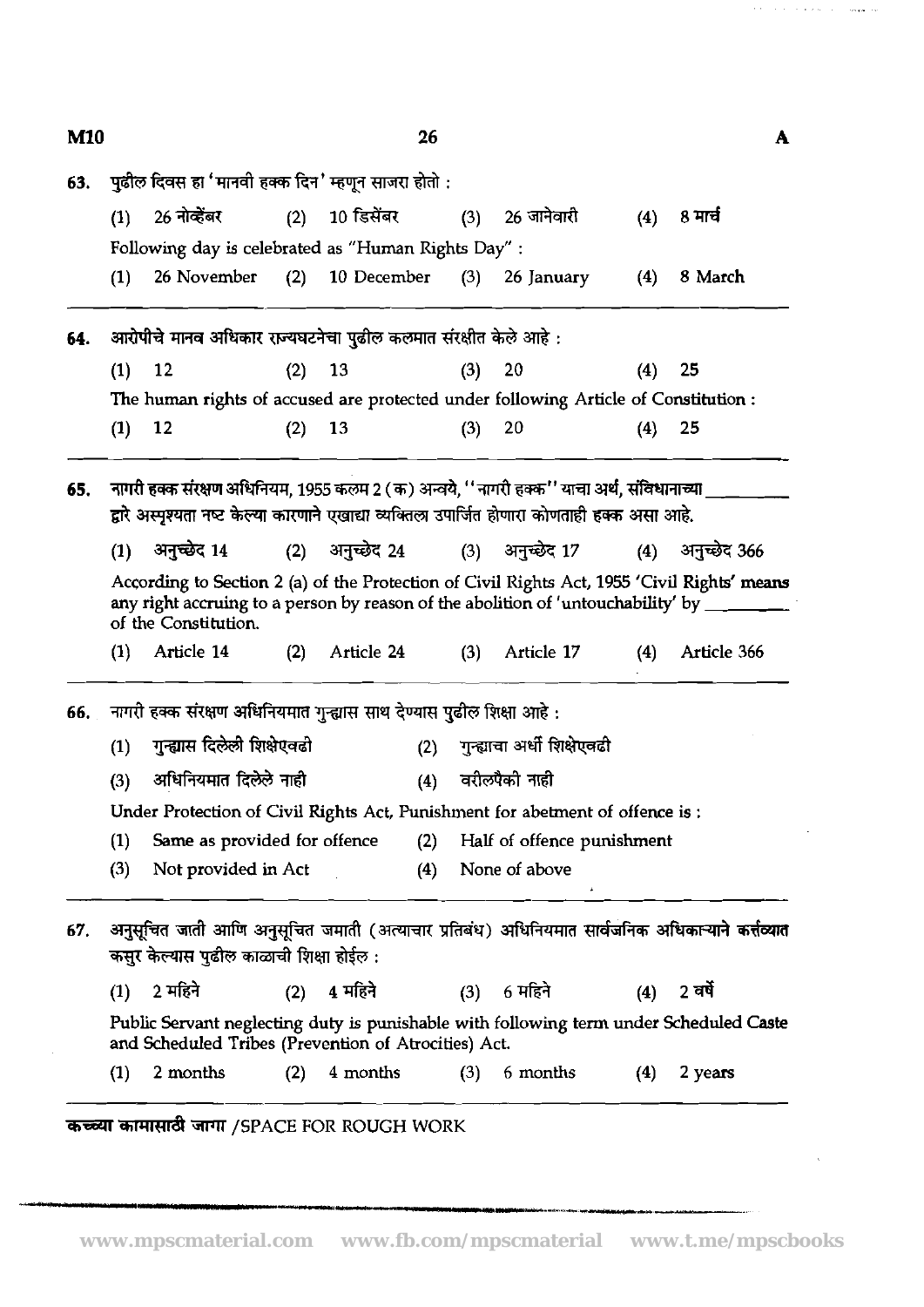| A   |                                                                             | M10                                                                                                                                                     |     |               |            |                                      |     |                                                                                                                                                                                           |  |  |  |  |  |
|-----|-----------------------------------------------------------------------------|---------------------------------------------------------------------------------------------------------------------------------------------------------|-----|---------------|------------|--------------------------------------|-----|-------------------------------------------------------------------------------------------------------------------------------------------------------------------------------------------|--|--|--|--|--|
| 68. | मानवी हक्कांचा वैश्विक जाहिरनाम्यात पुढील कलमात जगण्याचा अधिकार दिलेला आहे: |                                                                                                                                                         |     |               |            |                                      |     |                                                                                                                                                                                           |  |  |  |  |  |
|     | (1)                                                                         | कलम 1                                                                                                                                                   | (2) | कलम 2         | (3)        | कलम 3                                | (4) | कलम 4                                                                                                                                                                                     |  |  |  |  |  |
|     |                                                                             | Following Article of Universal Declaration of Human Rights recognises right to life :                                                                   |     |               |            |                                      |     |                                                                                                                                                                                           |  |  |  |  |  |
|     | (1)                                                                         | Article 1                                                                                                                                               | (2) | Article 2     | (3)        | Article 3                            | (4) | Article 4                                                                                                                                                                                 |  |  |  |  |  |
| 69. |                                                                             | किंवा संबंधित पक्षकाराने तशी मागणी केल्यास सुनावणी कॅमेन्यात करणे बाबत तरतूद आहे.                                                                       |     |               |            |                                      |     | स्त्रियांना कौटुंबिक हिंसाचारापासून संरक्षण कायदा, 2005 मधील कलम ________ अन्वये मॅजिस्ट्रेटच्या स्वेच्छेने                                                                               |  |  |  |  |  |
|     | (1)                                                                         | 17                                                                                                                                                      | (2) | 16            | (3)        | 14                                   | (4) | 15                                                                                                                                                                                        |  |  |  |  |  |
|     |                                                                             | party to the proceedings so desires.                                                                                                                    |     |               |            |                                      |     | Section _______________ of the Protection of women from Domestic Violence Act, 2005 provides<br>for the proceedings to be held in camera at the discretion of the Magistrate or if either |  |  |  |  |  |
|     | (1)                                                                         | 17                                                                                                                                                      | (2) | 16            | (3)        | 14                                   | (4) | 15                                                                                                                                                                                        |  |  |  |  |  |
|     | (1)<br>(3)                                                                  | तपासणी करण्याचे _________ चे अधिकार राष्ट्रीय मानव अधिकार आयोगास असते.<br>फौजदारी न्यायालय<br>उच्च न्यायालय<br>of witnesses and examining them on oath. |     |               | (2)<br>(4) | दिवाणी न्यायालय<br>सर्वोच्च न्यायालय |     | As per the Protection of Human Rights Act, 1993 the National Human Rights Commission<br>shall have all the powers of a ________ for summoning and enforcing the attendence                |  |  |  |  |  |
|     | (1)                                                                         | Criminal Court                                                                                                                                          |     |               | (2)        | Civil Court                          |     |                                                                                                                                                                                           |  |  |  |  |  |
|     |                                                                             | (3) High Court                                                                                                                                          |     |               |            | (4) Supreme Court                    |     |                                                                                                                                                                                           |  |  |  |  |  |
| 71. |                                                                             | मानव अधिकार उल्लंघनाची घटना घडल्यानंतर राष्ट्रीय व राज्य मानव अधिकार आयोग ________<br>काळाची मुदत संपल्या नंतर त्या घटनेची चौकशी करणार नाही.            |     |               |            |                                      |     | या                                                                                                                                                                                        |  |  |  |  |  |
|     |                                                                             | $(1)$ ंतीन वर्षे                                                                                                                                        |     | (2) दोन वर्षे |            | (3) एक वर्ष                          | (4) | सहा महिने                                                                                                                                                                                 |  |  |  |  |  |
|     |                                                                             | committed.                                                                                                                                              |     |               |            |                                      |     | The National or State Human Rights Commission shall not inquire into any matter after<br>expiry of _______ from the date on which the Act of violation of Human Rights was                |  |  |  |  |  |
|     | (1)                                                                         | Three years                                                                                                                                             | (2) | Two years     | (3)        | One year                             | (4) | Six months                                                                                                                                                                                |  |  |  |  |  |

# **W4Td** 3PlT /SPACE FOR ROUGH WORK **P.T.O.**

 $\ddot{\phantom{a}}$ 

 $\ddot{\phantom{0}}$ 

 $\mathcal{E}_\mathrm{a}$ ÷.  $\bar{\mathbf{r}}$ 

 $\partial$ 

 $\hat{\boldsymbol{\theta}}$  $\frac{1}{Q}$ 

 $\mathbf{v}_i$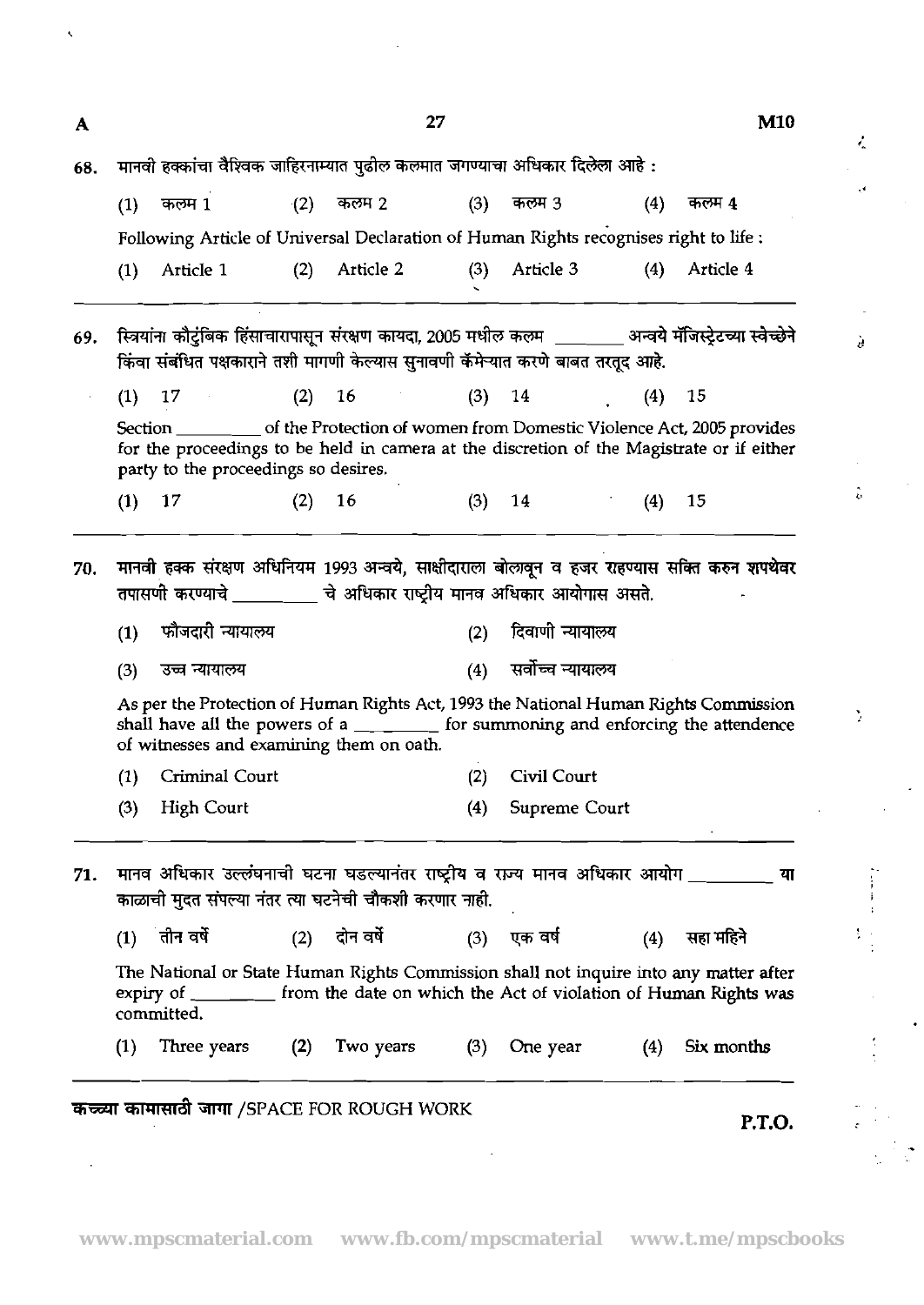28

| $(1)$ 1948<br>1945<br>(2)<br>- 1969<br>(3)<br>1979<br>(4)<br>Universal Declaration of Human Rights was made in which year?<br>1948<br>1945<br>1969<br>1979<br>(2)<br>(3)<br>(1)<br>(4)<br>कौटुंबिक हिंसाचारा पासून महिलांचे संरक्षण अधिनियम, 2005 खाली 'कौटुंबिक हिंसेच्या' व्याख्येत खालीलपैकी<br>कशाचा समावेश होतो ?<br>शारीरिक छळ<br>लैंगिक छळ<br>(a)<br>(b)<br>आर्थिक छळ<br><u>शाब्दिक व भावनिक छळ</u><br>(d)<br>(c)<br>पर्यायी उत्तरे :<br>वरिलपैकी कोणतेही नाही<br>वरिलपैकी सर्व<br>(2)<br>(1)<br>फक्त (a) व $(c)$<br>फक्त (b) व (c)<br>(4)<br>(3)<br>The definition of 'domestic violence' under the Protection of women from Domestic<br>Violence Act, 2005 includes the below mentioned.<br>Physical abuse<br>Sexual abuse<br>(b)<br>(a)<br>Verbal and emotional abuse<br>(d)<br>Economic abuse<br>$\left( c\right)$<br>Answer options:<br>None of the above<br>All of the above<br>(2)<br>(1)<br>(3)<br>Only (a) and $(c)$<br>(4)<br>Only $(b)$ and $(c)$<br>सार्वजनिक स्थळांवर धूम्रपान केल्यामुळे धूम्रपान न करणाऱ्यांवर होणाऱ्या दुष्परिणामांना अनुसरुन सर्वोच्च न्यायालयाने<br>या जनहित याचिकेवर काही निर्देष दिलेले आहेत व सार्वजनिक ठिकाणी धूम्रपानास बंदी केली आहे.<br>शील बारसे वि. भारतीय संघ<br>मनेका गांधी वि. भारतीय संघ<br>(2)<br>(1)<br>एम.सी. मेहता वि. भारतीय संघ<br>(4) मुरली एस. देवरा वि. भारतीय संघ<br>(3)<br>In the Public Interest litigation _________ the Supreme Court considering the harmful<br>effects of smoking on non-smokers, gave directions to ban smoking in public places.<br>Sheela Barse v. Union of India<br>(2) Maneka Gandhi v. Union of India<br>(1)<br>M.C. Mehta v. Union of India<br>Murli S. Deora v. Union of India<br>(3)<br>(4)<br>मानवी हक्क संरक्षण अधिनियमात पुढील न्यायालयास मानवी हक्क न्यायालय संबोधले आहे :<br>सर्वोच्च न्यायालय<br>उच्च न्यायालय<br>(2)<br>(1)<br>प्रथम वर्ग न्यायदंडाधिकारी<br>सत्र न्यायालय<br>(4)<br>(3)<br>Under Protection of Human Rights Act, following court is specified as Human Rights<br>court :<br>Supreme Court<br><b>High Court</b><br>(1)<br>(2)<br><b>Sessions Court</b><br>Judicial Magistrate First Class<br>(3)<br>(4) | 72. |  | मानवी हक्कांचा वैश्विक जाहिरनामा हा कोणत्या वर्षी करण्यात आला? |  |  |  |  |  |  |  |  |  |  |
|-------------------------------------------------------------------------------------------------------------------------------------------------------------------------------------------------------------------------------------------------------------------------------------------------------------------------------------------------------------------------------------------------------------------------------------------------------------------------------------------------------------------------------------------------------------------------------------------------------------------------------------------------------------------------------------------------------------------------------------------------------------------------------------------------------------------------------------------------------------------------------------------------------------------------------------------------------------------------------------------------------------------------------------------------------------------------------------------------------------------------------------------------------------------------------------------------------------------------------------------------------------------------------------------------------------------------------------------------------------------------------------------------------------------------------------------------------------------------------------------------------------------------------------------------------------------------------------------------------------------------------------------------------------------------------------------------------------------------------------------------------------------------------------------------------------------------------------------------------------------------------------------------------------------------------------------------------------------------------------------------------------------------------------------------------------------------------------------------------------------------------|-----|--|----------------------------------------------------------------|--|--|--|--|--|--|--|--|--|--|
|                                                                                                                                                                                                                                                                                                                                                                                                                                                                                                                                                                                                                                                                                                                                                                                                                                                                                                                                                                                                                                                                                                                                                                                                                                                                                                                                                                                                                                                                                                                                                                                                                                                                                                                                                                                                                                                                                                                                                                                                                                                                                                                               |     |  |                                                                |  |  |  |  |  |  |  |  |  |  |
|                                                                                                                                                                                                                                                                                                                                                                                                                                                                                                                                                                                                                                                                                                                                                                                                                                                                                                                                                                                                                                                                                                                                                                                                                                                                                                                                                                                                                                                                                                                                                                                                                                                                                                                                                                                                                                                                                                                                                                                                                                                                                                                               |     |  |                                                                |  |  |  |  |  |  |  |  |  |  |
|                                                                                                                                                                                                                                                                                                                                                                                                                                                                                                                                                                                                                                                                                                                                                                                                                                                                                                                                                                                                                                                                                                                                                                                                                                                                                                                                                                                                                                                                                                                                                                                                                                                                                                                                                                                                                                                                                                                                                                                                                                                                                                                               |     |  |                                                                |  |  |  |  |  |  |  |  |  |  |
|                                                                                                                                                                                                                                                                                                                                                                                                                                                                                                                                                                                                                                                                                                                                                                                                                                                                                                                                                                                                                                                                                                                                                                                                                                                                                                                                                                                                                                                                                                                                                                                                                                                                                                                                                                                                                                                                                                                                                                                                                                                                                                                               | 73. |  |                                                                |  |  |  |  |  |  |  |  |  |  |
|                                                                                                                                                                                                                                                                                                                                                                                                                                                                                                                                                                                                                                                                                                                                                                                                                                                                                                                                                                                                                                                                                                                                                                                                                                                                                                                                                                                                                                                                                                                                                                                                                                                                                                                                                                                                                                                                                                                                                                                                                                                                                                                               |     |  |                                                                |  |  |  |  |  |  |  |  |  |  |
|                                                                                                                                                                                                                                                                                                                                                                                                                                                                                                                                                                                                                                                                                                                                                                                                                                                                                                                                                                                                                                                                                                                                                                                                                                                                                                                                                                                                                                                                                                                                                                                                                                                                                                                                                                                                                                                                                                                                                                                                                                                                                                                               |     |  |                                                                |  |  |  |  |  |  |  |  |  |  |
|                                                                                                                                                                                                                                                                                                                                                                                                                                                                                                                                                                                                                                                                                                                                                                                                                                                                                                                                                                                                                                                                                                                                                                                                                                                                                                                                                                                                                                                                                                                                                                                                                                                                                                                                                                                                                                                                                                                                                                                                                                                                                                                               |     |  |                                                                |  |  |  |  |  |  |  |  |  |  |
|                                                                                                                                                                                                                                                                                                                                                                                                                                                                                                                                                                                                                                                                                                                                                                                                                                                                                                                                                                                                                                                                                                                                                                                                                                                                                                                                                                                                                                                                                                                                                                                                                                                                                                                                                                                                                                                                                                                                                                                                                                                                                                                               |     |  |                                                                |  |  |  |  |  |  |  |  |  |  |
|                                                                                                                                                                                                                                                                                                                                                                                                                                                                                                                                                                                                                                                                                                                                                                                                                                                                                                                                                                                                                                                                                                                                                                                                                                                                                                                                                                                                                                                                                                                                                                                                                                                                                                                                                                                                                                                                                                                                                                                                                                                                                                                               |     |  |                                                                |  |  |  |  |  |  |  |  |  |  |
|                                                                                                                                                                                                                                                                                                                                                                                                                                                                                                                                                                                                                                                                                                                                                                                                                                                                                                                                                                                                                                                                                                                                                                                                                                                                                                                                                                                                                                                                                                                                                                                                                                                                                                                                                                                                                                                                                                                                                                                                                                                                                                                               |     |  |                                                                |  |  |  |  |  |  |  |  |  |  |
|                                                                                                                                                                                                                                                                                                                                                                                                                                                                                                                                                                                                                                                                                                                                                                                                                                                                                                                                                                                                                                                                                                                                                                                                                                                                                                                                                                                                                                                                                                                                                                                                                                                                                                                                                                                                                                                                                                                                                                                                                                                                                                                               |     |  |                                                                |  |  |  |  |  |  |  |  |  |  |
|                                                                                                                                                                                                                                                                                                                                                                                                                                                                                                                                                                                                                                                                                                                                                                                                                                                                                                                                                                                                                                                                                                                                                                                                                                                                                                                                                                                                                                                                                                                                                                                                                                                                                                                                                                                                                                                                                                                                                                                                                                                                                                                               |     |  |                                                                |  |  |  |  |  |  |  |  |  |  |
|                                                                                                                                                                                                                                                                                                                                                                                                                                                                                                                                                                                                                                                                                                                                                                                                                                                                                                                                                                                                                                                                                                                                                                                                                                                                                                                                                                                                                                                                                                                                                                                                                                                                                                                                                                                                                                                                                                                                                                                                                                                                                                                               |     |  |                                                                |  |  |  |  |  |  |  |  |  |  |
|                                                                                                                                                                                                                                                                                                                                                                                                                                                                                                                                                                                                                                                                                                                                                                                                                                                                                                                                                                                                                                                                                                                                                                                                                                                                                                                                                                                                                                                                                                                                                                                                                                                                                                                                                                                                                                                                                                                                                                                                                                                                                                                               |     |  |                                                                |  |  |  |  |  |  |  |  |  |  |
|                                                                                                                                                                                                                                                                                                                                                                                                                                                                                                                                                                                                                                                                                                                                                                                                                                                                                                                                                                                                                                                                                                                                                                                                                                                                                                                                                                                                                                                                                                                                                                                                                                                                                                                                                                                                                                                                                                                                                                                                                                                                                                                               |     |  |                                                                |  |  |  |  |  |  |  |  |  |  |
|                                                                                                                                                                                                                                                                                                                                                                                                                                                                                                                                                                                                                                                                                                                                                                                                                                                                                                                                                                                                                                                                                                                                                                                                                                                                                                                                                                                                                                                                                                                                                                                                                                                                                                                                                                                                                                                                                                                                                                                                                                                                                                                               | 74. |  |                                                                |  |  |  |  |  |  |  |  |  |  |
|                                                                                                                                                                                                                                                                                                                                                                                                                                                                                                                                                                                                                                                                                                                                                                                                                                                                                                                                                                                                                                                                                                                                                                                                                                                                                                                                                                                                                                                                                                                                                                                                                                                                                                                                                                                                                                                                                                                                                                                                                                                                                                                               |     |  |                                                                |  |  |  |  |  |  |  |  |  |  |
|                                                                                                                                                                                                                                                                                                                                                                                                                                                                                                                                                                                                                                                                                                                                                                                                                                                                                                                                                                                                                                                                                                                                                                                                                                                                                                                                                                                                                                                                                                                                                                                                                                                                                                                                                                                                                                                                                                                                                                                                                                                                                                                               |     |  |                                                                |  |  |  |  |  |  |  |  |  |  |
|                                                                                                                                                                                                                                                                                                                                                                                                                                                                                                                                                                                                                                                                                                                                                                                                                                                                                                                                                                                                                                                                                                                                                                                                                                                                                                                                                                                                                                                                                                                                                                                                                                                                                                                                                                                                                                                                                                                                                                                                                                                                                                                               |     |  |                                                                |  |  |  |  |  |  |  |  |  |  |
|                                                                                                                                                                                                                                                                                                                                                                                                                                                                                                                                                                                                                                                                                                                                                                                                                                                                                                                                                                                                                                                                                                                                                                                                                                                                                                                                                                                                                                                                                                                                                                                                                                                                                                                                                                                                                                                                                                                                                                                                                                                                                                                               |     |  |                                                                |  |  |  |  |  |  |  |  |  |  |
|                                                                                                                                                                                                                                                                                                                                                                                                                                                                                                                                                                                                                                                                                                                                                                                                                                                                                                                                                                                                                                                                                                                                                                                                                                                                                                                                                                                                                                                                                                                                                                                                                                                                                                                                                                                                                                                                                                                                                                                                                                                                                                                               |     |  |                                                                |  |  |  |  |  |  |  |  |  |  |
|                                                                                                                                                                                                                                                                                                                                                                                                                                                                                                                                                                                                                                                                                                                                                                                                                                                                                                                                                                                                                                                                                                                                                                                                                                                                                                                                                                                                                                                                                                                                                                                                                                                                                                                                                                                                                                                                                                                                                                                                                                                                                                                               |     |  |                                                                |  |  |  |  |  |  |  |  |  |  |
|                                                                                                                                                                                                                                                                                                                                                                                                                                                                                                                                                                                                                                                                                                                                                                                                                                                                                                                                                                                                                                                                                                                                                                                                                                                                                                                                                                                                                                                                                                                                                                                                                                                                                                                                                                                                                                                                                                                                                                                                                                                                                                                               | 75. |  |                                                                |  |  |  |  |  |  |  |  |  |  |
|                                                                                                                                                                                                                                                                                                                                                                                                                                                                                                                                                                                                                                                                                                                                                                                                                                                                                                                                                                                                                                                                                                                                                                                                                                                                                                                                                                                                                                                                                                                                                                                                                                                                                                                                                                                                                                                                                                                                                                                                                                                                                                                               |     |  |                                                                |  |  |  |  |  |  |  |  |  |  |
|                                                                                                                                                                                                                                                                                                                                                                                                                                                                                                                                                                                                                                                                                                                                                                                                                                                                                                                                                                                                                                                                                                                                                                                                                                                                                                                                                                                                                                                                                                                                                                                                                                                                                                                                                                                                                                                                                                                                                                                                                                                                                                                               |     |  |                                                                |  |  |  |  |  |  |  |  |  |  |
|                                                                                                                                                                                                                                                                                                                                                                                                                                                                                                                                                                                                                                                                                                                                                                                                                                                                                                                                                                                                                                                                                                                                                                                                                                                                                                                                                                                                                                                                                                                                                                                                                                                                                                                                                                                                                                                                                                                                                                                                                                                                                                                               |     |  |                                                                |  |  |  |  |  |  |  |  |  |  |
|                                                                                                                                                                                                                                                                                                                                                                                                                                                                                                                                                                                                                                                                                                                                                                                                                                                                                                                                                                                                                                                                                                                                                                                                                                                                                                                                                                                                                                                                                                                                                                                                                                                                                                                                                                                                                                                                                                                                                                                                                                                                                                                               |     |  |                                                                |  |  |  |  |  |  |  |  |  |  |
|                                                                                                                                                                                                                                                                                                                                                                                                                                                                                                                                                                                                                                                                                                                                                                                                                                                                                                                                                                                                                                                                                                                                                                                                                                                                                                                                                                                                                                                                                                                                                                                                                                                                                                                                                                                                                                                                                                                                                                                                                                                                                                                               |     |  |                                                                |  |  |  |  |  |  |  |  |  |  |

## कच्च्या कामासाठी जागा /SPACE FOR ROUGH WORK

-- -" - - .-.-. --- -. ..--

 $\epsilon$ 

 $\boldsymbol{\rm A}$ 

 $M10$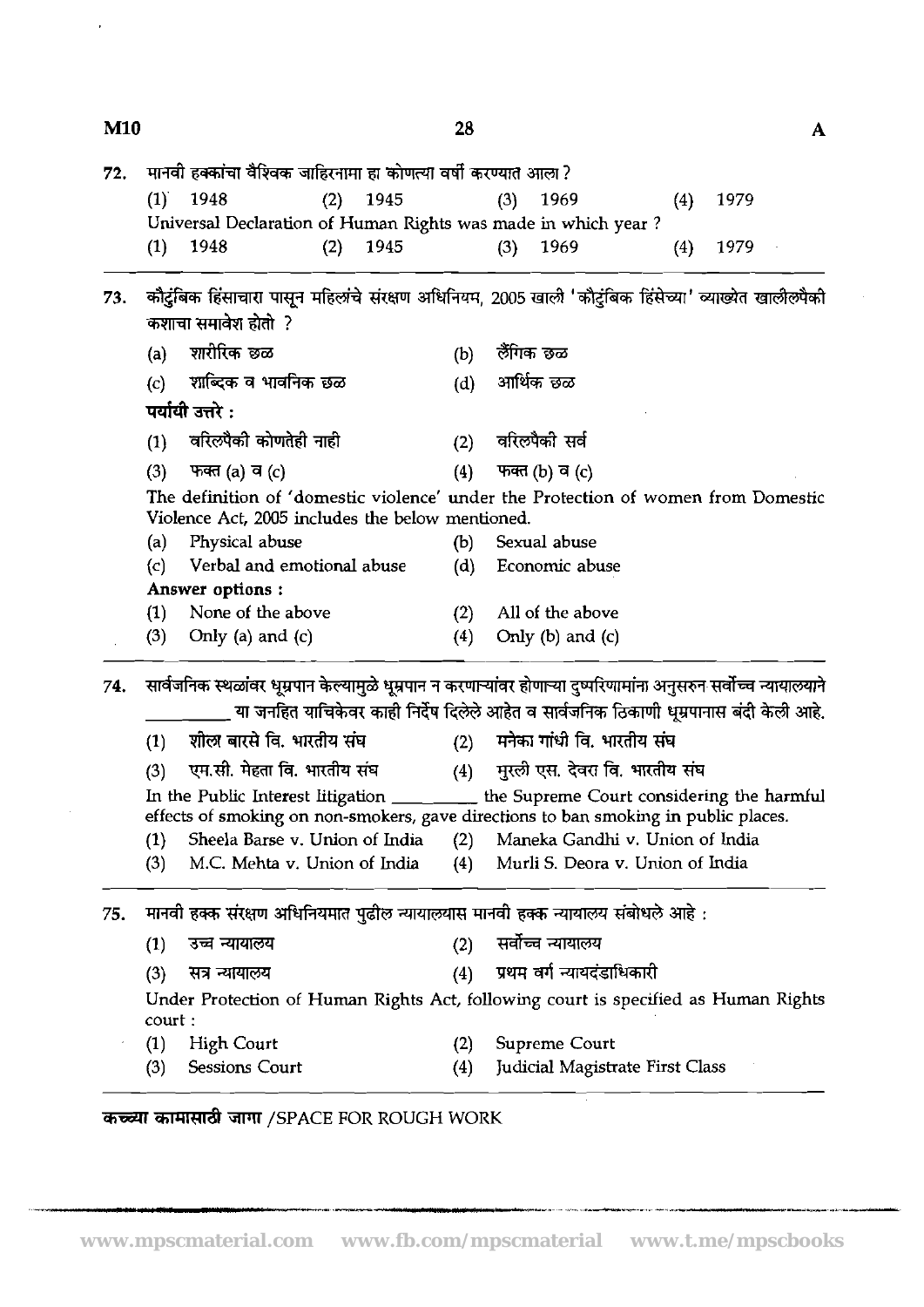$\mathbf{A}$ 

 $\overline{a}$ 

भारतीय पुरावा कायद्यातील कलम 32 नुसार जोड्या लावा : 76.

|            | कलम              |                  |              |             | तरतूद                                                                                               |
|------------|------------------|------------------|--------------|-------------|-----------------------------------------------------------------------------------------------------|
| (a)        | 32(1)            |                  |              | (i)         | जेंव्हा अनेक व्यक्ती भाष्य करतात आणि बार्बीशी समर्पक भावना किंवा मत<br>व्यक्त करतात.                |
| (b)        | 32(4)            |                  |              | (ii)        | सार्वजनिक हक्क किंवा प्रथा सार्वजनिक किंवा सर्वसाधारण बाबींच्या<br>अस्तित्वाबद्दल व्यक्त केलेले मत. |
| (c)        | 32(6)            |                  |              | (iii)       | मृत व्यक्तिने त्याच्या मृत्युला कारणीभूत ठरलेल्या परिस्थितीबद्दलचे व्यक्त केलेले<br>मत.             |
| (d)        | 32(8)            |                  |              | (iv)        | रक्ताच्या विवाहाच्या किंवा दत्तक विधानाच्या संबंधाच्या अस्तित्वाच्या बाबतीत<br>व्यक्त केलेले मत.    |
|            | पर्यायी उत्तरे : |                  |              |             |                                                                                                     |
|            | (a)              | (b)              | (c)          | (d)         |                                                                                                     |
| (1)        | (i)              | (ii)             | (iii)        | (iv)        |                                                                                                     |
| (2)        | (ii)             | (i)              | (iv)         | (iii)       |                                                                                                     |
| (3)        | (iii)            | (ii)             | (iv)         | (i)         |                                                                                                     |
| (4)        | (ii)             | (iii)            | (i)          | (iv)        |                                                                                                     |
|            |                  |                  |              |             |                                                                                                     |
|            |                  |                  |              |             | Regarding Section 32 of the Indian Evidence Act match the following :                               |
|            | <b>Section</b>   |                  |              |             | Provision                                                                                           |
| (a)        | 32(1)            |                  |              | (i)         | When statement was made by member of persons and<br>expressed feelings as to the matter.            |
| (b)        | 32(4)            |                  |              | (ii)        | When statement given as to public rights or custom or matters<br>of general interest.               |
| (c)        | 32(6)            |                  |              | (iii)       | When statement was made by dead person relating to cause<br>of death.                               |
| (d)        | 32(8)            |                  |              | (iv)        | When statement relates to existence of relationship by blood,<br>marriage or adoption.              |
|            |                  | Answer options : |              |             |                                                                                                     |
|            |                  | (a) (b) (c)      |              | (d)         |                                                                                                     |
| (1)        | (i)              | (ii)             | (iii)        | (iv)        |                                                                                                     |
| (2)        | (ii)             | (i)              | $(iv)$ (iii) |             |                                                                                                     |
| (3)<br>(4) | (iii)<br>(ii)    | (ii)<br>(iii)    | (iv)<br>(i)  | (i)<br>(iv) |                                                                                                     |

**haLn WWJdl3VtT** /SPACE FOR ROUGH WORK **P.T.O.**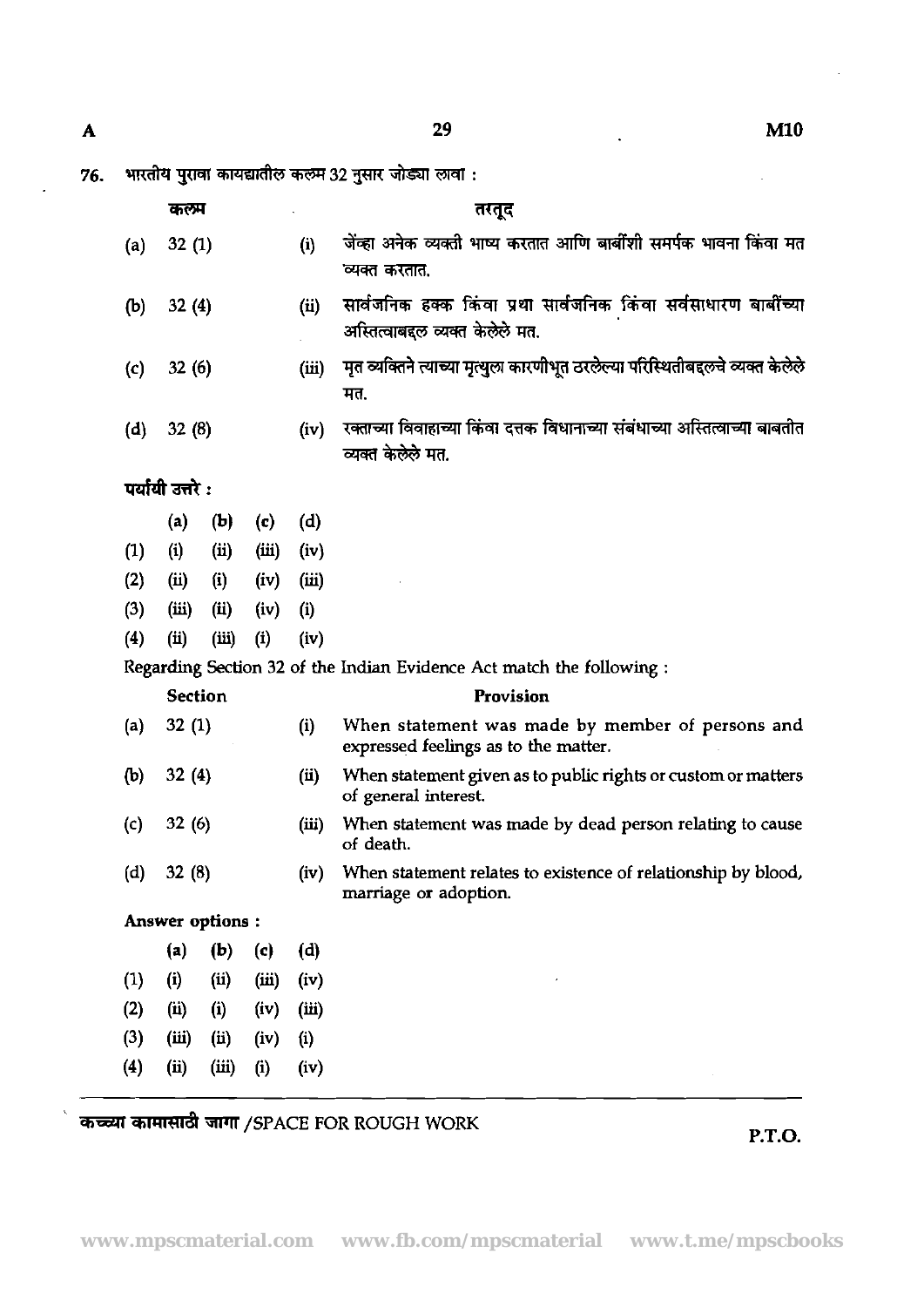- 77. मुंबई पोलीस कायदा, 1951 मधील खालीलपैकी कोणत्या कलमानुसार भिकारी म्हणून घोषित केलेल्या विवक्षित<br>व्यक्तिंना घालवून देण्याबाबतची तरतूद दिलेली आहे ?
	- (1) 57 (2) 57 (1) (a) (ii) (3) 57 (c) (4) 57 A

Under which of the following section of the Bombay Police Act, 1951 the provision regarding removal of certain persons declared to be beggars is given ?

(1)  $57$  (2)  $57$  (1) (a) (ii) (3)  $57$  (c) (4)  $57$  A

भारतीय दंड संहितेच्या कलम 299 व 300 नसार उत्तर द्या. 78.

> 'B' हा चाबकाने 'A' ला मारण्याचा प्रयत्न करतो पण 'A' यास मोठी दखापत होईल अशा रीतिने नव्हे. 'A' हा पिस्तुल काढतो तरीदेखील 'B' आपला प्रयत्न चालवितो. त्यामुळे चाबकाचा मार चूकविण्याचा दूसरा मार्ग राहिला नाही असे प्रामाणिकपणे समजून 'A' हा 'B' वर गोळी झाडतो त्यात 'B' चा मुत्यू होतो त्यामुळे \_\_\_\_\_\_\_\_\_\_.<br>(1) 'A' ने 'B' चा खून केला आहे.

- 
- $'$ A' ने 'B' चा सदोष मनुष्यवध मात्र केला आहे.  $(2)$
- 'A' ने स्वत:च्या बचावाचा प्रयत्न केल्यामुळे कोणताही गुन्हा केला नाही.  $(3)$
- वरिलपैकी कोणतेही नाही  $(4)$

Answer the following as per Section 299 and 300 of the Indian Penal Code

'B' attempts to horsewhip 'A', not in such manner as to course grievous hurt to 'A'. 'A' draws out a pistol. 'B' persists in the assault. 'A' believing in good faith that he can by no other means prevent himself from being horsewhip. Shoots 'B' dead. So

- (1) 'A' has committed murder of 'B'
- (2) 'A' has committed only culpable homicide of 'B'
- (3) 'A' has exercised right of private defence so no any offence committed by him
- (4) None of the above
- भारतीय दंड संहिता 1860 कलम 498 A नुसार विवाहीत स्त्रीचा पती अगर त्याचे नातेवाईक यांनी जर त्या विवाहीत 79. स्त्रीला क्रर वागणुक दिली तर \_\_\_\_\_\_\_\_\_\_\_ पावेतो शिक्षा व दंड सांगितला आहे.

(3) 3 वर्षे 2 वर्षे  $(2)$ 5 वर्षे  $(4)$ 7 वर्षे  $(1)$ 

According to Section 498 A of Indian Penal Code, 1860 whoever, being the husband or the relative of the husband of a woman, subject such women to cruelty shall be punishable with imprisonment for a term which may extend to \_\_\_\_\_\_\_\_ and shall also be liable to fine.

-... --- --- - .-

(1) 2 years (2) 5 years (3) 3 years (4) 7 years

## **कच्च्या कामासाठी जागा /SPACE FOR ROUGH WORK**

 $\mathbf{A}$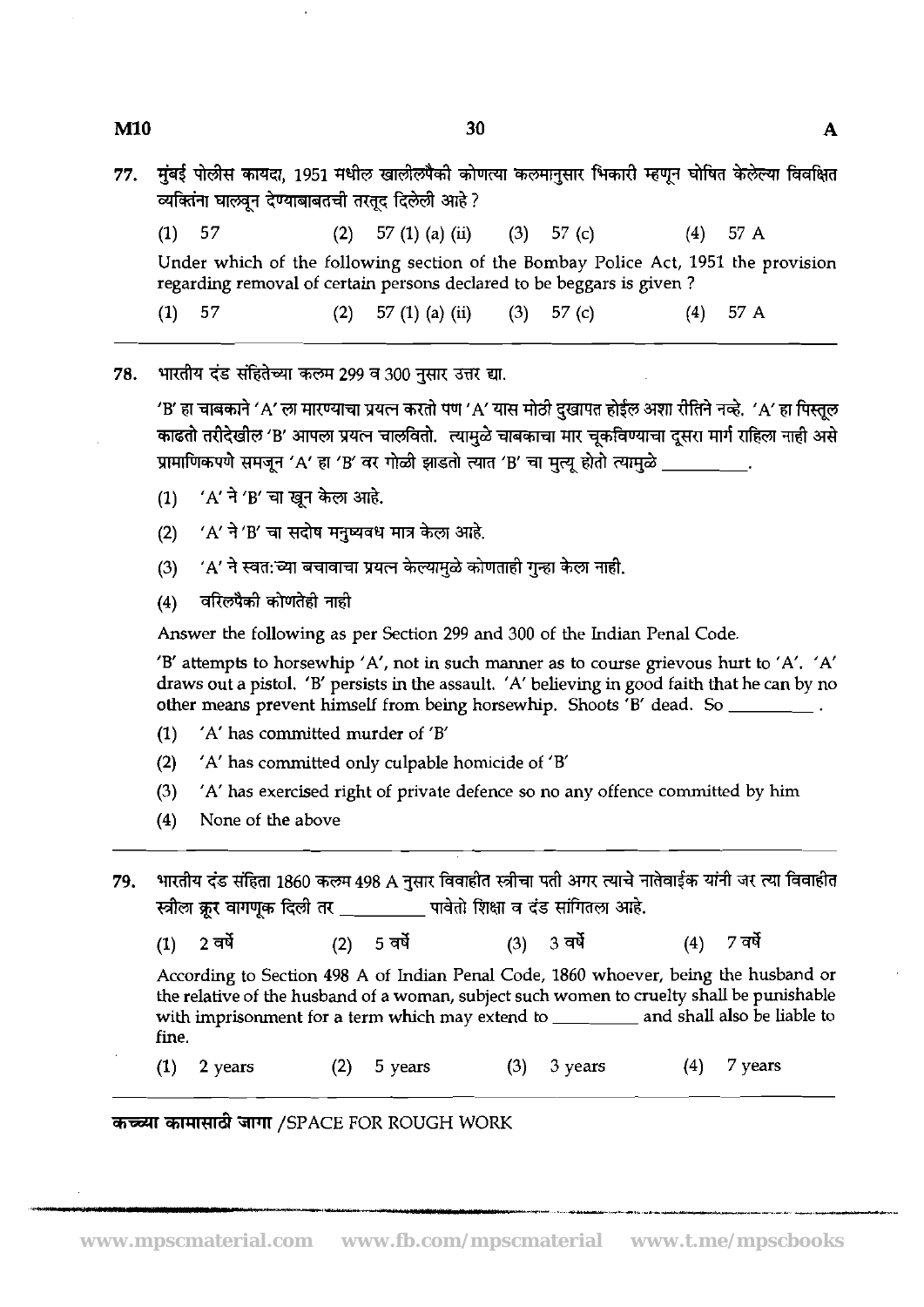$\mathbf{A}$ 

|  |  |  |  |  |  |  | 80. फौजदारी प्रक्रिया संहिता 1973 मधील दंडाधिकाऱ्याकडे फिर्यादी संदर्भात जोड्या लावा : |  |  |  |  |  |  |
|--|--|--|--|--|--|--|----------------------------------------------------------------------------------------|--|--|--|--|--|--|
|--|--|--|--|--|--|--|----------------------------------------------------------------------------------------|--|--|--|--|--|--|

- 
- (a) 200 **(i)** ---&
- 
- फौजदारी प्रक्रिया संहिता 1973 मधील दंडाधिकाऱ्याकडे फिर्यादं<br>| कल्म | तरतूद<br>|a) 200 | (i) आदेशिका काढण्याचे लांब<br>|b) 201 | (ii) फिर्याद फेटाळणे<br>|c) 202 | (iii) फिर्यादीची साक्षतपासणी (c) 202 (iii) फिर्यादीची साक्षतपासणी
- (d) 203 (iv) प्रकरणांची दखल घेण्यास सक्षम नसलेल्या दंडाधिकाऱ्याने अनुसरायची प्रक्रिया<br>**पर्यायी उत्तरे** :

|     | (a)   | (b)   | (c)      | (d)        |  |
|-----|-------|-------|----------|------------|--|
| (1) | (iii) | (iv)  | $\bf(i)$ | $\bf (ii)$ |  |
| (2) | (iii) | (ii)  | (iv)     | (i)        |  |
| (3) | (iv)  | (iii) | (ii)     | (i)        |  |
|     |       |       |          |            |  |

(4) (iv) **(iii)** (i) (ii)

Match the following regarding complaints to magistrates under the code of Criminal procedure 1973.

| <b>Section</b> |
|----------------|
|                |

## Provision

- (a) 200 (i) Postponement of issue process
- (b) 201 (ii) Dismissal of complaint
- (c) 202 (iii) Examination of complaint
- (d) 203 (iv) Procedure by Magistrate not competent to take congnizance of the case

## Answer options :

| (a)   | $\left(\mathbf{b}\right)$ | (c)      | (d)      |  |
|-------|---------------------------|----------|----------|--|
| (iii) | (iv)                      | (i)      | (i)      |  |
| (iii) | (ii)                      | (iv)     | $\bf(i)$ |  |
| (iv)  | (iii)                     | (ii)     | $\bf(i)$ |  |
| (iv)  | (iii)                     | $\bf(i)$ | (ii)     |  |
|       |                           |          |          |  |

81. फौजदारी प्रक्रिया संहिता, कलम 166 A आणि 166 B हे दुरुस्ती कायदा, 1990 (1990 चा 1) प्रमाणे समाविष्ट **केले हे दिनांक सारा बारा भारत आर्लेक आहे.** 

| (1) | 25-3-1990 |  | $(2)$ 19-2-1990 |  | $(3)$ 21-6-1990 | (4) | 24-8-1990 |  |
|-----|-----------|--|-----------------|--|-----------------|-----|-----------|--|
|-----|-----------|--|-----------------|--|-----------------|-----|-----------|--|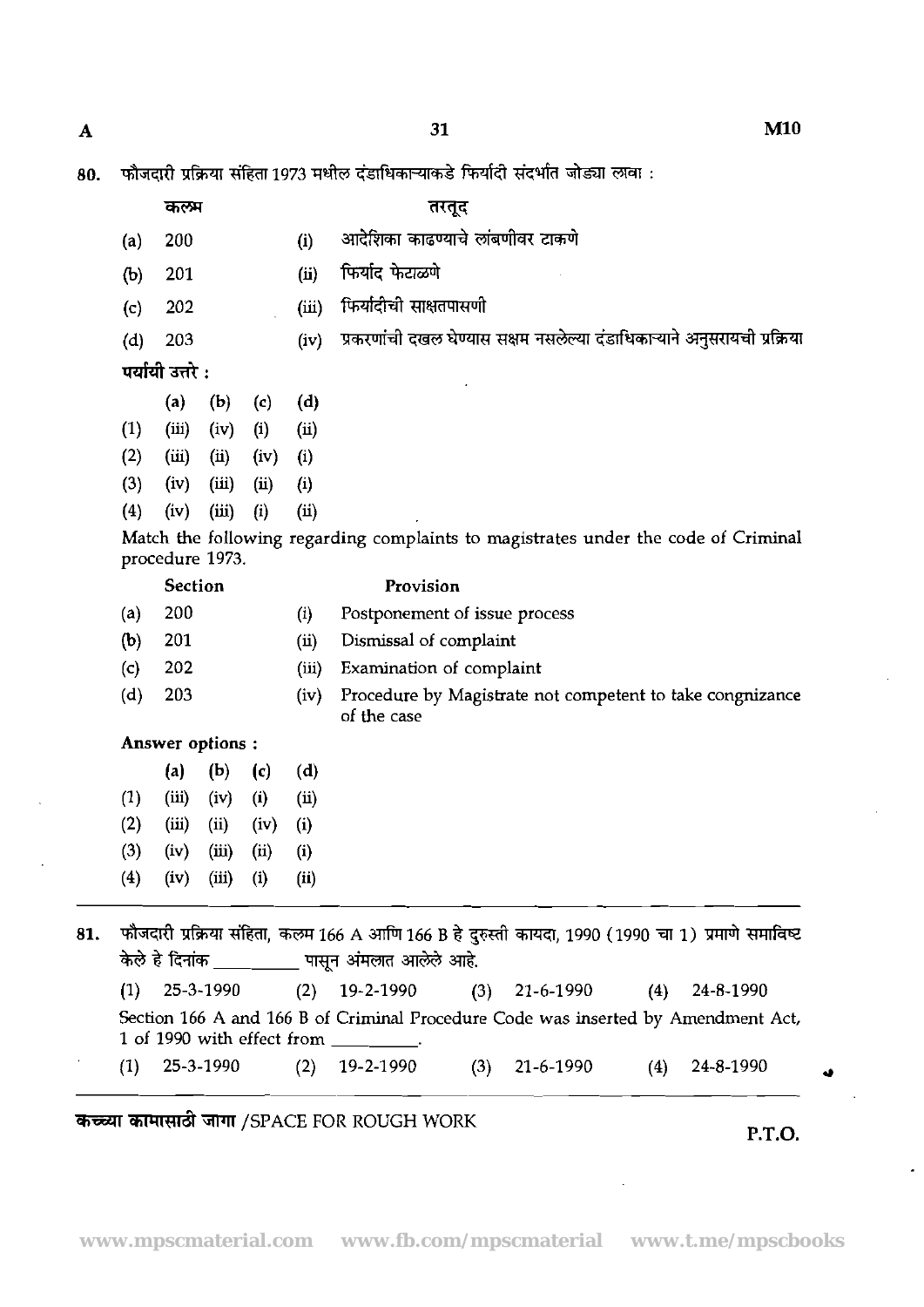| M10 |       |                  |                      |       |       |                            | 32                                                                            |   |  |       |   | A             |  |
|-----|-------|------------------|----------------------|-------|-------|----------------------------|-------------------------------------------------------------------------------|---|--|-------|---|---------------|--|
| 82. |       | दिले आहे.        |                      |       |       |                            |                                                                               |   |  |       |   |               |  |
|     | (1)   | $\overline{2}$   |                      |       | (2)   | 4                          | (3)                                                                           | 6 |  | (4) 3 |   |               |  |
|     |       |                  | Indian Evidence Act. |       |       |                            | The definition of the expression 'Conclusive Proof' as given in Section       |   |  |       |   | <sub>of</sub> |  |
|     | (1) 2 |                  |                      |       | (2) 4 |                            | (3) 6                                                                         |   |  | (4)   | 3 |               |  |
| 83. |       |                  |                      |       |       |                            | फौजदारी प्रक्रिया संहिता 1973 मधील कलम 2 नुसार जोड्या लावा.                   |   |  |       |   |               |  |
|     |       | कल्म             |                      |       |       |                            | तरतूद                                                                         |   |  |       |   |               |  |
|     | (a)   | $2($ ख् $)($     |                      |       | (i)   |                            | अधिसूचनेची व्याख्या                                                           |   |  |       |   |               |  |
|     | (b)   | $2(\mathbf{q})$  |                      |       | (ii)  |                            | दोषारोपाची व्याख्या                                                           |   |  |       |   |               |  |
|     | (c)   | 2 (ন্থ্)         |                      |       | (iii) | दखलपात्र अपराधाची व्याख्या |                                                                               |   |  |       |   |               |  |
|     | (d)   | 2 <sup>(3)</sup> |                      |       | (iv)  | चौकशीची व्याख्या           |                                                                               |   |  |       |   |               |  |
|     |       | पर्यायी उत्तरे : |                      |       |       |                            |                                                                               |   |  |       |   |               |  |
|     |       | (a)              | (b)                  | (c)   | (d)   |                            |                                                                               |   |  |       |   |               |  |
|     | (1)   | (ii)             | (iii)                | (iv)  | (i)   |                            |                                                                               |   |  |       |   |               |  |
|     | (2)   | (ii)             | (iv)                 | (iii) | (i)   |                            |                                                                               |   |  |       |   |               |  |
|     | (3)   | (iv)             | (ii)                 | (i)   | (iii) |                            |                                                                               |   |  |       |   |               |  |
|     | (4)   | (i)              | (ii)                 | (iii) | (iv)  |                            |                                                                               |   |  |       |   |               |  |
|     |       |                  |                      |       |       |                            | As per Section 2 of the Code of Criminal Procedure, 1973 match the following. |   |  |       |   |               |  |
|     |       | <b>Section</b>   |                      |       |       |                            | Provision                                                                     |   |  |       |   |               |  |
|     | (a)   | 2(b)             |                      |       | (i)   |                            | Definition of 'Notification'                                                  |   |  |       |   |               |  |
|     | (b)   | 2(c)             |                      |       | (ii)  |                            | Definition of 'Charge'                                                        |   |  |       |   |               |  |
|     | (c)   | 2(g)             |                      |       | (iii) |                            | Definition of 'Cognizable Offence'                                            |   |  |       |   |               |  |
|     | (d)   | 2(m)             |                      |       | (iv)  |                            | Definition of 'Inquiry'                                                       |   |  |       |   |               |  |
|     |       |                  | Answer options :     |       |       |                            |                                                                               |   |  |       |   |               |  |
|     |       | (a)              | (b)                  | (c)   | (d)   |                            |                                                                               |   |  |       |   |               |  |
|     | (1)   | (ii)             | (iii)                | (iv)  | (i)   |                            |                                                                               |   |  |       |   |               |  |
|     | (2)   | (ii)             | (iv)                 | (iii) | (i)   |                            |                                                                               |   |  |       |   |               |  |
|     | (3)   | (iv)             | (ii)                 | (i)   | (iii) |                            |                                                                               |   |  |       |   |               |  |
|     | (4)   | (i)              | (ii)                 | (iii) | (iv)  |                            |                                                                               |   |  |       |   |               |  |

**कच्च्या कामासाठी जागा /SPACE FOR ROUGH WORK** 

 $\bar{z}$ 

 $\hat{\mathcal{L}}$  .

.<br>Teritorija s in Sandard da Administrativni mira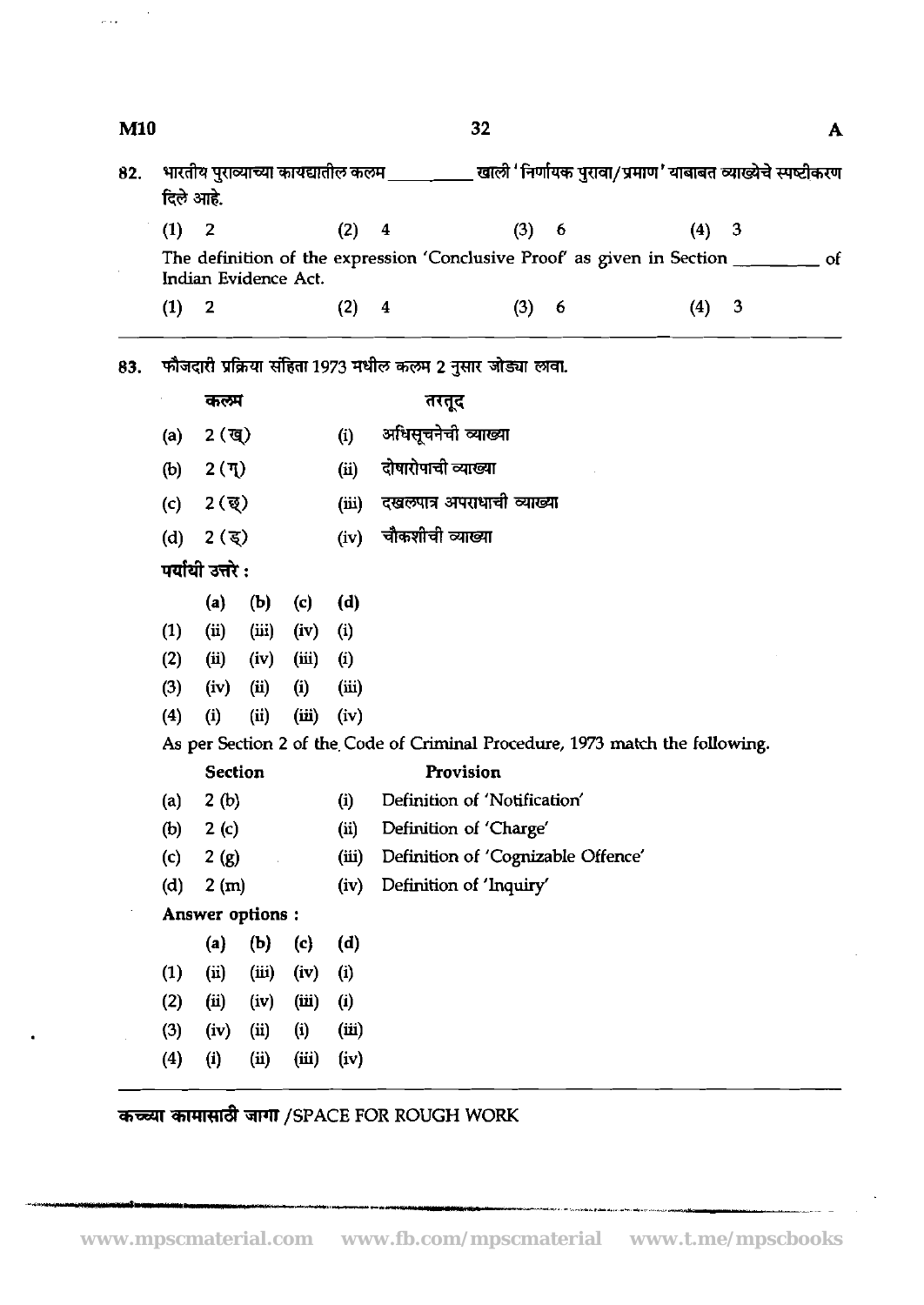$\mathbf{A}$ 

| 84.   फौजदारी प्रक्रिया संहिता कल्म 2 (द) नुसार ''पोलीस अहवाल'' म्हणजे पोलीस अधिकाऱ्याने ] |
|--------------------------------------------------------------------------------------------|
| उप–कल्म (2) प्रमाणे न्यायधीशाकडे पाठविलेला अहवाल होय.                                      |

 $(4)$ कलम 171  $(2)$ कलम 173 कलम 172 कलम 174  $(1)$  $(3)$ 

According to Section 2 (r) of code of Criminal Procedure, "Police report" means a report forwarded by a Police Officer to a magistrate under sub-section (2) of

(1) Section 171 (2) Section 173 (3) Section 172 (4) Section 174

- भारतीय दंड संहिता 1860 च्या कलम 24 नूसार जो कोंणी एखाद्या व्यक्तीस गैरलाभ व्हावा किंवा एखाद्या व्यक्तिची 85. गैरहानी व्हावी या उद्देशाने कोणतीही गोष्ट करतो. तेव्हा ती गोष्ट करतो असे म्हटले जाते.
	- नकलीकरण कपटीपणाने  $(1)$  $(2)$
	- अप्रामाणिकपणे गैरलाभाने गैरहानीने  $(3)$  $(4)$

According to Section 24 of the Indian Penal Code, 1860, whoever does anything with the intention of causing wrongful gain to one person or wrongful loss to another person, is said to do that thing. " $\frac{1}{\sqrt{2}}$ ".

- (1) Counterfeit (2) Fraudulently
- (3) Dishonestly (4) Wrongful gain, wrongful loss
- भारतीय परावा कायद्यातील कलम 106 नसार उत्तर द्या. 86.

'A' रेल्वेतून बिनातिकिट प्रवास करीत होता असा त्याच्याविरुद्ध दोषारोप होता. त्याच्याजवळ तिकिट होते हे सिद्ध करण्याची जबाबदारी

- $'$ A $'$  वरच आहे पोलीसांवर आहे  $(1)$  $(2)$
- तिकिट तपासणीसावर आहे सरकारी वकिलावर आहे  $(3)$  $(4)$

Answer the following as per Section 106 of the Indian Evidence Act.

'A' is charged with travelling on a railway without a ticket. The burden of proving that he had ticket is on \_\_\_\_\_\_\_\_.

- (1) 'A' himself (2) **On** Police
- (3) Ticket Checker (4) Public Prosecutor

3TlT@ GllTT /SPACE FOR ROUGH WORK **P.T.O.**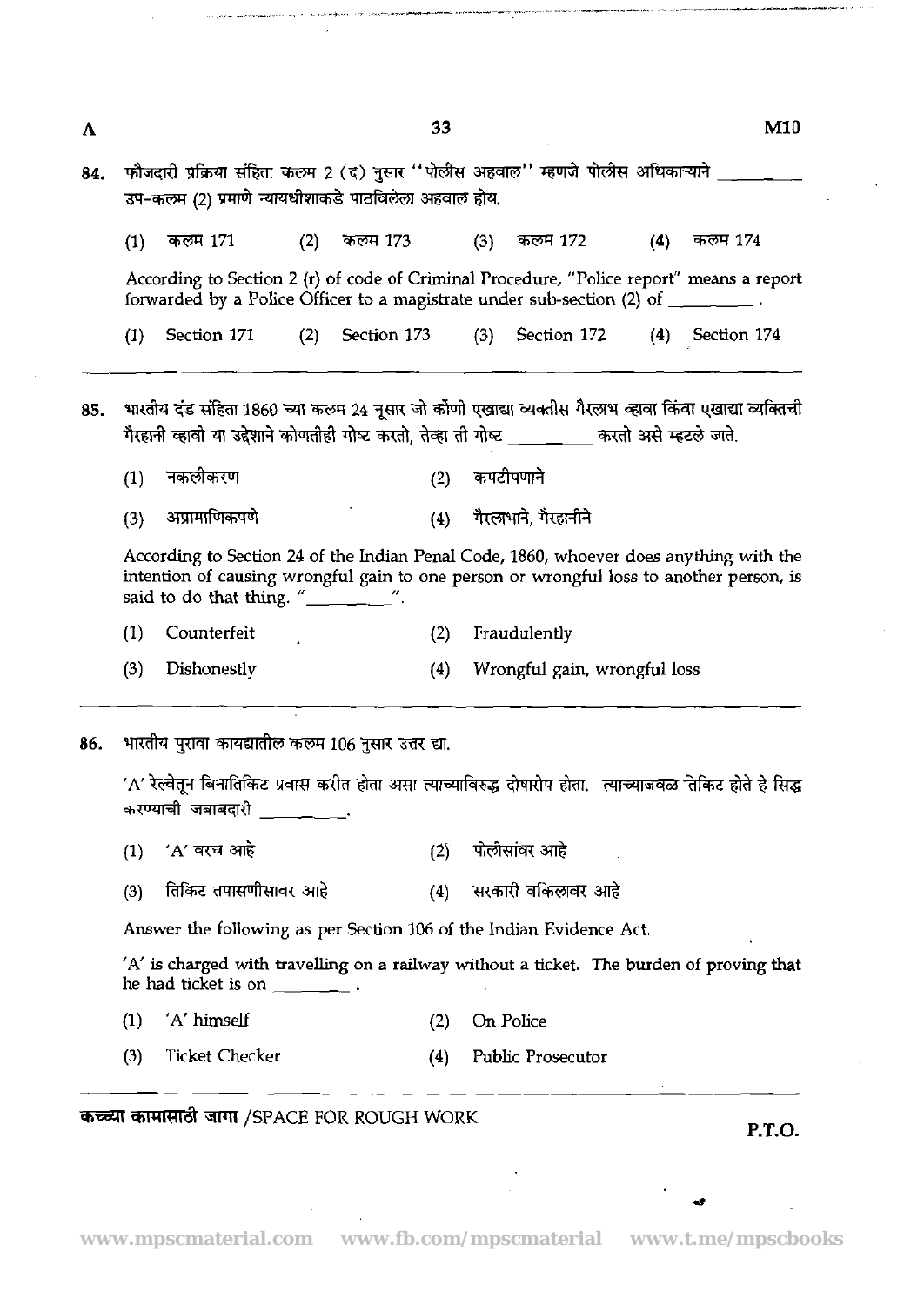फौजदारी प्रक्रिया संहिता 1973 मधील न्यायदानाच्या कामावर परिणाम करणाऱ्या अपरा<mark>धांबाबतचे उपबंधनाला</mark><br>अनुगमन जोकप खूबा 87.

|     |                   | जनुसरन भाड्या एक्षा.    |       |       |                                  |                                                                                                                                                                                                                                                                                               |  |
|-----|-------------------|-------------------------|-------|-------|----------------------------------|-----------------------------------------------------------------------------------------------------------------------------------------------------------------------------------------------------------------------------------------------------------------------------------------------|--|
|     |                   | कल्म                    |       |       |                                  | तरतूद                                                                                                                                                                                                                                                                                         |  |
|     | (a)               | 342                     |       |       | (i)                              | अवमानाच्या विवक्षित प्रकरणातील प्रक्रिया                                                                                                                                                                                                                                                      |  |
|     | (b)               | 344                     |       |       | (ii)                             | वादखर्चाचा आदेश देण्याचा अधिकार                                                                                                                                                                                                                                                               |  |
|     | $\left( c\right)$ | 345                     |       |       | (iii)                            | खोटा साक्षीपुरावा देण्याच्या अपराधाबद्दलच्या संपरीक्षेसाठी संक्षिप्त प्रक्रिया                                                                                                                                                                                                                |  |
|     | (d)               | 348                     |       |       | (iv)                             | माफीपत्र सादर केल्यावर अपराध्याची विनादोषारोप सुटका                                                                                                                                                                                                                                           |  |
|     |                   | पर्यायी उत्तरे :        |       |       |                                  |                                                                                                                                                                                                                                                                                               |  |
|     |                   | (a)                     | (b)   | (c)   | (d)                              | 7.                                                                                                                                                                                                                                                                                            |  |
|     | (1)               | (iv)                    | (iii) | (i)   | $\left(\ddot{\mathbf{u}}\right)$ |                                                                                                                                                                                                                                                                                               |  |
|     | (2)               | (ii)                    | (iv)  | (iii) | (i)                              |                                                                                                                                                                                                                                                                                               |  |
|     | (3)               | (ii)                    | (iii) | (i)   | (iv)                             |                                                                                                                                                                                                                                                                                               |  |
|     | (4)               | (i)                     | (ii)  | (iv)  | (iii)                            |                                                                                                                                                                                                                                                                                               |  |
|     |                   |                         |       |       |                                  | Match the following regarding provisions as to offences affecting the administration of<br>Justice under the Code of Criminal Procedure 1973.                                                                                                                                                 |  |
|     |                   | Section                 |       |       |                                  | Provision                                                                                                                                                                                                                                                                                     |  |
|     | (a)               | 342                     |       |       | (i)                              | 17<br>Procedure in certain cases of contempt.                                                                                                                                                                                                                                                 |  |
|     | (b)               | 344                     |       |       | (ii)                             | Power to order cost                                                                                                                                                                                                                                                                           |  |
|     | $\left( c\right)$ | 345                     |       |       | (iii)                            | Summary procedure for trial for giving false evidence                                                                                                                                                                                                                                         |  |
|     | (d)               | 348                     |       |       | (iv)                             | Discharge of offender on submission of apology                                                                                                                                                                                                                                                |  |
|     |                   | Answer options:         |       |       |                                  |                                                                                                                                                                                                                                                                                               |  |
|     |                   | (a)                     | (b)   | (c)   | (d)                              |                                                                                                                                                                                                                                                                                               |  |
|     | (1)               | (iv)                    | (iii) | (i)   | (i)                              |                                                                                                                                                                                                                                                                                               |  |
|     | (2)               | (ii)                    | (iv)  | (iii) | (i)                              |                                                                                                                                                                                                                                                                                               |  |
|     | (3)               | (ii)                    | (iii) | (i)   | (iv)                             |                                                                                                                                                                                                                                                                                               |  |
|     | (4)               | (i)                     | (ii)  | (iv)  | (iii)                            |                                                                                                                                                                                                                                                                                               |  |
| 88. |                   |                         |       |       |                                  | भारतीय दंड संहिता, 1860, कलम 231 नुसार जो कोणी कोणतेही नकली नाणे तयार करील, किंवा जाणीवपूर्वक<br>त्याच्या नकलीकरणाच्या प्रक्रियेतील कोणताही भाग पार पाडील, त्याला __________ पर्यंत असू शकेल इतक्या<br>मुदतीची कोणत्याही एका प्रकारची कारावासाची शिक्षा होईल आणि तो द्रव्यदंडासही पात्र होईल. |  |
|     | (1)               | 7 वर्षे                 |       |       |                                  | $(3) 3$ वर्षे<br>$(2) 5$ वर्षे<br>2 वर्षे<br>(4)                                                                                                                                                                                                                                              |  |
|     |                   | also be liable to fine. |       |       |                                  | According to Section 231 of Indian Penal Code, 1860 whoever counterfeits or knowing<br>performs any part of the process of counterfeiting coin, shall be punished with<br>imprisonment of either description for a term which may extend to ________ and shall                                |  |
|     | (1)               | 7 years                 |       |       | (2)                              | (3)<br>(4)<br>2 years<br>5 years<br>3 years                                                                                                                                                                                                                                                   |  |

कच्च्या कामासाठी जागा / SPACE FOR ROUGH WORK

 $\mathbf{A}$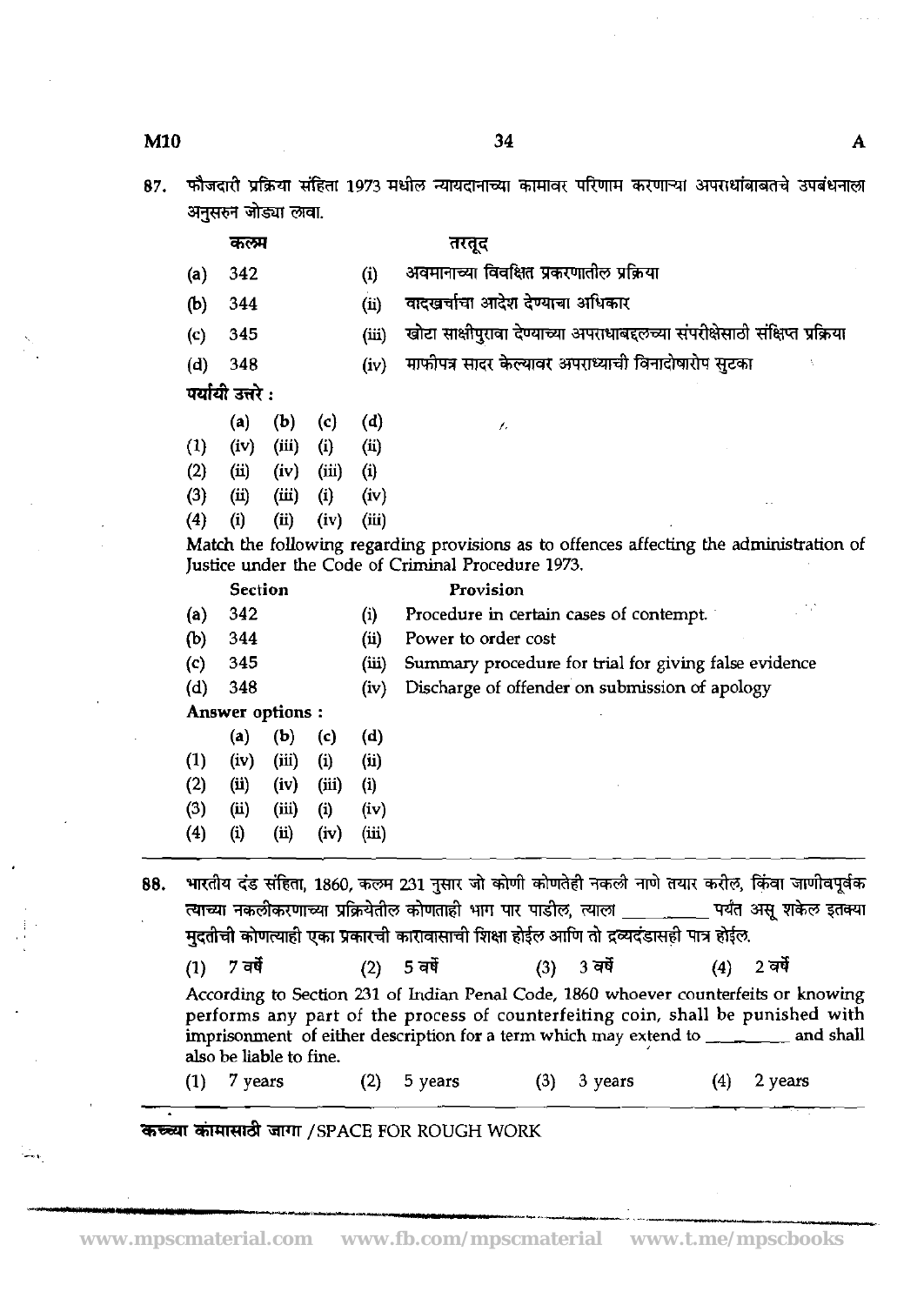| 89. |          | प्रवेश झडती घेवू शकतो.                                                                                                                                                                                                                               |     |                                 | मुंबई पोलीस अधिनियम, 1951 मधील कलम __________ नुसार प्रत्येक पोलीस अधिकारी सार्वजनिक जागेत |         |     |                  |  |  |  |  |
|-----|----------|------------------------------------------------------------------------------------------------------------------------------------------------------------------------------------------------------------------------------------------------------|-----|---------------------------------|--------------------------------------------------------------------------------------------|---------|-----|------------------|--|--|--|--|
|     | $(1)$ 67 |                                                                                                                                                                                                                                                      | (2) | 75                              | (3)                                                                                        | 65      | (4) | 69               |  |  |  |  |
|     |          | According to Section ________ of Bombay Police Act 1951, every Police Officer have<br>power to enter places of public resort.                                                                                                                        |     |                                 |                                                                                            |         |     |                  |  |  |  |  |
|     | (1)      | 67                                                                                                                                                                                                                                                   | (2) | 75                              | (3)                                                                                        | 65      | (4) | 69               |  |  |  |  |
| 90. |          | मुंबई पोलीस कायदा, 1951 मध्ये कलम 33 A कि, जे खाद्यपदार्थ, परमीट रूम किंवा बिअर बार यांमधील<br>नृत्याविष्कारावरील बंदी आणि परिणामरूप तरतुदीसाठी खालीलपैको कोणत्या साली दुरुस्ती करुन समाविष्ट<br>करण्यात आले?                                        |     |                                 |                                                                                            |         |     |                  |  |  |  |  |
|     | (1)      | सन 2004                                                                                                                                                                                                                                              | (2) | सन 2005                         | (3)                                                                                        | सन 2008 | (4) | सन 2009          |  |  |  |  |
|     |          | In which of the following year the Section 33 A regarding prohibition of performance of<br>dance in eating house, permit room or beer bar and other consequential provision is inserted<br>in the Bombay Police Act, 1951 ?                          |     |                                 |                                                                                            |         |     |                  |  |  |  |  |
|     | (1)      | <b>Year 2004</b>                                                                                                                                                                                                                                     |     | $(2)$ Year 2005 $(3)$ Year 2008 |                                                                                            |         | (4) | <b>Year 2009</b> |  |  |  |  |
|     |          |                                                                                                                                                                                                                                                      |     |                                 |                                                                                            |         |     |                  |  |  |  |  |
|     |          |                                                                                                                                                                                                                                                      |     |                                 |                                                                                            |         |     |                  |  |  |  |  |
|     |          | भारतीय पुरावा कायद्यातील कलम 30 नुसार उत्तर द्या.<br>'A' विरुद्ध 'C' च्या खुनाचा खटला चालू होता.  'A' आणि 'B' यांनी 'C' चा खून केला हे दर्शविणारा पुरावा होता                                                                                        |     |                                 |                                                                                            |         |     |                  |  |  |  |  |
| 91. |          | आणि 'B' म्हणाला 'A' आणि मी मिळून 'C' चा खून केला.''<br>सदरील 'B' चे निवेदन न्यायालय                                                                                                                                                                  |     |                                 |                                                                                            |         |     |                  |  |  |  |  |
|     | (1)      | 'A' च्या विरोधात विचारात घेणार नाही                                                                                                                                                                                                                  |     |                                 |                                                                                            |         |     |                  |  |  |  |  |
|     |          |                                                                                                                                                                                                                                                      |     |                                 |                                                                                            |         |     |                  |  |  |  |  |
|     | (2)      | 'A' च्या विरोधात विचारात घेईल                                                                                                                                                                                                                        |     |                                 |                                                                                            |         |     |                  |  |  |  |  |
|     | (3)      | 'A' आणि 'B' च्या विरोधात विचारात घेईल                                                                                                                                                                                                                |     |                                 |                                                                                            |         |     |                  |  |  |  |  |
|     | (4)      | 'B' च्या विरोधात विचारात घेईल                                                                                                                                                                                                                        |     |                                 |                                                                                            |         |     |                  |  |  |  |  |
|     |          | Give answer as per Section 30 of the Indian Evidence Act.<br>$A'$ is on his trial for the murder of 'C'. There is evidence to show that 'C' was murdered<br>by 'A' and 'B' and 'B' said 'A' and I murdered 'C' ". This statement of 'B' by the court |     |                                 |                                                                                            |         |     |                  |  |  |  |  |
|     | (1)      | May not be considered against 'A'                                                                                                                                                                                                                    |     |                                 |                                                                                            |         |     |                  |  |  |  |  |
|     | (2)      | May be considered against 'A'                                                                                                                                                                                                                        |     |                                 |                                                                                            |         |     |                  |  |  |  |  |
|     | (3)      | May be considered against 'A' and 'B'                                                                                                                                                                                                                |     |                                 |                                                                                            |         |     |                  |  |  |  |  |

35

 $\mathbf{A}$ 

 $\ddot{\phantom{a}}$ 

 $M10$ 

 $\cdot$ 

 $\overline{a}$ 

 $\bar{u}$ 

 $\mathcal{L}_{\mathcal{A}}$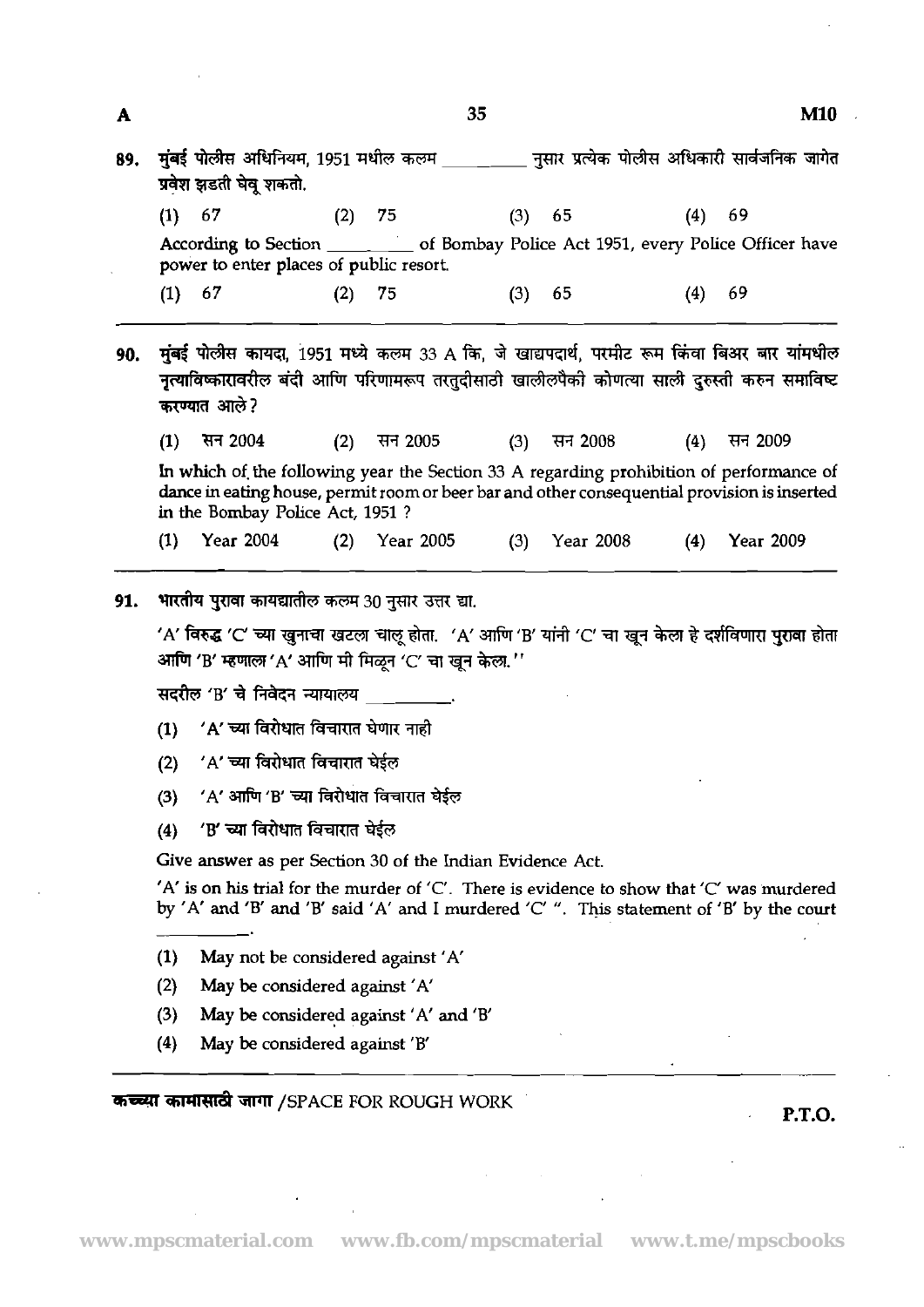- राज्य शासन आयुक्तांची नेमणूक करते.  $(1)$
- आयुक्त आपली कार्ये, कर्त्तव्ये किंवा जबाबदाऱ्या महासंचालक व महानिरिक्षक यांच्या नियंत्रणास  $(2)$ अधीन राहन वापरतात.
- आयक्त जिल्हा दंडाधिकारी किंवा अधीक्षकांच्या प्रभावाखाली असतात.  $(3)$
- या कायद्यान्वये किंवा राज्य शासनाच्या निर्देशित केल्यानुसार आयुक्त अधिकाराचा वापर करतात.  $(4)$

Which of the following statement is wrong as per Section 7 of the Bombay Police Act, **1951** ?

- **(1)** State Government appoints Commissioner.
- **(2)** Commissioner perform or discharge power, functions, duties, responsibilities or authorities subject to the control of the Director General and Inspector General.
- **(3)** Commissioner shall be under the charge of the District Magistrate or the Superintendent.
- **(4)** Commissioner exercise power as per this Act or directed by the State Government.
- फौजदारी प्रक्रिया संहिता कलम 2 (प) नुसार ''सरकारी अभियोक्ता'' म्हणजे कलम \_\_\_\_\_\_\_\_\_\_ प्रमाणे नेमणूक 93. केलेली कोणतीही व्यक्ती होय आणि त्यात सरकारी अभियोक्ताचे मार्गदर्शनाप्रमाणे कार्य करणाऱ्या कोणत्याही व्यक्तीचा समावेश आहे.
	- कलम 20 कलम 26 कलम 24  $(1)$  $(2)$ कलम 22  $(3)$  $(4)$

According to Section 2 (R) of Code of Criminal Procedure, "Public Prosecutor" means any person appointed under  $\sqrt{a}$  and includes any person acting under the directions of a Public Prosecutor.

- **(1)** Section **20 (2)** Section **22 (3)** Section **26 (4)** Section **24**
- 94. मुंबई पोलीस अधिनियम, 1951 मधील कोणत्या कलमामध्ये रेल्वे पोलीसांची नेमणूक नमूद केली आहे?
	- **(1) 22-A (2) 24 (3) 21** B **(4) 23**

Which section of Bombay Police Act, **1951** stated about Appointment of Railway Police ?

**(1)** 22-A **(2) 24 (3) 21** B **(4) 23** 

**W4Rd jrmr** /SPACE FOR ROUGH WORK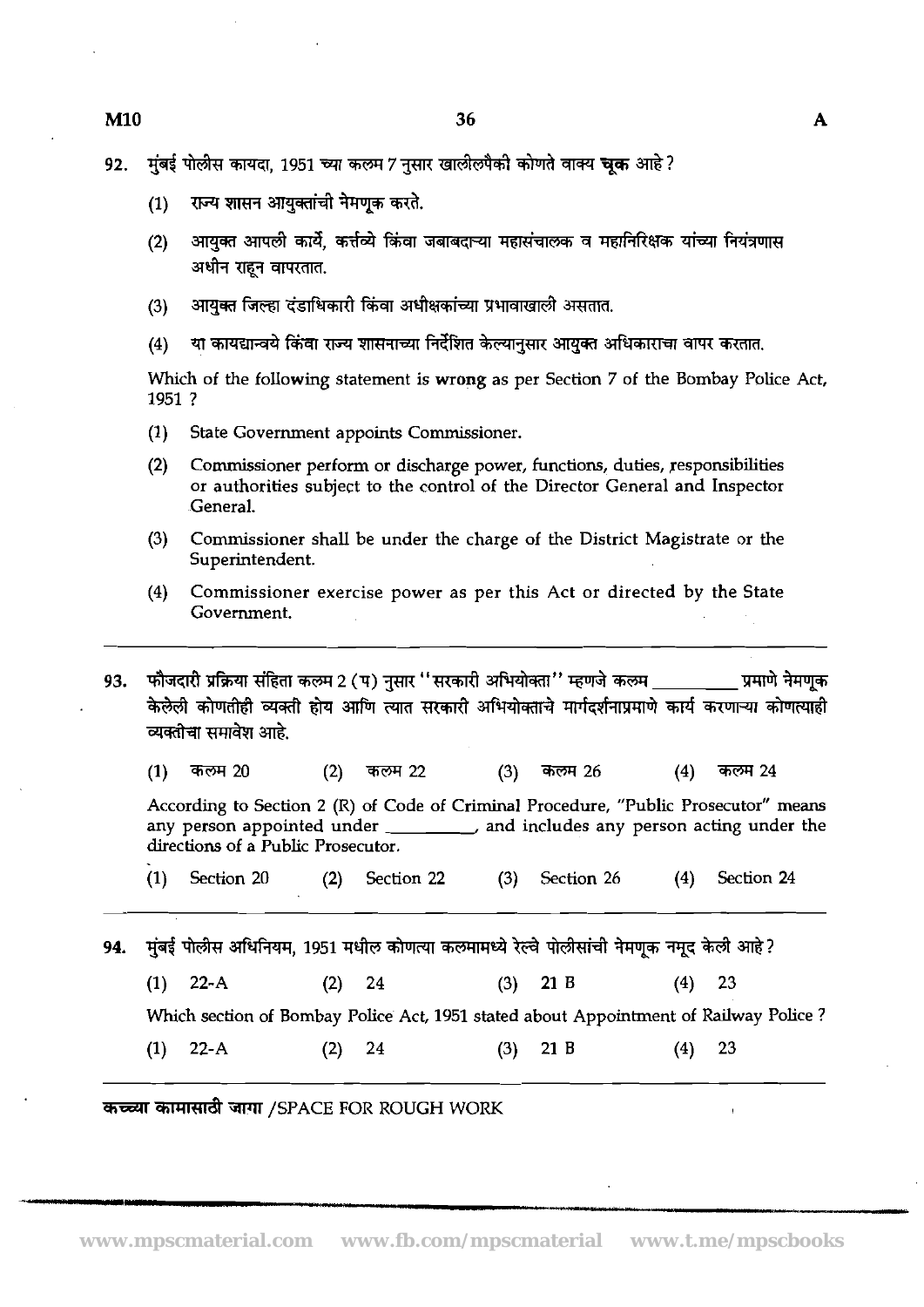A<br>195. मंबई पोलीस अधिनियम, 1951 मधील कलम 35 मध्ये केलेली तरतुद<br>प्रदेश का संबंधित आहे.

- (1) प्रेताचे दहन, दफन इतरत्र जागी करणे (प्रतिबंधित जागा सोडून) नियम करणे संबंधी.
- (2) गायन-वादन, आवाज गोंगाट मनाई करणे.
- (3) रस्त्यावर अडथळे उभारणे, वाहतूक वाहने थांबविणे.
- (4) आयुक्त जिल्हा निरिक्षकांना व इतर अधिकाऱ्यास जनतेस आदेश देण्याचे अधिकार.

Section 35 of Bombay Police Act, 1951 made provision relating to

- (1) Power to make rules prohibiting disposal of dead except at places set apart.
- (2) Power to prohibit etc. continuance of music, sound or noise.
- (3) Competent authority may authorise of barriers on streets.
- (4) Power of Commissioner or Dist. Superintendent and of other officers to give direction to the public.
- मुंबई पोलीस अधिनियमाअंतर्गत वरिष्ठ ते कनिष्ठ हुद्याप्रमाणे क्रम लावा : 96.  $\mathbf{A}$ ਧੀਲੀਸ ਜਾਵੰਦਾ  $(1)$   $\frac{1}{10}$  $\frac{1}{20}$  $\frac{1}{20}$  $\frac{1}{20}$  $\frac{1}{20}$

|     | (a) | weur covor         |        |           | נש) | <b>TIKYING BUYALE</b>                                                                                                                                                                                                                                      |     |                |
|-----|-----|--------------------|--------|-----------|-----|------------------------------------------------------------------------------------------------------------------------------------------------------------------------------------------------------------------------------------------------------------|-----|----------------|
|     | (c) | पोलीस जमादार       |        | $\bullet$ | (d) | पोलीस शिपाई                                                                                                                                                                                                                                                |     |                |
|     |     | पर्यायी उत्तरे :   |        |           |     |                                                                                                                                                                                                                                                            |     |                |
|     | (1) | (b), (a), (c), (d) |        |           | (2) | (a), (b), (c), (d)                                                                                                                                                                                                                                         |     |                |
|     | (3) | (c), (b), (a), (d) |        |           | (4) | (a), (c), (b), (d)                                                                                                                                                                                                                                         |     |                |
|     |     |                    |        |           |     | Arrange according to Higher to lower Rank under Bombay Police Act.                                                                                                                                                                                         |     |                |
|     | (a) | Police Naik        |        |           | (b) | Police Havaldar                                                                                                                                                                                                                                            |     |                |
|     | (c) | Police Jamadar     |        |           | (d) | Police Constable                                                                                                                                                                                                                                           |     |                |
|     |     | Answer options :   |        |           |     |                                                                                                                                                                                                                                                            |     |                |
|     | (1) | (b), (a), (c), (d) |        |           | (2) | (a), (b), (c), (d)                                                                                                                                                                                                                                         |     |                |
|     | (3) | (c), (b), (a), (d) |        |           | (4) | (a), (c), (b), (d)                                                                                                                                                                                                                                         |     |                |
| 97. |     |                    |        |           |     | मुंबई पोलीस अधिनियम कलम, 1951 _________ अन्वये राज्य शासनाला ज्या क्षेत्रात त्याच्या मते, असा<br>बेकायदेशीर जमाव जमला होता ते क्षेत्र (यात यापूढे ''अशांत क्षेत्र'' असे संबोधण्याचा) अधिकार आहे.                                                           |     |                |
|     | (1) | 51 $(1)$ $(a)$     | (2) 50 |           |     | $(3)$ 51 $(3)$                                                                                                                                                                                                                                             | (4) | 51 $(1)$ $(b)$ |
|     |     |                    |        |           |     | According to Section ____________ of Bombay Police Act, 1951 the state Govt. may, by<br>notification in the official gazette. Specify - the area (here in after called "the disturbance<br>area") in which in its opinion such unlawful assembly was held. |     |                |
|     | (1) | 51 $(1)$ $(a)$     | (2)    | 50        |     | (3)<br>51 (3)                                                                                                                                                                                                                                              | (4) | 51 $(1)$ $(b)$ |
|     |     |                    |        |           |     |                                                                                                                                                                                                                                                            |     |                |

**SWP& WW** /SPACE FOR ROUGH WORK **P.T.O.**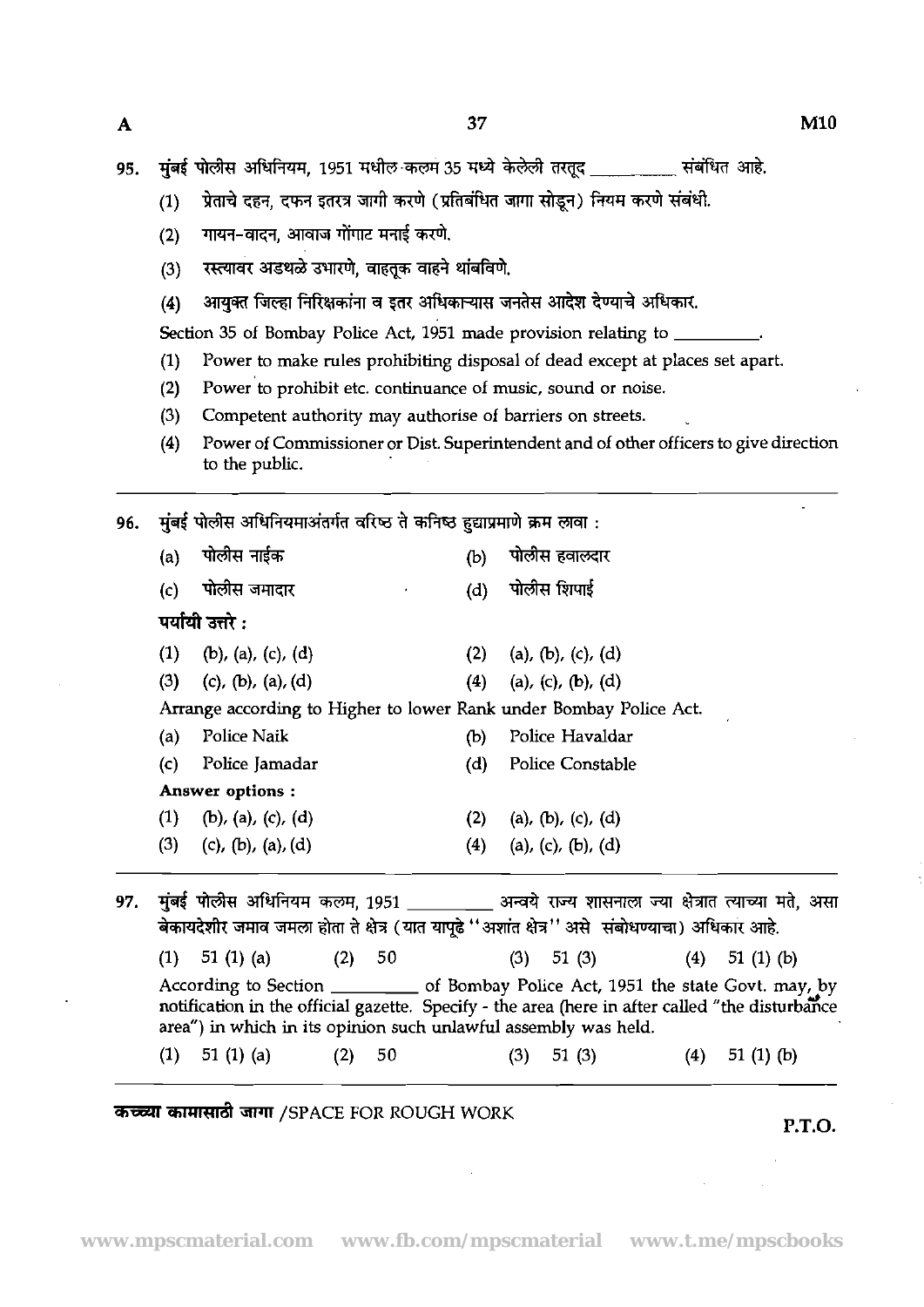- भारतीय दंड संहितेमधील कलम 121 नुसार भारत सरकारविरुद्ध युद्ध करणे प्रयत्न करणे किंवा युद्ध करण्यास 98. चिथावणी देण्याच्या अपराधाबद्दल खालीलपैकी कोणते विधान चुकीचे आहे?
	- मृत्युदंडाची शिक्षा किंवा जन्मठेपेची शिक्षा होते.  $(1)$
	- (2) उच्च न्यायालयासमोर खटला चालविला जातो<mark>.</mark><br>(3) अजामिनपात्र गुन्हा आहे.<br>(4) आपसात न मिटविता येणारा गुन्हा आहे.
	-
	- आपसात न मिटविता येणारा गुन्हा आहे.

As per Section 121 of the Indian Penal Code which of the following statement is not correct regarding offence of waging or attempting to wage war or abetting waging of war against the Government of India ?

- (1) Punishment of Death or life imprisonment is given<br>(2) Triable by the High Court
- (2) Triable by the High Court
- Non-bailable offence
- (4) Non-compoundable offence

**99.** 7& %h TiTl, 1951 **yR** &?GI F5Rf :

|                   |                  |       |                   |                            | मुंबई पालास कायदा, 1951 नुसार जाड्या लावा :                        |
|-------------------|------------------|-------|-------------------|----------------------------|--------------------------------------------------------------------|
|                   | कलम              |       |                   |                            | तरतूद                                                              |
| (a)               | 103              |       |                   | (i)                        | लोकांसमोर असभ्य वर्तन करणे                                         |
| (b)               | 105              |       |                   | (ii)                       | पायवाट अडवणे                                                       |
| $\left( c\right)$ | 110              |       |                   | (iii)                      | रस्त्यावर किंवा रस्त्याजवळ किंवा सार्वजनिक जागी किंवा त्या जागेजवळ |
|                   |                  |       |                   |                            | क्षोभक कृत्य करणे                                                  |
| (d)               | 112              |       |                   | (iv)                       | शांततेचा भंग व्हावा या उद्देशाने गैर वर्तन करणे                    |
|                   | पर्यायी उत्तरे : |       |                   |                            |                                                                    |
|                   | (a)              | (b)   | (c)               | (d)                        |                                                                    |
| (1)               | (ii)             | (iii) | (i)               | (iv)                       |                                                                    |
| (2)               | (ii)             | (iii) | (iv)              | (i)                        |                                                                    |
| (3)               | (i)              | (iv)  | (iii)             | (i)                        |                                                                    |
| (4)               | (ii)             | (iv)  | (i)               | (iii)                      |                                                                    |
|                   |                  |       |                   |                            | Match the following regarding Bombay Police Act, 1951 :            |
|                   | <b>Section</b>   |       |                   |                            | Provision                                                          |
| $\left( a\right)$ | 103              |       |                   | (i)                        | Behaving indecently in public                                      |
| (b)               | 105              |       |                   | $\left(\mathrm{ii}\right)$ | Obstrueting a footway                                              |
| (c)               | 110              |       |                   | (iii)                      | Doing offensive acts on or near street or public place             |
| (d)               | 112              |       |                   | (iv)                       | Misbehaviour with intent to provoke a breach of the peace          |
|                   | Answer options : |       |                   |                            |                                                                    |
|                   | (a)              | (b)   | (c)               | (d)                        |                                                                    |
| (1)               | (ii)             | (iii) | (i)               | (iv)                       |                                                                    |
| (2)               | (i)              | (iii) | (iv)              | (i)                        |                                                                    |
| (3)               | (ii)             | (iv)  | (iii)             | (i)                        |                                                                    |
| (4)               | (i)              | (iv)  | $\left( i\right)$ | (iii)                      |                                                                    |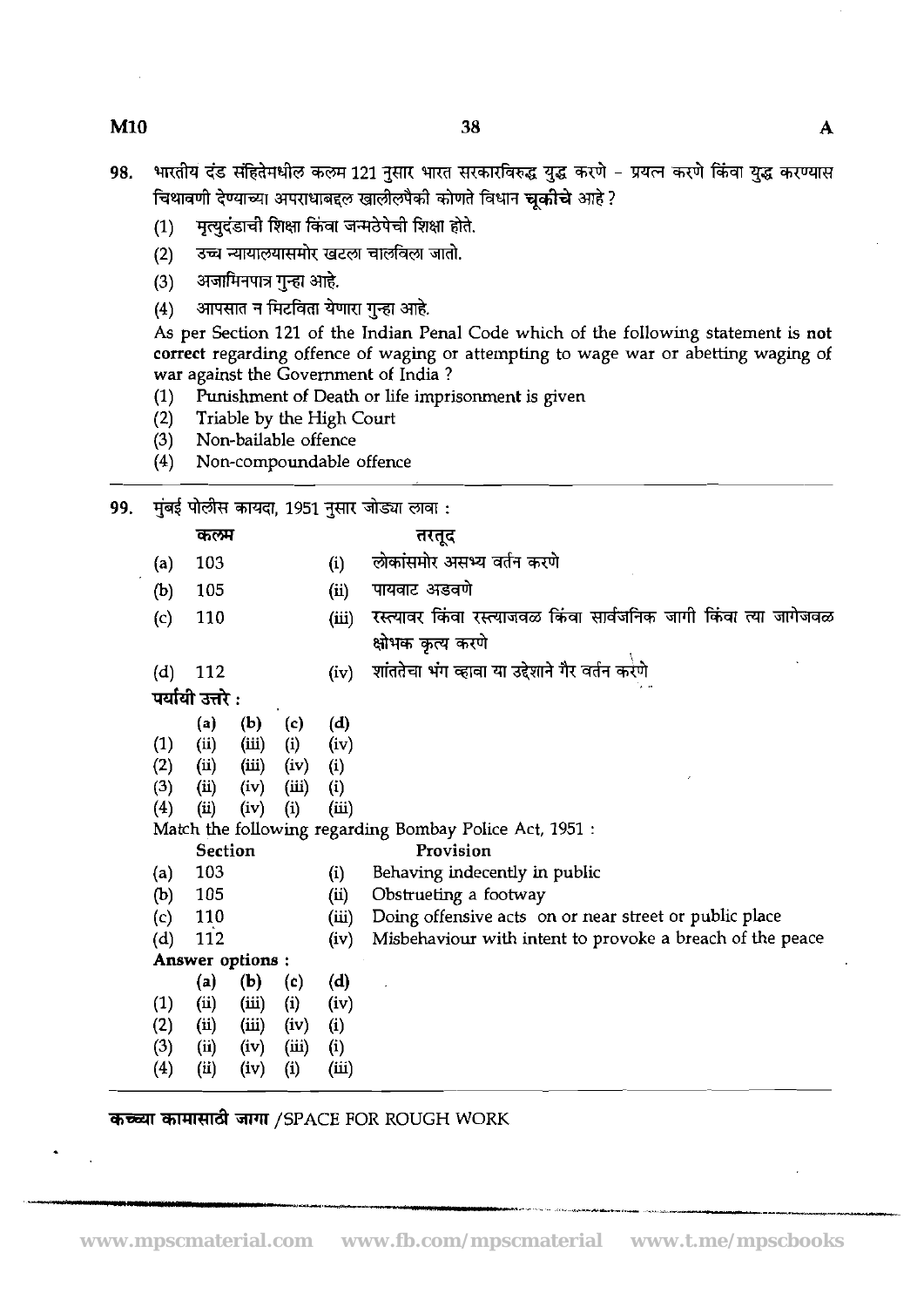|     | यांचा समावेश होतो. |     |        | 100. मुंबई पोलीस अधिनियम, 1951 कलम 2 (11) अन्वये ''पोलीस अधिकारी'' या संज्ञेचा अर्थ, या अधिनियमान्वये<br>नेमलेली किंवा नेमली असल्याचे समजण्यात येणारी पोलीस दलातील कोणतीही व्यक्ती असा होतो आणि तीत कलम<br>किंवा          अन्वये नेमलेल विशेष पोलीस अधिकारी किंवा अपर पोलीस अधिकारी |               |
|-----|--------------------|-----|--------|-------------------------------------------------------------------------------------------------------------------------------------------------------------------------------------------------------------------------------------------------------------------------------------|---------------|
| (1) | 24, 26             | (2) | 21, 22 | 22, 23<br>(3)                                                                                                                                                                                                                                                                       | 24, 25<br>(4) |
|     |                    |     |        | According to Section 2 (11) of Bombay Police Act, 1951 "Police Officer" means any member<br>of the Police Force appointed or deemed to be appointed under this Act, and includes a<br>special or an additional Police Officer appointed under Section ___________ or                |               |
| (1) | 24, 26             | (2) | 21, 22 | 22, 23<br>(3)                                                                                                                                                                                                                                                                       | 24, 25<br>(4) |

39

**-000- कच्च्या कामासाठी जागा /SPACE FOR ROUGH WORK** 

l.

 $\mathbf{A}$ 

## **M10**

 $\frac{1}{4}$